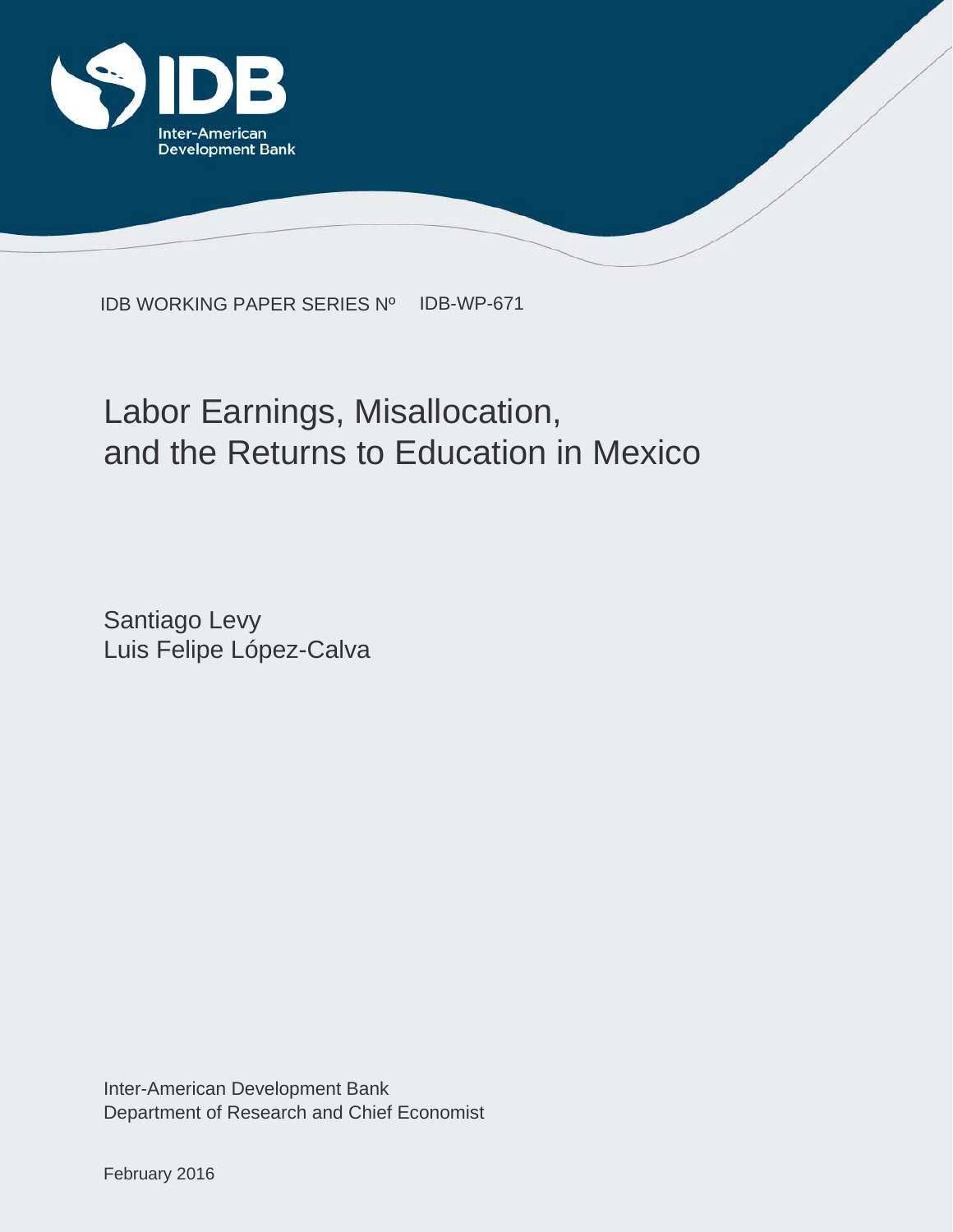

# Labor Earnings, Misallocation, and the Returns to Education in Mexico

Santiago Levy\* Luis Felipe López-Calva\*\*

\* Inter-American Development Bank \*\* World Bank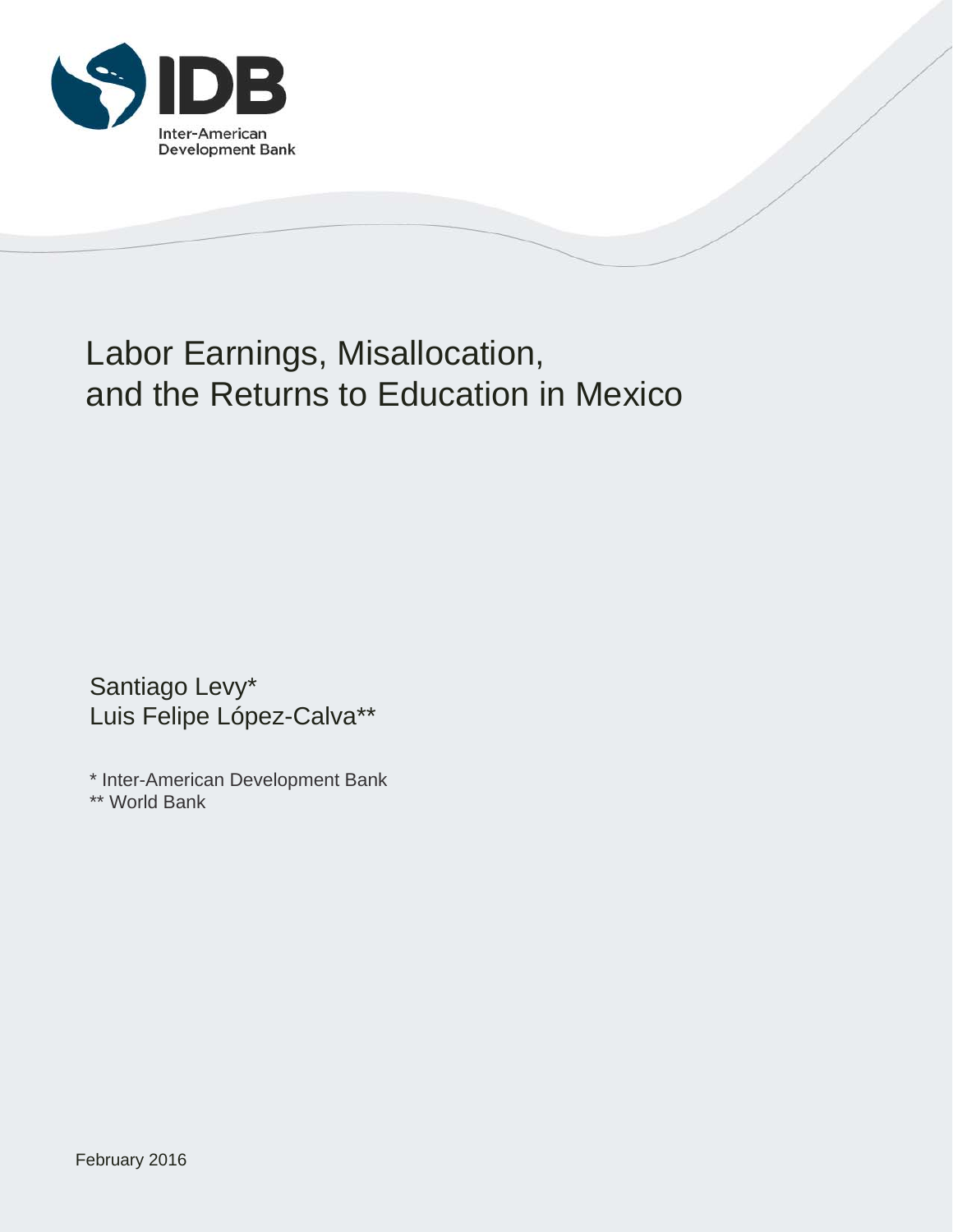Cataloging-in-Publication data provided by the Inter-American Development Bank Felipe Herrera Library

Levy, Santiago.

 Labor earnings, misallocation, and the returns to education in Mexico / Santiago Levy, Luis Felipe López-Calva.

p. cm. — (IDB Working Paper Series ; 671)

Includes bibliographic references.

 1. Wages-Mexico. 2. Resource allocation-Mexico. 3. Education-Economic aspects-Mexico. I. López-Calva, Luis Felipe. II. Inter-American Development Bank. Department of Research and Chief Economist. III. Title. IV. Series. IDB-WP-671

#### http://www.iadb.org

Copyright © 2016 Inter-American Development Bank. This work is licensed under a Creative Commons IGO 3.0 Attribution-NonCommercial-NoDerivatives (CC-IGO BY-NC-ND 3.0 IGO) license (http://creativecommons.org/licenses/by-nc-nd/3.0/igo/ legalcode) and may be reproduced with attribution to the IDB and for any non-commercial purpose, as provided below. No derivative work is allowed.

 Any dispute related to the use of the works of the IDB that cannot be settled amicably shall be submitted to arbitration pursuant to the UNCITRAL rules. The use of the IDB's name for any purpose other than for attribution, and the use of IDB's logo shall be subject to a separate written license agreement between the IDB and the user and is not authorized as part of this CC-IGO license.

 Following a peer review process, and with previous written consent by the Inter-American Development Bank (IDB), a revised version of this work may also be reproduced in any academic journal, including those indexed by the American Economic Association's EconLit, provided that the IDB is credited and that the author(s) receive no income from the publication. Therefore, the restriction to receive income from such publication shall only extend to the publication's author(s). With regard to such restriction, in case of any inconsistency between the Creative Commons IGO 3.0 Attribution-NonCommercial-NoDerivatives license and these statements, the latter shall prevail.

Note that link provided above includes additional terms and conditions of the license.

The opinions expressed in this publication are those of the authors and do not necessarily reflect the views of the Inter-American Development Bank, its Board of Directors, or the countries they represent.

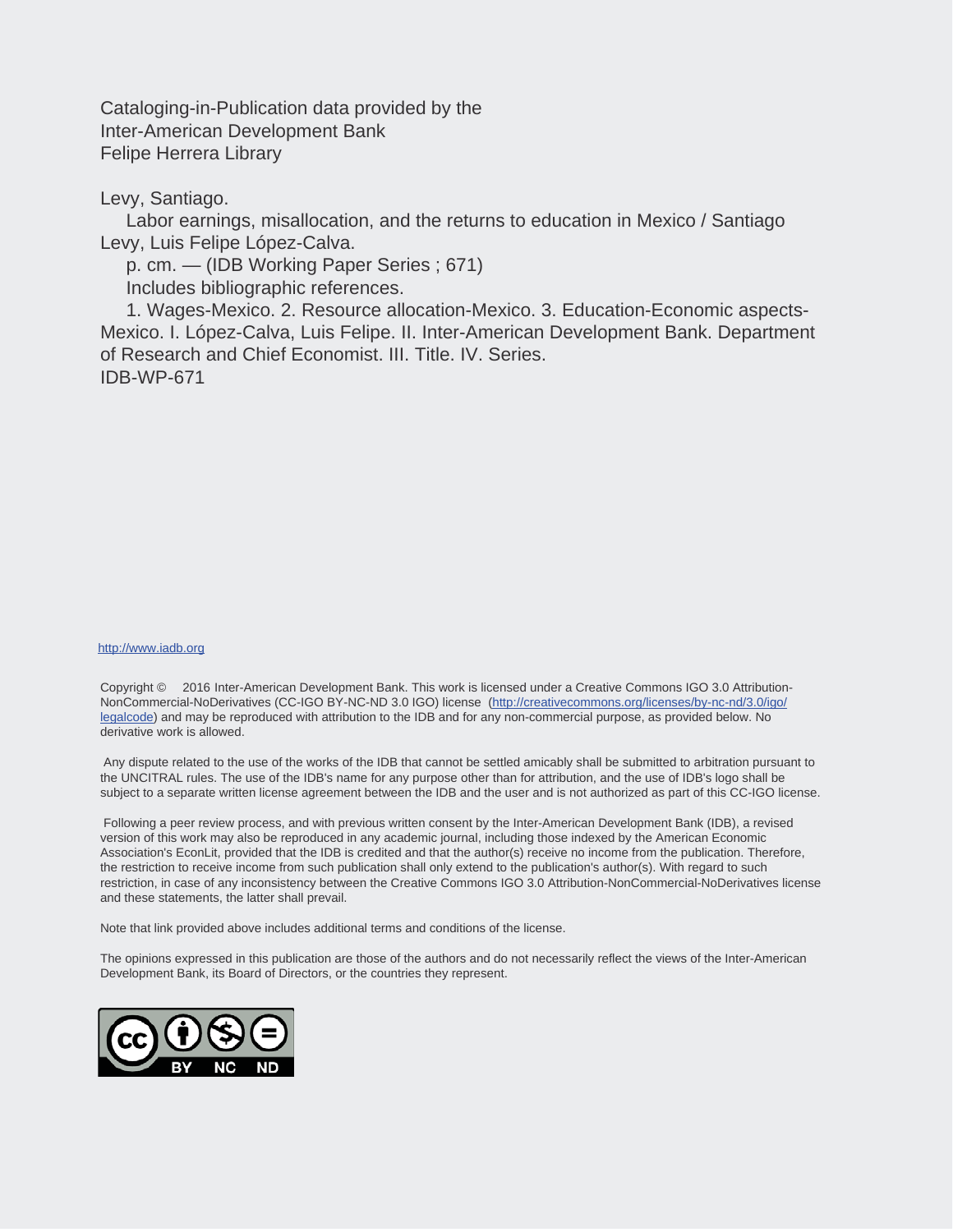## **Abstract[\\*](#page-3-0)**

Over the last two decades Mexico has had an open trade regime, experienced macroeconomic stability, and made substantial progress in education. However, average workers' earnings have stagnated and earnings for workers with more schooling have declined, compressing the earnings distribution and lowering the returns to education. We hypothesize that these developments are explained by large and persistent of distortions that misallocate resources towards less productive firms, since these firms are substantially less intensive in educated workers than more productive ones. We show that at the same time that the relative supply of workers with more years of schooling has increased, misallocation of resources toward less productive firms has persisted. These two trends have generated a widening mismatch between the supply and demand for educated workers. We decompose worker earnings into observable and unobservable firm and individual worker characteristics, and simulate a counterfactual earnings distribution in the absence of misallocation. Under the counterfactual, earnings differentials across schooling levels would increase, as would the returns to education. In parallel, earnings differentials, rather than narrowing overtime, would widen. We conclude arguing that the persistence of distortions that misallocate resources toward lower-productivity firms impedes Mexico from taking full advantage of its investments in the human capital of its workers.

**JEL classifications:** J24, J23, O17, L11

**Keywords:** Earnings, Misallocation, Returns to education, Human capital

<span id="page-3-0"></span>\* Santiago Levy is with the Inter-American Development Bank and Luis Felipe López-Calva with the World Bank. Their opinions do not necessarily coincide with those of the institutions they are affiliated with. The authors are very grateful to Matias Morales for excellent research assistance and to Luca Flabbi, Rafael de Hoyos, Samuel Freije, Julian Messina, Hugo Nopo and Norbert Schady for very useful comments on an earlier draft. They also thank, without implicating, Rodrigo Negrete and Tomas Ramirez from Mexico's Instituto Nacional de Estadística, Geografía e Informática for their help interpreting the employment surveys.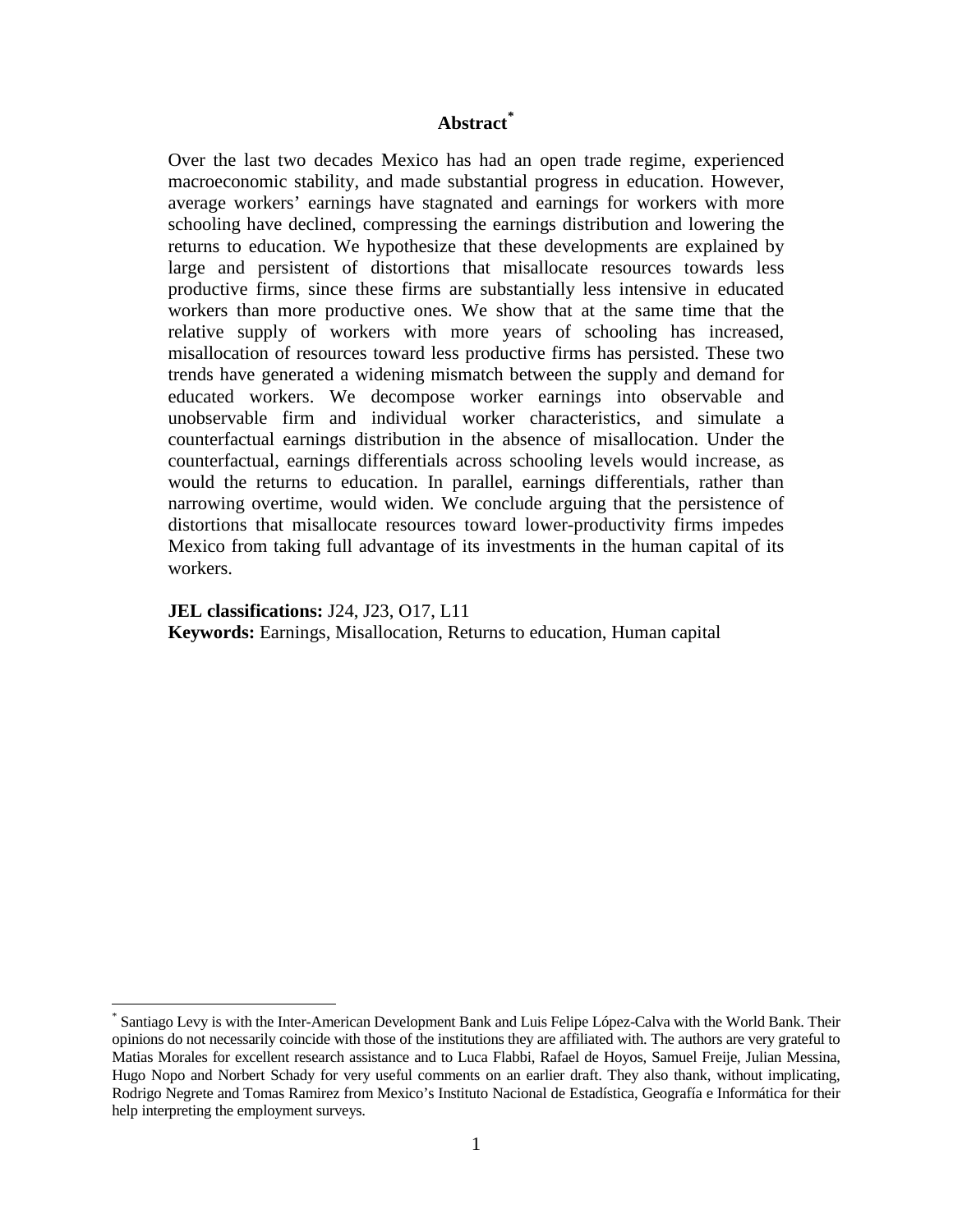## **Contents**

- 1. Introduction
- 2. The Wage Premium and the Returns to Education in Mexico
- 3. Definitions and Data
	- 3.1 Definitions
	- 3.2 Data
- 4. Misallocation and Firm Formality and Informality
	- 4.1 Size and Type Distribution of Firms
	- 4.2 Large and Persistent Misallocation
	- 4.3 Productivity Differences between Formal and Informal Firms
	- 4.4 Evolution of Firm Size and Type between 1998 and 2013
- 5. Workers' Demographics, Schooling, and Earnings
	- 5.1 Descriptive Statistics
	- 5.2 Returns to Education: Preliminary Overview
- 6. Misallocation, Earnings and the Returns to Education, 2006
	- 6.1 Formal-Informal Firm Differences
	- 6.2 Employee Mobility across Firm Size and Type
	- 6.3 Earnings Regressions by Educational Level with Workers' Fixed Effects
	- 6.4 Counterfactual Earnings Distributions and Returns to Education
	- 6.5 General Equilibrium Effects
- 7. The Wage Premium, 1996–2015
- 8. Conclusions

Appendix: The Problem of Missing Observations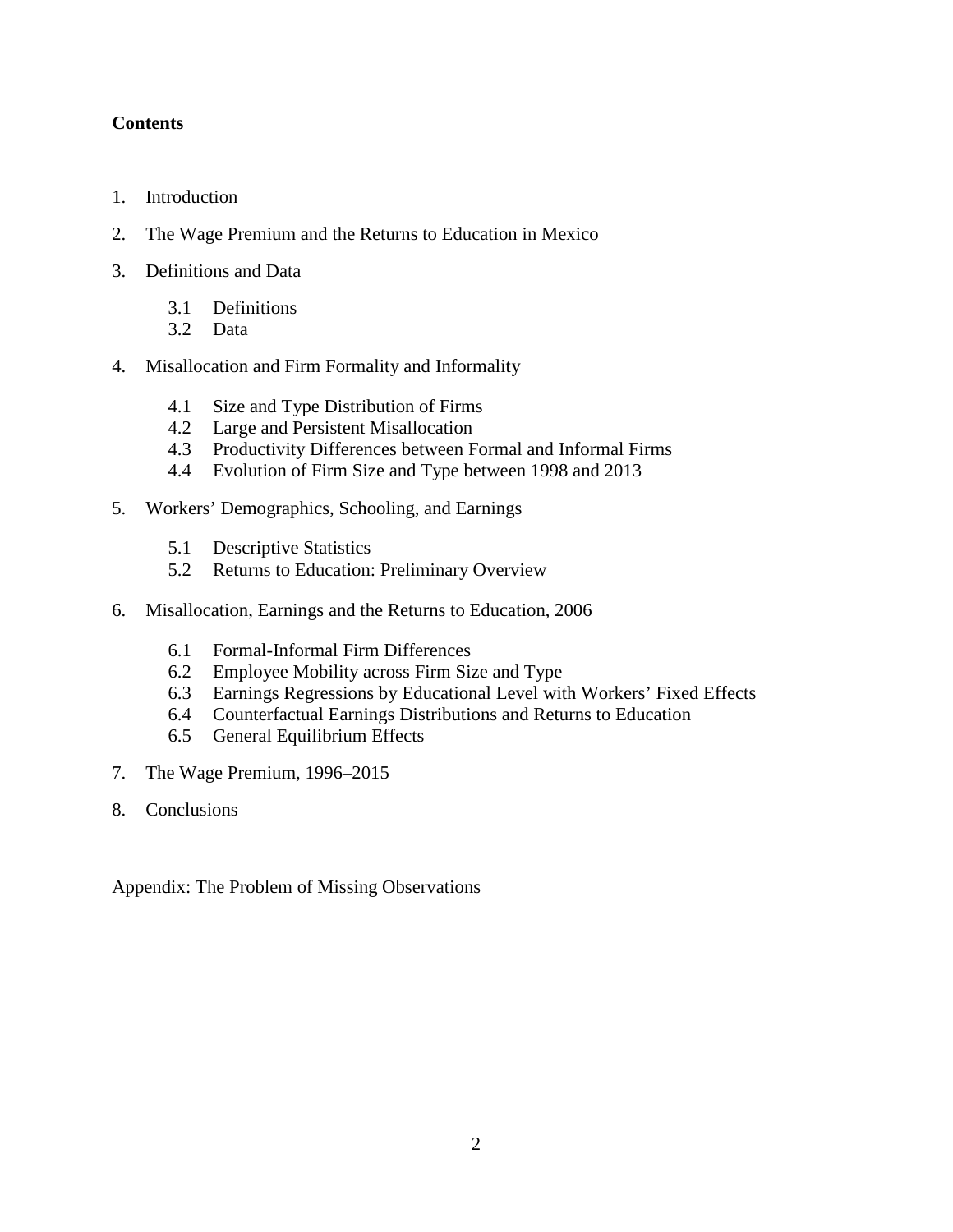## **Figures**

- 1. Sample Employee Earnings, 1996–2015
- 2. Years of Schooling and Share of Informal Employment, Economically Active Population and Sample, 1996–2014
- 3. Returns to Education, 1996–2015
- 4. Observed and Simulated Earnings Distributions, 2006
- 5. Excess Supply of Workers Relative to Those with a University Education, 1996–2015
- 6. Earning Premiums: University versus Completed Primary, 1996–2015
- A1. Rates of Under-reporting of Earnings, ENE-ENOE, 1996–2015
- A2. Rates of Under-reporting of Earnings in Mexico's National Household Income and Expenditure Survey (ENIGH), 1996–2012
- A3. Earnings by Educational Level, ENIGH, 1994–2012
- A4. Evolution of Returns to Schooling by Educational Level, ENIGH, 1996–2012

## **Tables**

- 1. Formality Status of Firms and Workers
- 2. Size and Type Distribution of Firms and Employment, 2008
- 3. Measures of Dispersion of Firm Productivity, 1998–2013
- 4. Productivity Differences by Firm Type, 1998–2013
- 5. Size and Type Distribution of Firms and Employment, 1998–2013
- 6. Workers' Descriptive Statistics, 1996–2015
- 7. Characteristics of the Sample of Workers
- 8. Returns to Education, Sample, 2006
- 9: Distribution of Employees by Education and Firm Size, 2006
- 10. Bonus and Contracts by Education and Firm Size, 2006
- 11. Mobility of Individual Workers across Firm Size and Type, 2005.Q3–2007.Q1
- 12. Earnings Regressions by Educational Level, Anchor 2006.Q2,
- 13. Observed and Simulated Earnings, 2006.Q2 Anchor
- 14. Observed and Simulated Returns to Education, 2006.Q2 Anchor Panel 2005.Q3– 2007.Q1
- 15. Excess Supply of Workers by Schooling Category, 2006
- A1. Employee Earnings, 2006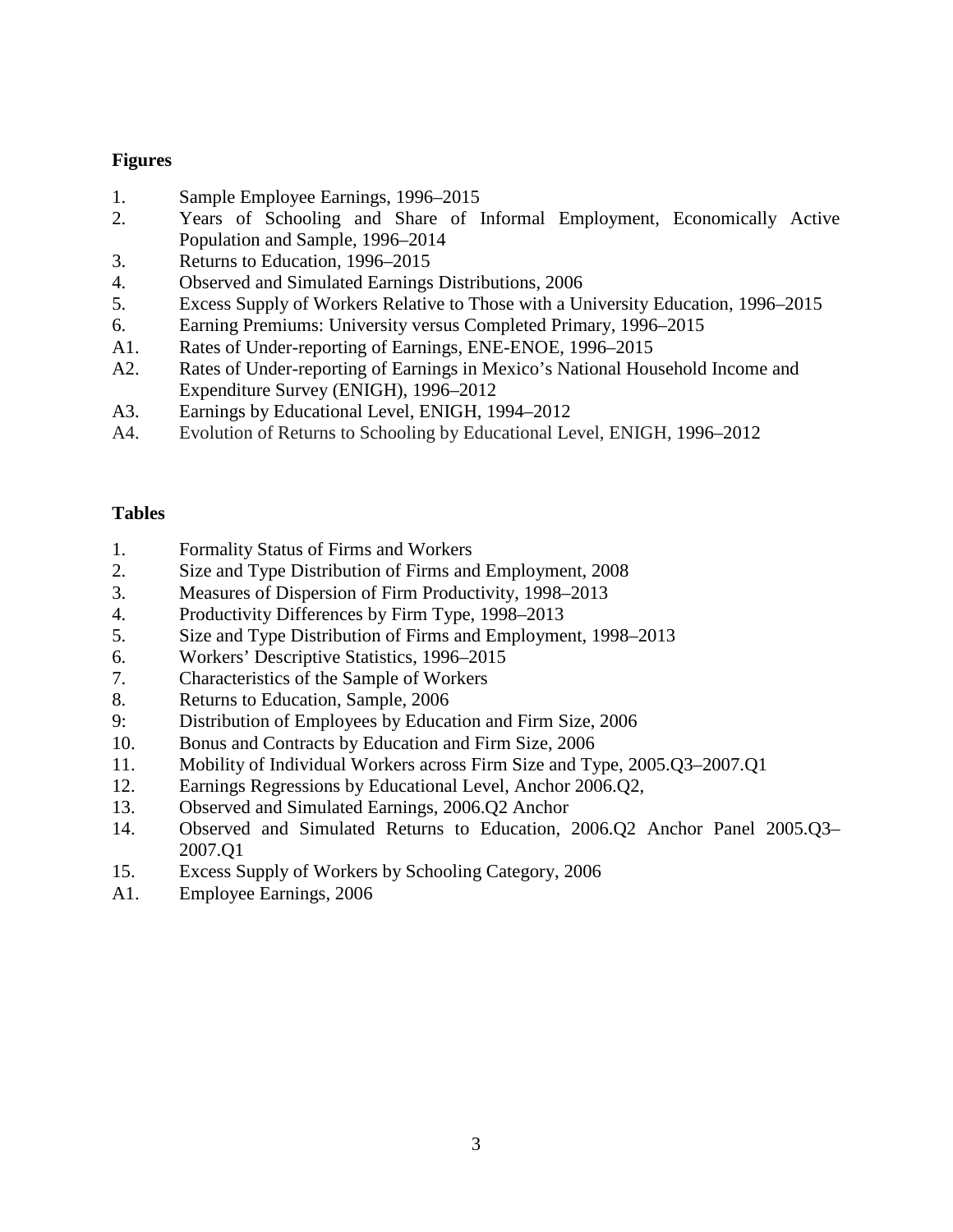## **1. Introduction**

Over the last two decades, Mexico has made notable efforts to increase the schooling of its workers, in the hope that accumulating human capital will lead to higher earnings and better jobs, covered by labor and social insurance regulations. Indeed, there has been a significant increase in schooling levels: in 1996, working-age Mexicans (18 or older) had on average 4.7 years of education; by 2015 that figure had almost doubled to 9.2 years. Similarly, in 1996 less than 19 percent of working-age Mexicans had completed high school; by 2015, 33 percent had high school degrees.

But despite these achievements and the fact that these two decades were characterized by macroeconomic stability and a large opening to international trade, hopes for higher earnings and better jobs have not materialized. As documented in this paper, the share of jobs covered by labor and social insurance regulations has remained essentially constant. And average hourly earnings, after recuperating from the 1995 financial crisis, have in fact fallen slightly, as a result of an absolute decline in the earnings of workers with more years of schooling. This has by-andlarge offset the expected increase in average earnings associated with the change in the schooling composition of the labor force.

This paper argues that misallocation of resources—as evidenced by large differences in the productivity of resources across firms—explains these phenomena. The paper presents a preliminary exploration of the impact of misallocation on labor earnings and the returns to education. We have two basic hypotheses. First, in the particular case of Mexico, distortions result in too many resources allocated toward low-productivity firms that demand less-educated workers, depressing the earnings of workers with more education. [1](#page-6-0) Second, over the last two decades these distortions have persisted even while the composition of the labor supply has changed toward more educated workers, implying a growing mismatch between the supply and demand for workers with more years of schooling.

Our paper can be seen as a bridge between the literature on misallocation and the literature on returns to schooling in the particular context of Mexico, where misallocation looms

<span id="page-6-0"></span> $<sup>1</sup>$  In this paper the word "distortions" is to be interpreted very broadly, as any market or regulatory failure or frictions in</sup> output, labor, and credit markets that cause wedges between the marginal revenue products of labor and capital across firms. Distortions can result from the interaction of many policies related to, among other things, taxation, credit, labor and social insurance regulations (including the nature of their enforcement). Distortions can also come from the absence of policies to correct for market failures, artificial barriers to entry or special subsidies to firms or sectors, or high registration or transaction costs.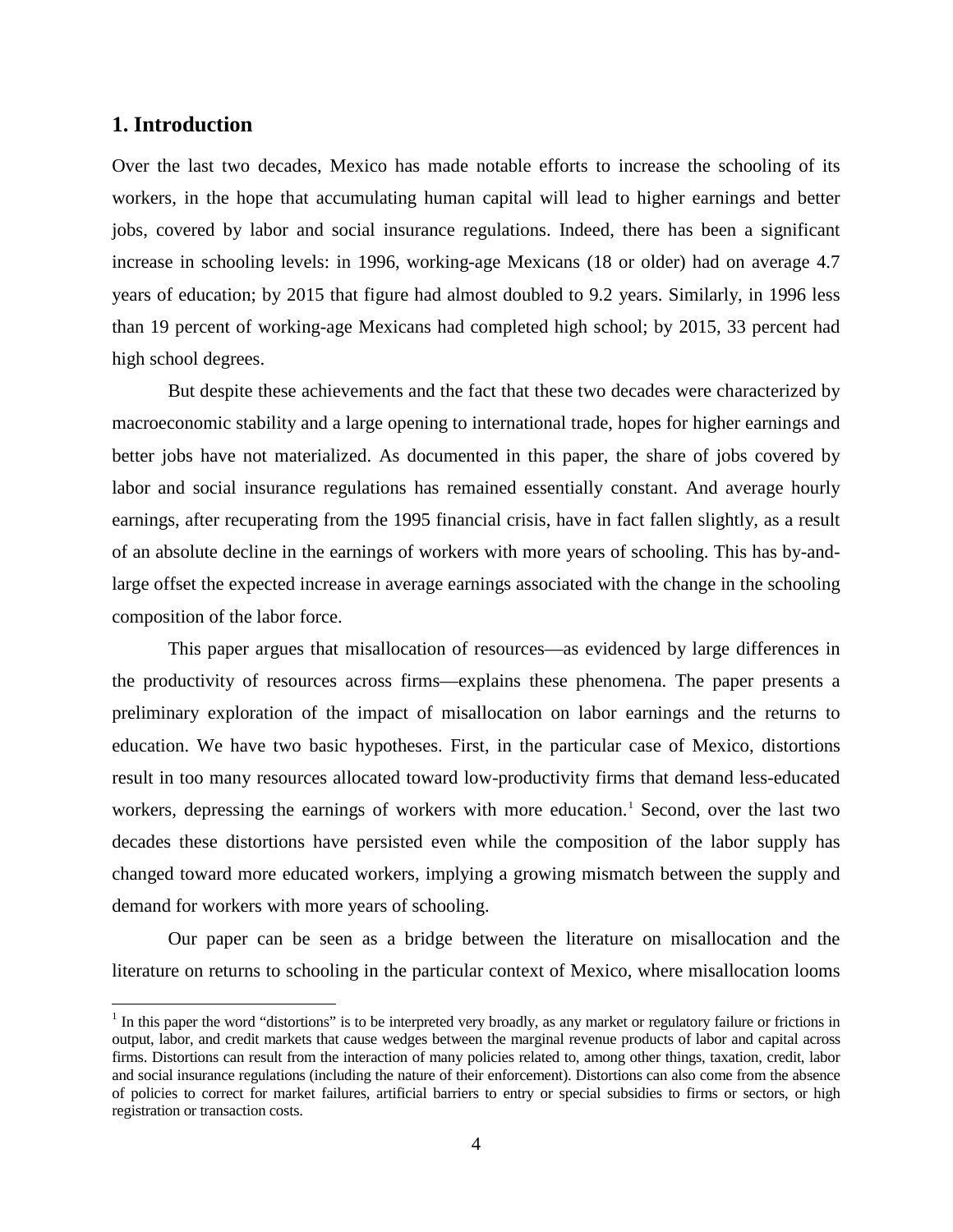large. The literature on misallocation starts from the premise that in the absence of distortions, individuals efficiently distribute themselves between entrepreneurs, employees, and selfemployment. In turn, entrepreneurs hire the efficient number of employees given their abilities. The resulting distribution of individuals across occupations, and of firms across sizes, maximizes the productivity of the economy and the returns to factors. But if distortions are present, the distribution of individuals across occupations and the size distribution of firms are suboptimal: some individuals who should be employees are entrepreneurs (or vice versa), while some firms are larger (or smaller) than they should be given their underlying productivity. In parallel, firms may change the nature of the contracts offered to their workers. The implied misallocation of capital and labor lowers aggregate productivity and distorts the returns to factors (Hsieh and Klenow, 2009; Restuccia and Rogerson, 2008).

The empirical evidence for Mexico summarized below shows that misallocation is very relevant. While there is an important debate as to the exact nature of the distortions that induce this phenomenon, three results are robust: distortions result in large productivity losses; operate in the direction of allocating too much capital and labor to low-productivity firms that are less intensive in educated workers; and are persistent through time.

On the other hand, the literature on the returns to education has focused on understanding the relative importance of supply and demand factors in determining the distribution of earnings across educational levels. In Mexico's case, attention has focused on the fact that the earnings differential between workers with more and fewer years of education, at times called the wage premium, has narrowed over the last decade, if not before.<sup>[2](#page-7-0)</sup> This finding is puzzling because, on the one hand, human capital is thought to be a constraint on growth in Mexico; and, on the other, the finding is the opposite of the trend found in the United States—by far Mexico's largest trading partner—where the wage premium has actually increased (Autor, Katz, and Kearney, 2008; Goldin and Katz, 2007).

In an immediate sense, of course, the fact that given the composition of the demand for labor, the earnings of workers with more years of education fall as their relative supply increases suggests a normal market adjustment. But this explanation is almost tautological, and begs the

<span id="page-7-0"></span> $2$  Lustig and López-Calva (2010) find that there has been a steady decline in the wage premium between skilled and unskilled workers at least since 2002. Robertson (2007) suggests that the decline started at the end of the 1990s. Campos-Vázquez et al. (2010) and Campos, Esquivel and Lustig (2012) find that returns to schooling started to decline after 1994.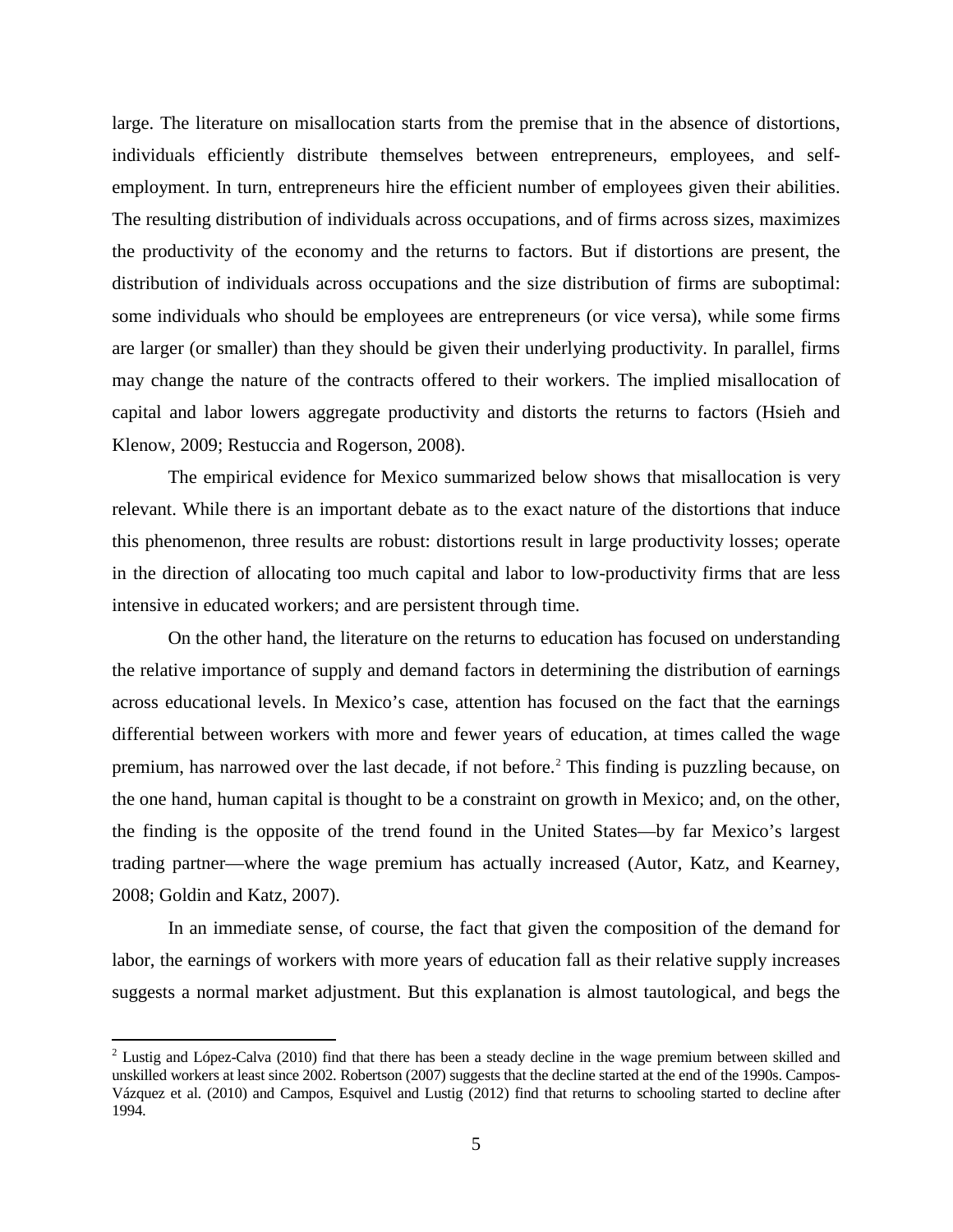question as to why demand for workers with more education has lagged. Moreover, this explanation does not square with the empirical evidence for Mexico. As documented below, during the last two decades the earnings of workers who completed junior high school have increased relative to workers with a university education, despite the fact that the supply of the former has increased faster than the latter. This suggests that, in addition to supply-side considerations, the determinants of the schooling composition of the demand for labor have played a critical role.

Our bridge between the literature on misallocation, and that on returns to education, involves focusing on firms as an important observable determinant of workers' earnings, in a context where as a result of misallocation, the number, type, and size of firms participating in the demand side of the labor market is strongly distorted in the direction of low-productivity firms that are intensive in less-educated workers. The perspective taken here is that given workers' observable and unobservable characteristics, their earnings partly depend on the nature of the firms that employ them. In this context, we explore how the *size distribution of firms* (measured by the total number of workers) and the *type distribution of firms* (measured by the contractual composition of their workforce) affect the distribution of employees' earnings and the returns to schooling.

This line of inquiry is relevant because of three empirical regularities documented below. First, controlling for firm *type*, larger firms are more intensive in educated workers than smaller ones. Second, controlling for firm *size*, firms that offer their workers contracts with labor and social insurance regulation coverage are more intensive in educated workers than other firms. Third, there is a strong positive correlation between firms that are large and firms that offer their workers contracts with labor and social insurance regulation coverage. When, as a result of distortions, too few resources are allocated to these firms—as we document to be the case in Mexico—the schooling composition of the demand for labor will tilt in the direction of workers with fewer years of education.

Firms that offer contracts to their workers with coverage of labor and social insurance regulations are typically referred to as *formal* firms, while those that do not offer such coverage are known as *informal* firms. In turn, workers are referred to as formal or informal depending on whether they are employed by the former or the latter set of firms. Using that terminology, one can state that in Mexico distortions result in too many resources allocated to informal firms, and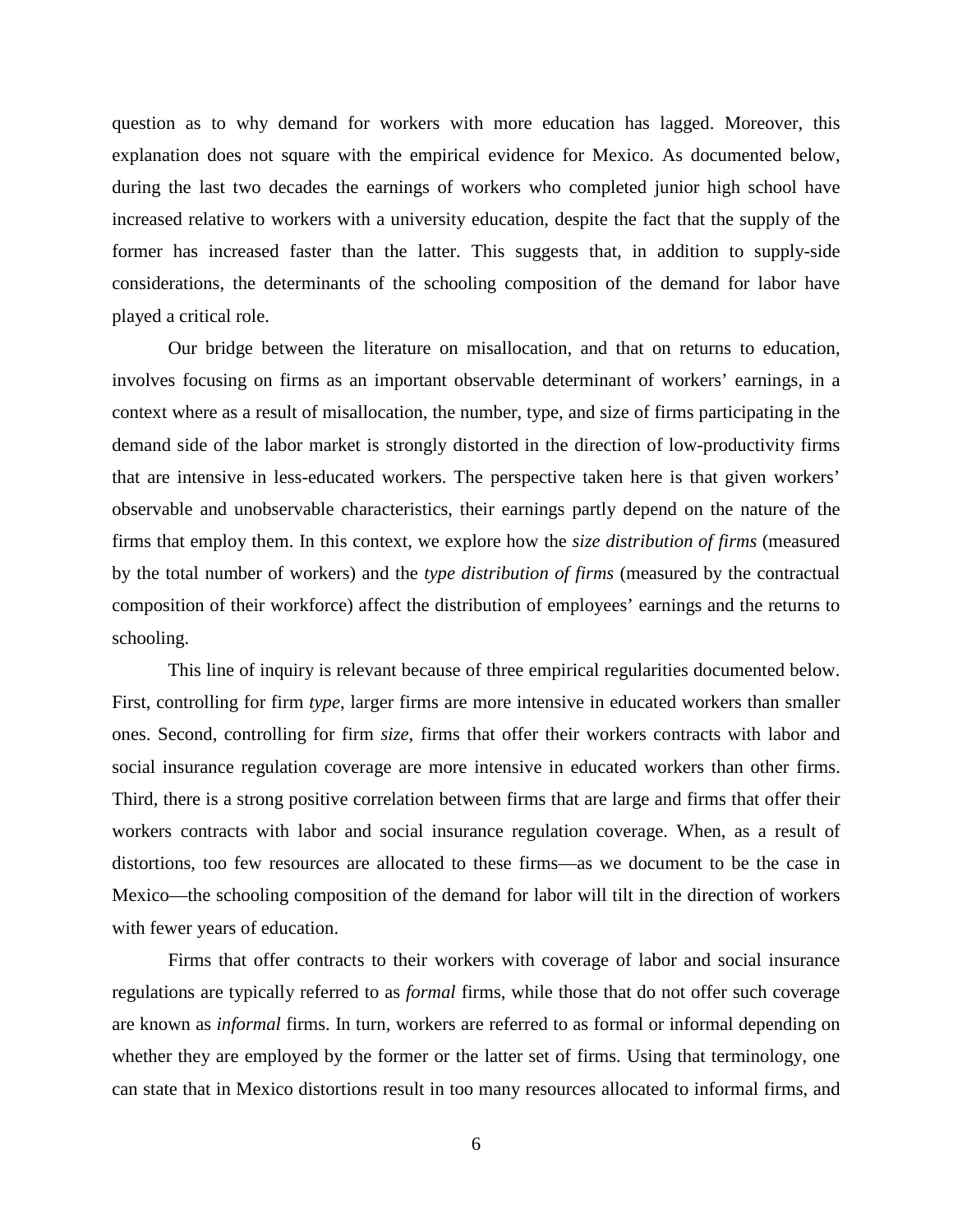in too many informal workers. In short, distortions generate large informality. Critically, however, what matters for our analysis is how firms behave, and not how they are labelled. Informality is a manifestation of distortions that result in a market equilibrium with too many low-productivity firms, low demand for educated workers, and jobs not covered by labor and social insurance regulation. Firm labels could change without changing the underlying distortions that determine firm behavior, in general, and the schooling composition of their demand for labor, in particular.<sup>[3](#page-9-0)</sup> That said, and following standard practice, we will refer in this paper to firms and workers as formal and informal, but with the understanding that the focus is on the underlying phenomenon of misallocation, and not on the formal-informal labels.

A large literature has focused in understanding the role of taxation, social insurance and labor regulations, credit frictions, market failures, and other factors like registration and transaction costs in generating misallocation; see IDB (2010) for a summary. In the case of Mexico, Busso, Fazio and Levy (2012) and Levy (2008) have emphasized the role of labor and social insurance regulations; Leal (2014) the role of taxation, and López-Martin (2015) the role of credit. In all these cases, misallocation results in too many low-productivity firms employing too many workers without coverage of labor and social insurance regulations—in other words, a large informal sector. In parallel, an emerging literature is focusing on the links between misallocation and human capital, using models where the size distribution of firms is endogenous. Torres-Coronado (2015) analyzes the impact of size-dependent firm taxes on the returns to skills, and Busso, Neumayer, and Spector (2015) study the interaction between firm size and the distribution of skills. Finally, Bobba, Flabbi, and Levy (2016) focus on the impact of labor market distortions on the returns to education in a search-bargaining model.

In this paper we do not model the frictions or market or regulatory failures that generate misallocation and distort the size and type distribution of firms. Rather, we follow a three-step approach to test our hypothesis. In the first step, we estimate a model of individual workers' earnings that controls for all observable worker characteristics but focuses on estimating the coefficients associated with observable firm characteristics.

<span id="page-9-0"></span> $3$  This observation is relevant because policy can change the formal-informal firm labeling without affecting firm behavior. An example would be so-called "formalization programs" that offer subsidies to firms to register with social security authorities, but do not change underlying distortions in output, credit, tax, and labor markets faced by these firms, and therefore do not change their demand for labor. In this case, firm formality would increase while misallocation would persist. Similarly, self-employed workers may be offered subsidies to induce them to formalize, in which case labor informality could decline, but again without any changes in firm behavior.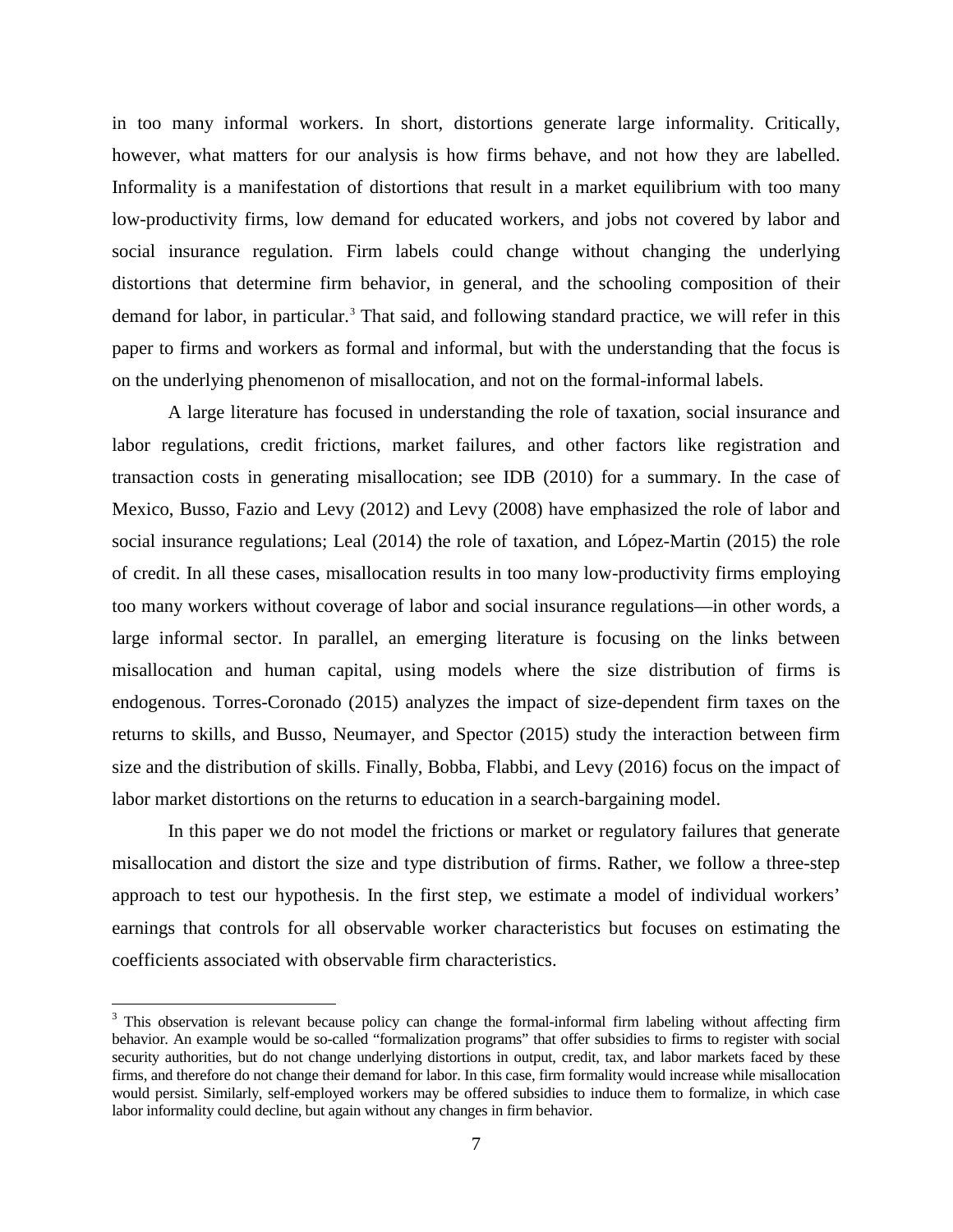In the second step, we consider the implications of eliminating misallocation, interpreted here as eliminating firm informality, only from the point of view of individual workers. To do this, we construct a counter-factual earnings distribution keeping constant individual workers' unobservable characteristics, as well as observable characteristics like years of schooling, age, gender, and location, but assuming that the size and type distribution of firms mimics that of formal firms. Our purpose is to measure how workers' earnings are affected when as a result of misallocation there are too many informal firms in the demand side of the labor market, independently of workers' education and abilities. In this context, we show that eliminating firm informality increases average earnings and changes the composition of the demand for labor, augmenting the demand for more educated workers relative to those with fewer years of schooling; and thus increasing the returns to schooling. The mean of earnings across all educational levels is higher and the distribution widens. Put differently, the distortions that misallocate resources toward informal firms act like a penalty on earnings that is paid by all workers but proportionately more by the more educated. Misallocation matters more to educated workers than to workers with little schooling.

In the third and final step we consider the aggregate implications of eliminating misallocation. We show that, given the supply of workers from each educational level, if the schooling composition of the demand for labor in the economy were that of formal firms, there would be an excess supply of workers with few years of education. We measure the size of excess supply and, critically, show that it would increase overtime. Next, for given values of the elasticity of substitution between workers of different schooling levels, we compute the changes in earnings required to absorb excess supply. We then compare the observed path of the ratio of earnings of workers with more versus less years of schooling (i.e., the wage premium) with alternative paths where there is no firm informality and where earnings adjust in each period to clear the market. We find that in the absence of firm informality the wage premium is substantially higher, and that the difference vis-à-vis the observed premium increases overtime. These results, in turn, suggest that the returns to education would be even higher than what our counter-factual simulations indicate.

Of course, if the distortions that misallocate resources toward the informal sector were removed, there would be further changes in the economy that our approach fails to capture. As the earnings of employees relative to those of the self-employed increase, there would be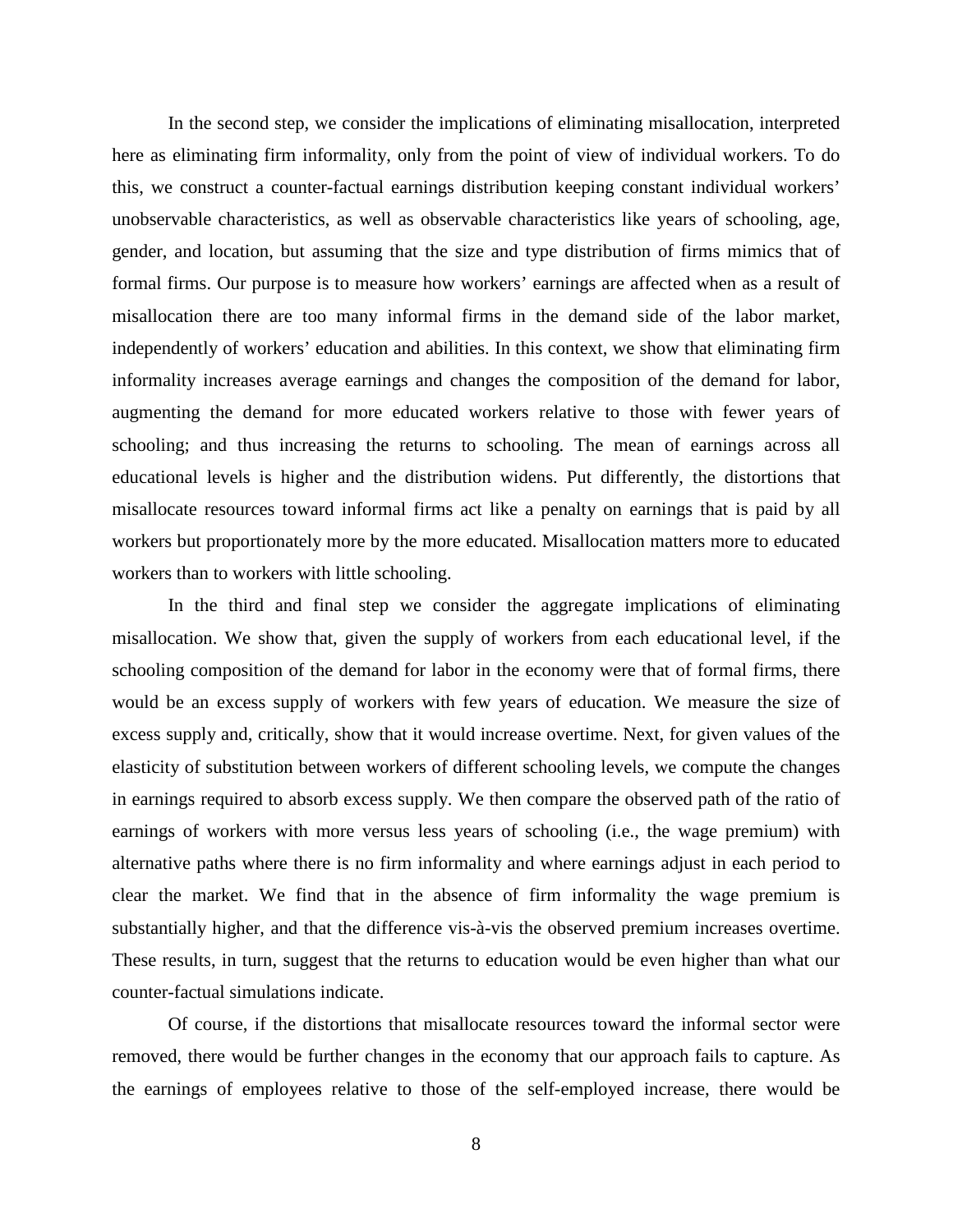changes in the distribution of workers between these two occupational categories. Participation rates would also change, as would the equilibrium level of unemployment. Further, even the size distribution of formal firms would change, probably in the direction of larger firms. Clearly, a model with more structure than what we present here is needed to fully measure these general equilibrium effects. Nonetheless, our preliminary results do show that by distorting the schooling composition of the demand for labor, misallocation is lowering the returns to education in Mexico, and that the persistence of misallocation in the face of increased schooling of the labor force goes a long way toward explaining the observed downward trend of the wage premium.

Section 2 of this paper briefly reviews the literature on the behavior of the wage premium and the returns to education in Mexico. Section 3 defines firm and worker informality and describes our data. Section 4 documents misallocation and describes the size and type distribution of firms, while Section 5 presents stylized facts on workers' earnings and schooling. Section 6 analyzes the impact of observable firm characteristics on workers' earnings and constructs a counterfactual scenario where firm informality is absent. Section 7 sheds light on the evolution of the wage premium over the 1996-2015 period. Section 8 presents concluding remarks.

#### **2. The Wage Premium and the Returns to Education in Mexico**

The general consensus regarding earnings and the returns to schooling in Mexico is that the premium paid to higher-skilled labor increased with the take-off of the North American Free Trade Agreement (NAFTA) in 1994 and then began to decline, with the returns to schooling following a similar trend.

Bouillon (2002) defines the wage premium as the ratio of wages of workers with more than a high school education to those with primary education or less, and finds that the premium rose between 1984 and 1994. Lächler (1998) finds an increase in the dispersion of earnings across different schooling levels from 1984-1994, and also finds that wages rose for workers with a high school education or more but fell for less-educated workers. Esquivel and Rodríguez-López (2003) use a different definition of wage premium, focusing on skilled and non-skilled workers (defined as non-production and production workers), and consider only manufacturing employment. In accordance with Bouillon (2002) and Lächler (1998), they find that the wage premium rose after 1988, but plateaued in the mid-1990s. Robertson (2007) defines the wage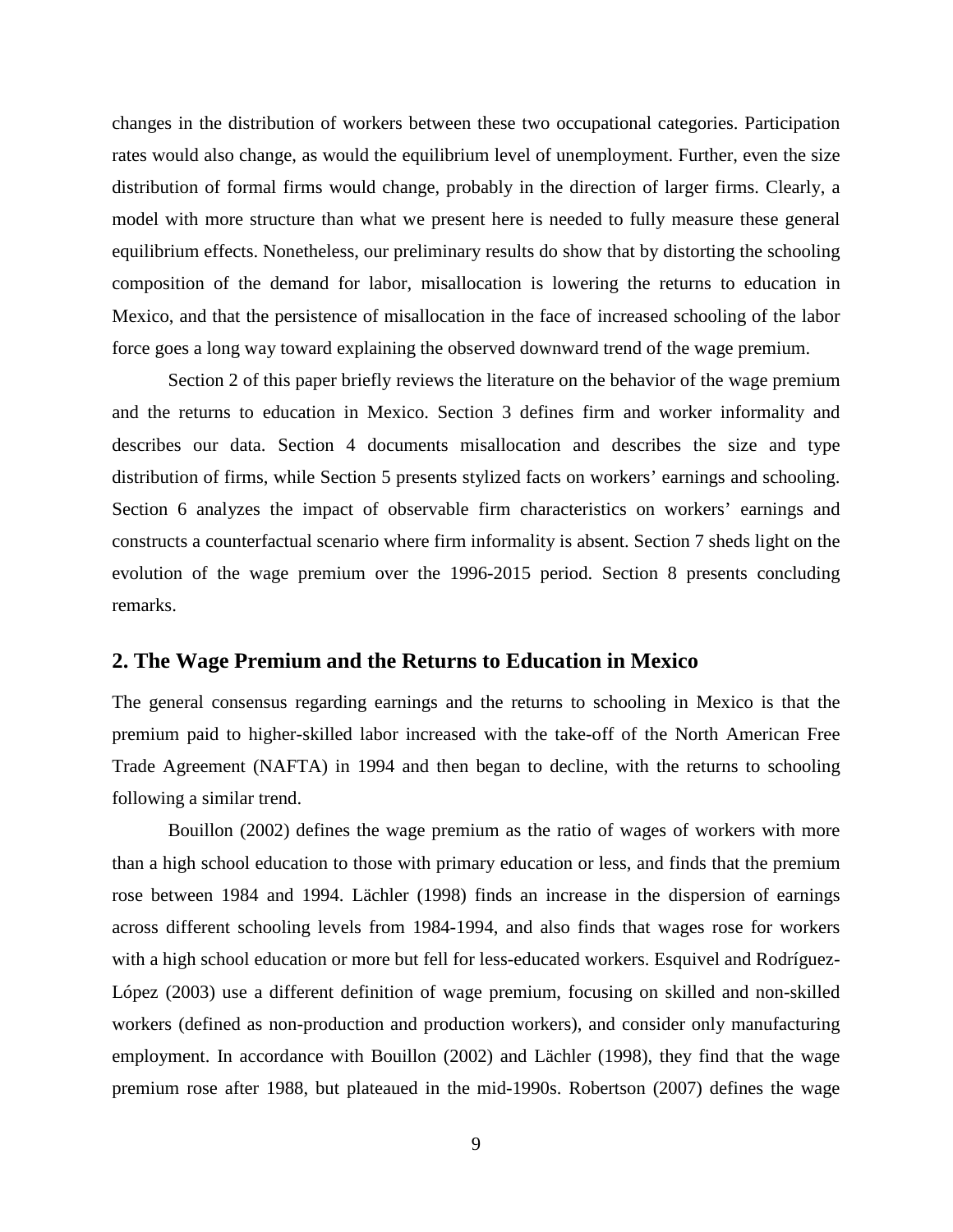premium as in Esquivel and Rodríguez-López (2003), and finds that it rose steeply prior to 1994, continued to rise slowly until 1999, and declined in the period up to 2005.

With regard to the returns to schooling, Campos, Esquivel, and Lustig (2012) find that relative returns to skilled workers (defined as those holding a high school degree or more versus junior high or less) increased between 1989 and 1994 but declined thereafter. Benita (2014) looks only at a subsequent period, from 2005 to 2012, and finds that the wage premium (defined in this case as the wages of university versus high school-educated male workers) declined for younger workers (ages 25-29), increased for older ones (ages 45-49), and remained constant for the oldest (ages 50-59). His findings suggest a large elasticity of substitution between workers with different levels of education (university and high-school workers appear to be interchangeable to employers).

Lustig, López-Calva, and Ortiz-Juarez (2014) focus on the 1990s and 2000s and define the wage premium as the returns to primary, secondary, and tertiary education versus no schooling or incomplete primary schooling. They find a decline in the returns to education, especially during the 2000s. This is in line with the decline in relative returns for high-skilled workers that Campos, Esquivel, and Lustig (2012) find for the 1994-2010 period. Lustig, López-Calva, and Ortiz-Juarez (2014) also discuss the various explanations given for this behavior: an increase in the supply of workers with higher educational attainment; a decline in the demand for skilled labor; a decline in the quality of higher education; and/or a mismatch in the supply and demand of skills. The authors note that none of these factors has been unambiguously identified.

Three observations are relevant from this brief review. First, studies vary in scope (manufacturing industry, the export sector, the overall economy), data sources, time periods, and groups used to define wage/skill premiums (by schooling levels or by workers' roles in the production process). [4](#page-12-0) Second, despite this dispersion, on the whole there is agreement that after an initial widening following the start of NAFTA, the difference in mean earnings between workers with more versus fewer years of education narrowed, and that as a result the returns to education have declined.

<span id="page-12-0"></span><sup>&</sup>lt;sup>4</sup> In some cases it is unclear whether "workers" refers only to employees or also to the self-employed; to female and male workers or only to the latter; or to formal and informal workers, or only to the former. In terms of data, studies use, inter alia, household surveys, employment surveys, administrative data from social security institutions, and sectoral surveys, particularly of manufacturing.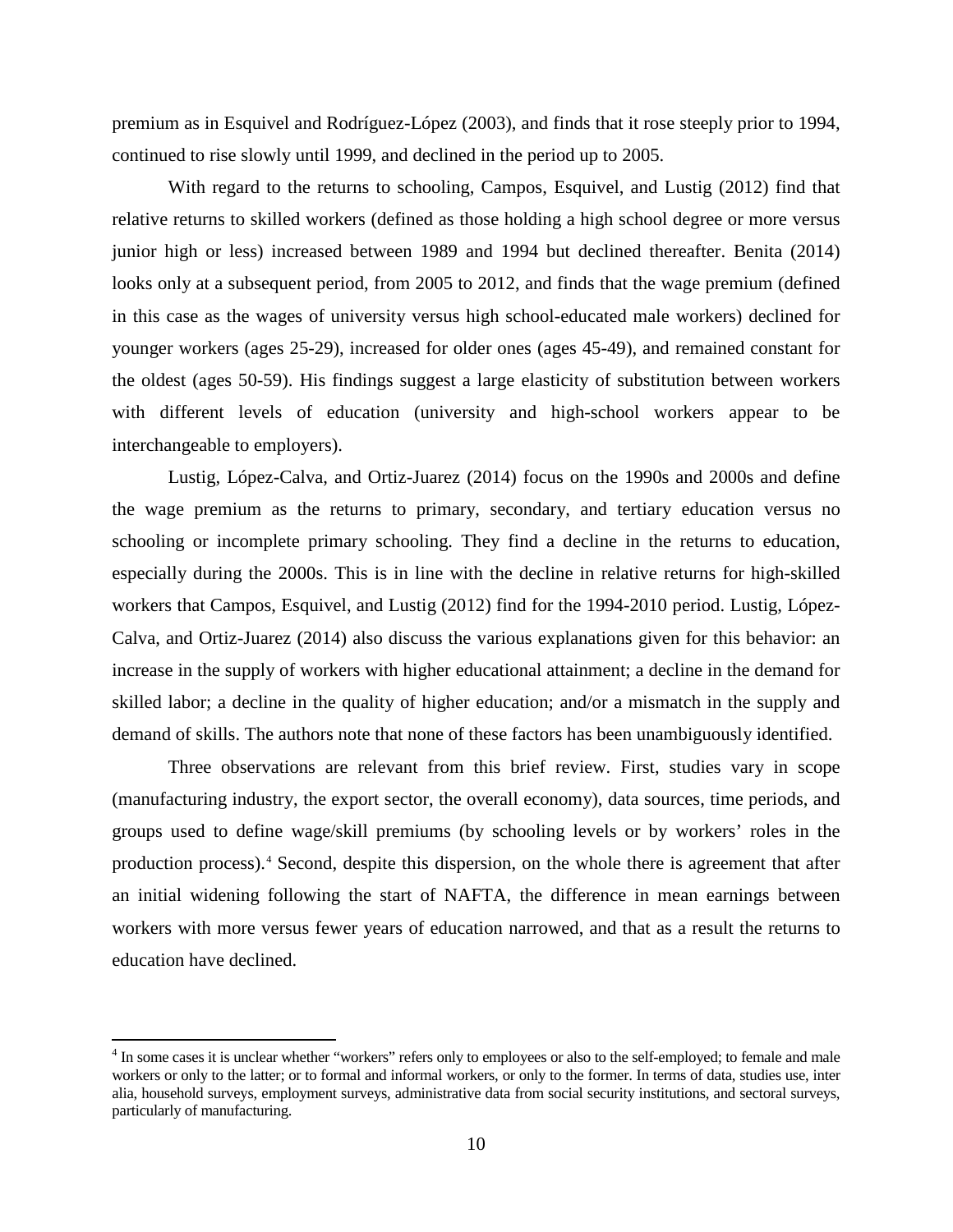Third, even though not always explicitly noted, it is clear that average earnings over the last several decades have been strongly influenced by transitory macro shocks. In particular, it is not surprising that earnings rose in the late 1980s as the economy emerged from that decade's debt crisis, but then declined sharply immediately after the 1995 peso crisis. As a result, to isolate the effects of transitory macro shocks, studies have focused on the structure of earnings across educational groups, trying to disentangle the relative importance of changes in the composition of supply (like demographics and educational investments) from changes in the composition of demand (like NAFTA or technical change). In this context, it is somewhat surprising that studies have by-and-large ignored the role of one of the more salient characteristic of the Mexican economy: that as a result of misallocation, most firms, and workers are informal. The remainder of this paper makes a first attempt to assess the effects of misallocation on relative earnings and the returns to education.

## **3. Definitions and Data**

#### *3.1 Definitions*

We distinguish between self-employed workers and workers engaged with firms. The latter employees—can be so under salaried or non-salaried contractual relationships, a key distinction in Mexico's institutional context. A salaried worker is a *subordinated* employee. The hiring firm is obligated by law to pay him or her at least the minimum wage, observe regulations regarding promotions and dismissals, and contribute to the worker's social insurance benefits. In turn, the worker has various rights, among them to unionize and to sue the boss if dismissed for an unjustified cause. Non-salaried workers, on the other hand, may be associated with a firm, but are not subordinated to it. Examples include workers who sell door-to-door, workers on a temporary contract performing a non-recurrent task and, very importantly for the case of Mexico, workers who are relatives and collaborate in a family firm. Critically, the law does not obligate firms to contribute to the social insurance benefits of non-salaried workers, or to observe regulations regarding dismissal, promotions, or minimum wages. Further, non-salaried workers cannot take a firm to court for dismissing them because there is no relation of subordination, nor can they unionize.

The distinction between salaried and non-salaried employment is the basis for the distinction between formal and informal workers. We define a formal worker as a salaried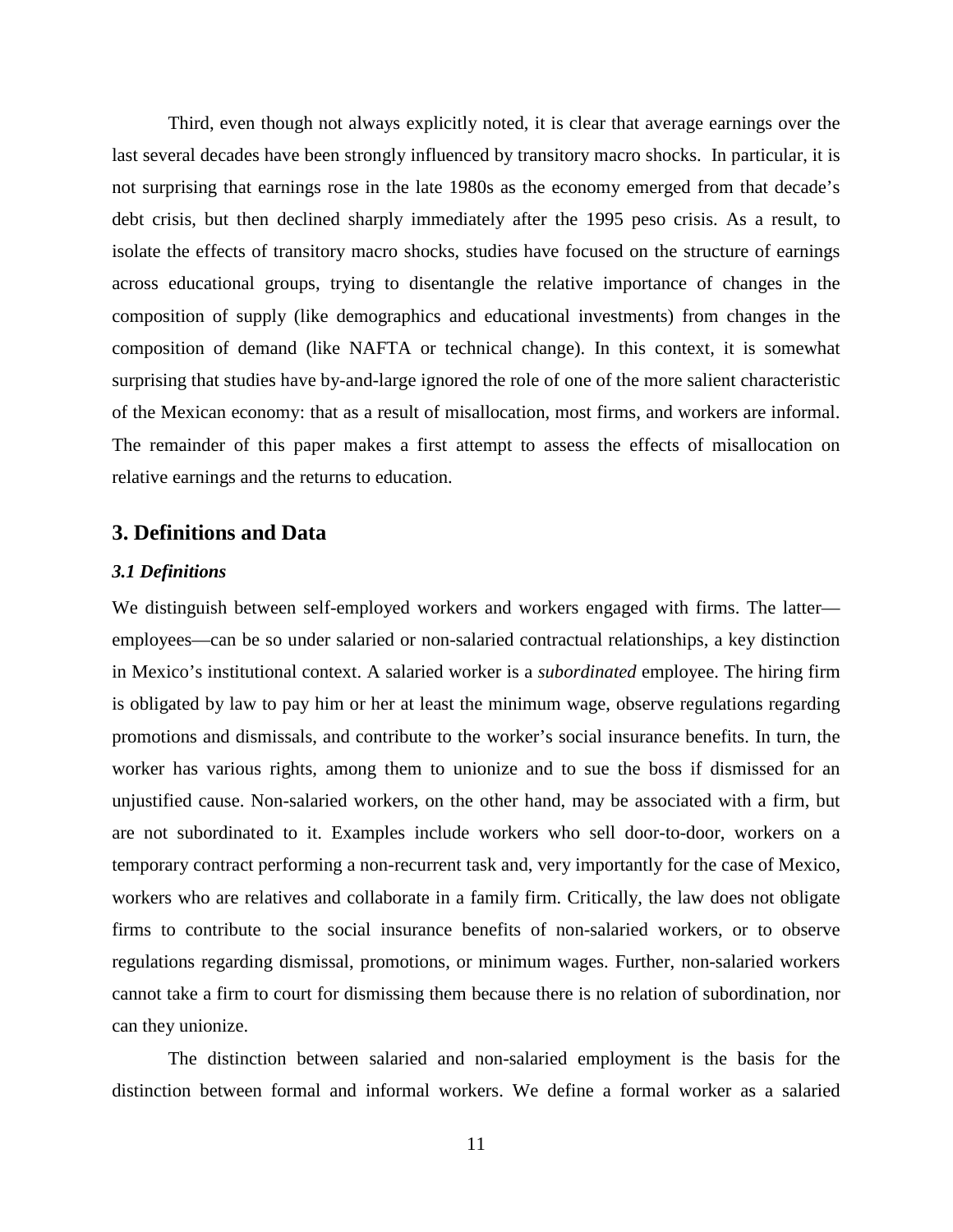employee covered by labor regulations regarding minimum wages, unionization, and dismissal, among other things, and who benefits from social insurance paid by the firm that hires him or her. All other workers, including the self-employed, are informal. If the law were fully enforced, all salaried workers would be formal. However, this is not the case in Mexico (Busso, Fazio, and Levy, 2012). This implies that informal workers consist of the self-employed, non-salaried employees, and salaried employees in firms that do not comply with the law.

The formal-informal distinction is not as sharp in the case of firms because they mix salaried and non-salaried contracts and at times violate the law. Table 1 identifies five possible combinations (all observed in the data). One implication of firms with mixed contracts is that they make it difficult to identify the formal and informal sectors with precision. Clearly, the former consists of at least those workers and firms in column two, while the latter consists of at least those workers and firms in columns three, six, and seven. But there are some firms that are neither purely formal nor informal, mixing salaried and non-salaried employees but complying with the law (column four), or partly violating it (column five).

|        |                     |                       | <b>Contracts between Firms and Employees</b>       |                                                       |                         |                          |
|--------|---------------------|-----------------------|----------------------------------------------------|-------------------------------------------------------|-------------------------|--------------------------|
|        | (2)                 | (3)                   | (4)                                                | (5)                                                   | (7)                     | (8)                      |
|        | Only salaried,      | Only non-             | Mixed, but                                         | Mixed, but not                                        | Only salaried,          | Self-                    |
|        | compliant with      | salaried, not         | compliant with                                     | fully compliant                                       | not compliant           | employed                 |
|        | law                 | obligated by law      | law                                                | with law                                              | with law                | workers                  |
| Firm   | Formal and<br>legal | Informal and<br>legal | Semi-formal<br>and legal                           | Semi-formal<br>and semi-legal                         | Informal and<br>illegal | <b>Not</b><br>applicable |
| Worker | Formal              | <b>Informal</b>       | Salaried formal<br>and<br>Non-salaried<br>informal | Salaried<br>compliant<br>formal; the rest<br>informal | <b>Informal</b>         | Informal                 |

**Table 1. Formality Status of Firms and Workers**

*Source:* Prepared by the authors.

#### *3.2 Data*

Our analysis relies on Mexico's employment surveys and economic census, and focuses on the period 1996-2015, after the start of NAFTA in 1994 and the financial crisis of 1995. From 1996 to 2004 the survey was known as the National Employment Survey (*Encuesta Nacional de Empleo*—ENE); after 2005 it was known as the National Occupation and Employment Survey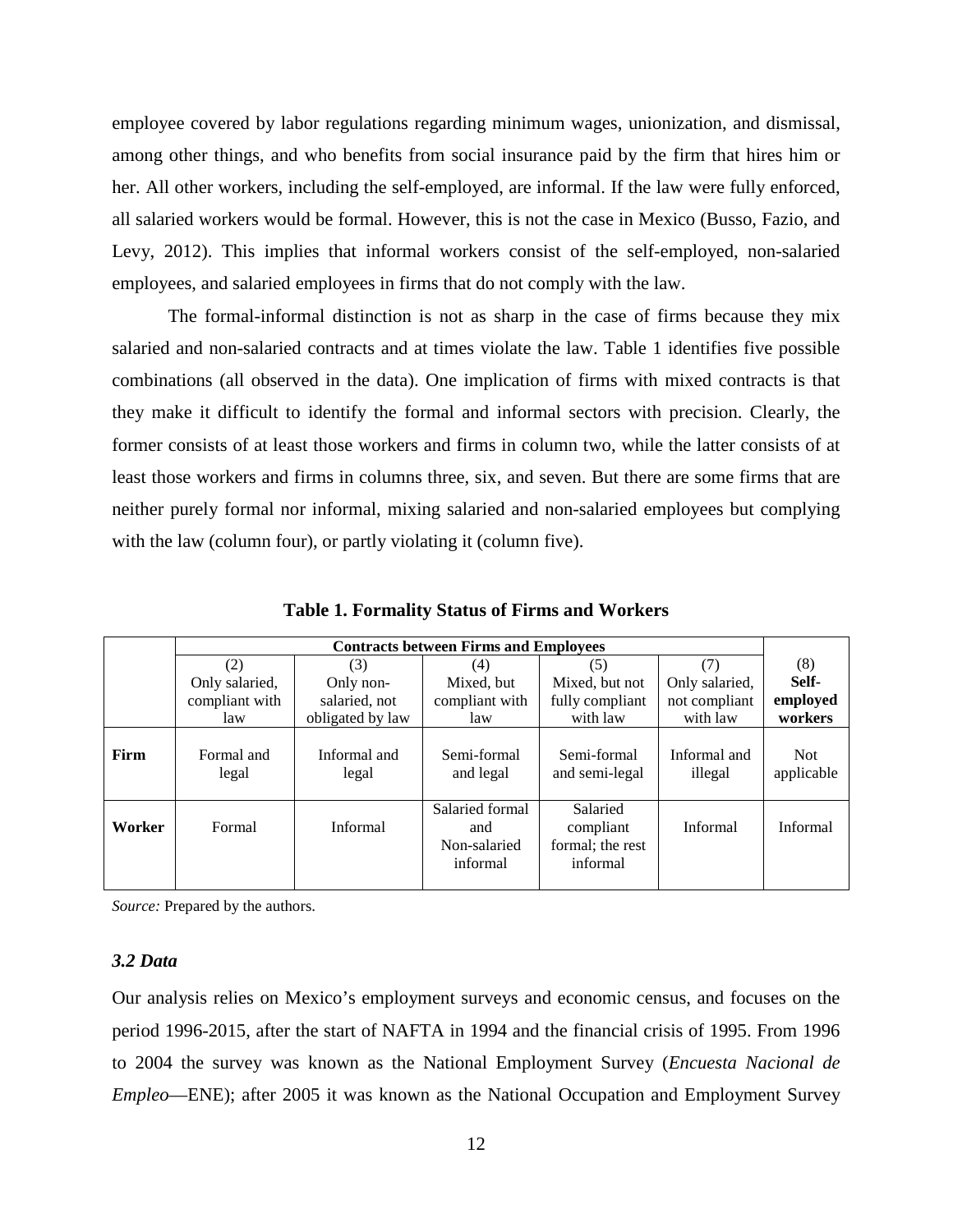(*Encuesta Nacional de Ocupación y Empleo—*ENOE). We refer to it here as the ENE-ENOE, a nationally-representative quarterly survey on type of employment (public or private employees, or self-employed); labor status (formal, informal, or unemployed); location (municipality); size of firm where workers are employed; workers' age, gender, and years of schooling; and other dimensions of a job like a written contract and yearly bonus payments. The ENE-ENOE also records hours worked and earnings net of taxes and contributions, whether they take the form of wages, salaries, commissions, or bonuses. We use data from the second quarter of each year and apply the average of the corresponding monthly price indices. All earnings are measured per hour in prices of May 2008.

The relevant educational categories for Mexico are primary (six years, usually ages 6- 12); junior high (three years, usually ages 13-15); high school (three years, usually ages 16-18); and university (four years or more). We use these categories to classify workers in seven groups: incomplete primary, complete primary, incomplete junior high, complete junior high, incomplete high school, complete high school, and university.

Importantly for the econometric analysis in Section 6, the employment surveys have a panel structure that allows for following the same worker through five consecutive quarters. Since in each quarter we can identify firm size and worker's labor status, we can measure individual worker transitions in the course of a year across firm size and formal-informal status.

An issue with the ENE-ENOE is that some workers fail to report earnings (Campos-Vazquez, 2013). To correct for this problem, we match workers with and without earnings on observable characteristics like gender, years of education, age, location, size of firm, and formality status. We take a random sample of workers with reported earnings in each of these categories, and randomly impute their earnings to workers with the same observable characteristics but without reported earnings. [5](#page-15-0) The Appendix provides more details.

While the ENE-ENOE is a household-based employment survey, the Economic Census is a firm-based data set published every five years. We have four available censuses for 1998, 2003, 2008, and 2013, a subset of the years for which we have employment data. The census collects information on economic activity in urban areas in fixed establishments of all sizes

<span id="page-15-0"></span> $<sup>5</sup>$  To check the robustness of our procedure we compute earnings with data from Mexico's household survey which, as</sup> documented in the Appendix, does not have the same under-reporting problem as the ENE-ENOE. While the definitions of earnings do not match perfectly between the two surveys, the trends and structure of earnings, including the decline in the returns to schooling, are confirmed.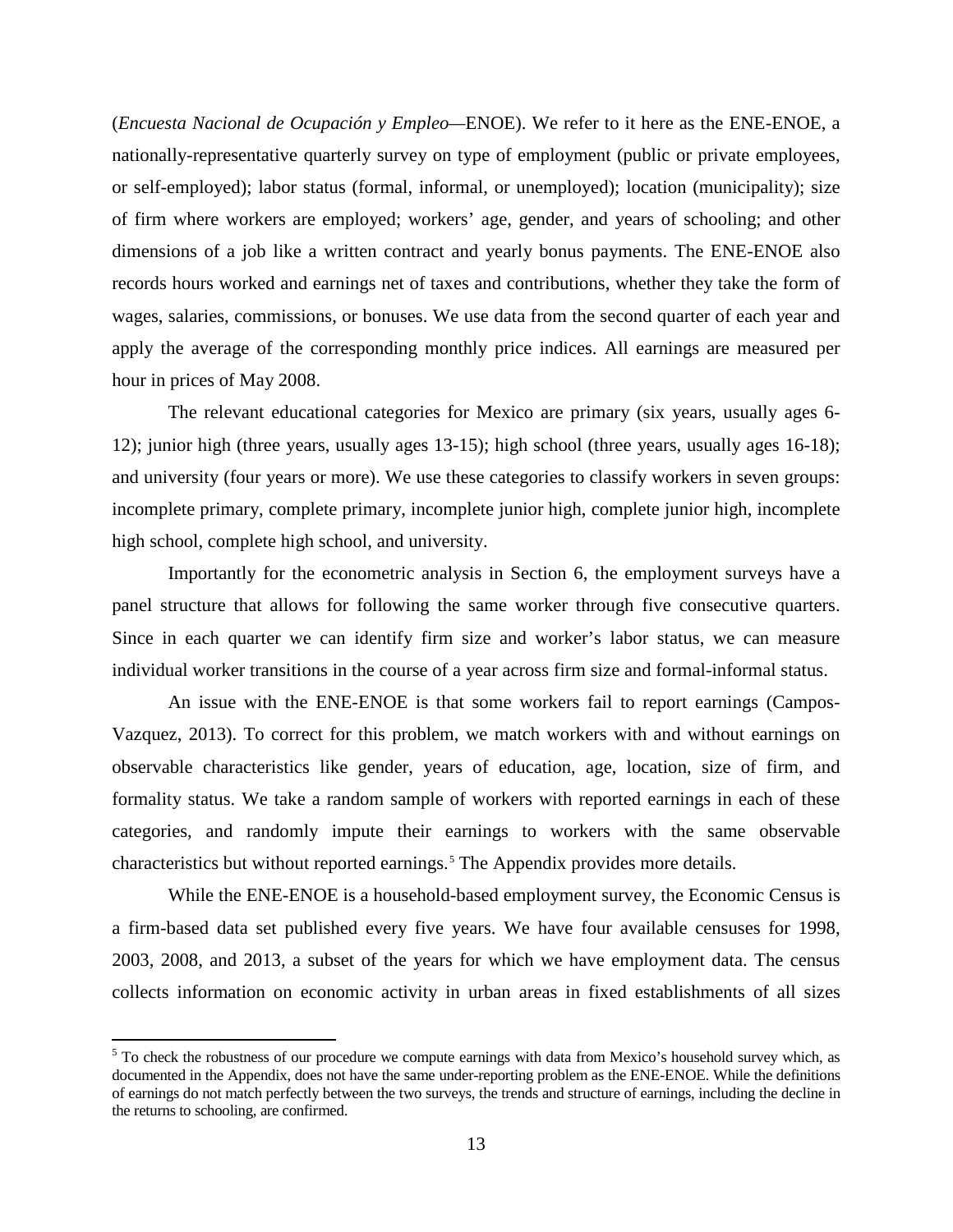(henceforth, firms). Economic activity in rural areas, and on the streets in urban areas (street vendors, street markets, and so on) is not captured. Public sector employment is also excluded. As a result, the census only captures about 45 percent of the occupied population captured in the ENE-ENOE. However, as detailed below, we restrict the ENE-ENOE sample to private sector employees in firms in urban areas, ensuring that they are a subset of the employees captured in the census.

The census has data on the total number of workers and the aggregate of earnings and social security payments at the firm level, which allows us to classify firms according to the typology described in Table 1 (Busso, Fazio, and Levy, 2012). We also group firms by size into four categories: 0 to 5 workers (henceforth, very small firms), 6 to 10 (small firms), 11 to 50 (medium firms), and 51 or more (large firms).

Unfortunately, the census does not have data on individual workers within each firm, and thus provides no information on hours worked, gender, or years of education. On the other hand, the ENE-ENOE identifies the size of the firm where the worker is employed, so, critically, we can classify workers by years of schooling, firm size, and formal-informal status. [6](#page-16-0) However, our data do not allow for mapping formal and informal *workers* as identified in the ENE-ENOE into the formality status of *firms* as identified in the census. Given that in our analysis we focus on the earnings of individual workers by years of schooling, firm size, and formality status, we mostly rely on ENE-ENOE data. However, we use the census to measure misallocation and the size and type distribution of firms between 1998 and 2013.

## **4. Misallocation and Firm Formality and Informality[7](#page-16-1)**

This section documents four sets of findings. First, most firms are small and informal, and they absorb a large share of employment. Second, in Mexico there is large and persistent misallocation of resources. Third, misallocation systematically operates in the direction of channeling too many resources to informal firms. Lastly, between 1998 and 2013 the number of formal firms declined, while that of informal ones increased. Over the same period employment grew substantially more in informal firms.

<span id="page-16-0"></span> $6$  We do this following the methodology developed by INEGI (2014).

<span id="page-16-1"></span> $^7$  This section borrows heavily from Busso, Fazio, and Levy (2012) and Busso and Levy (2016).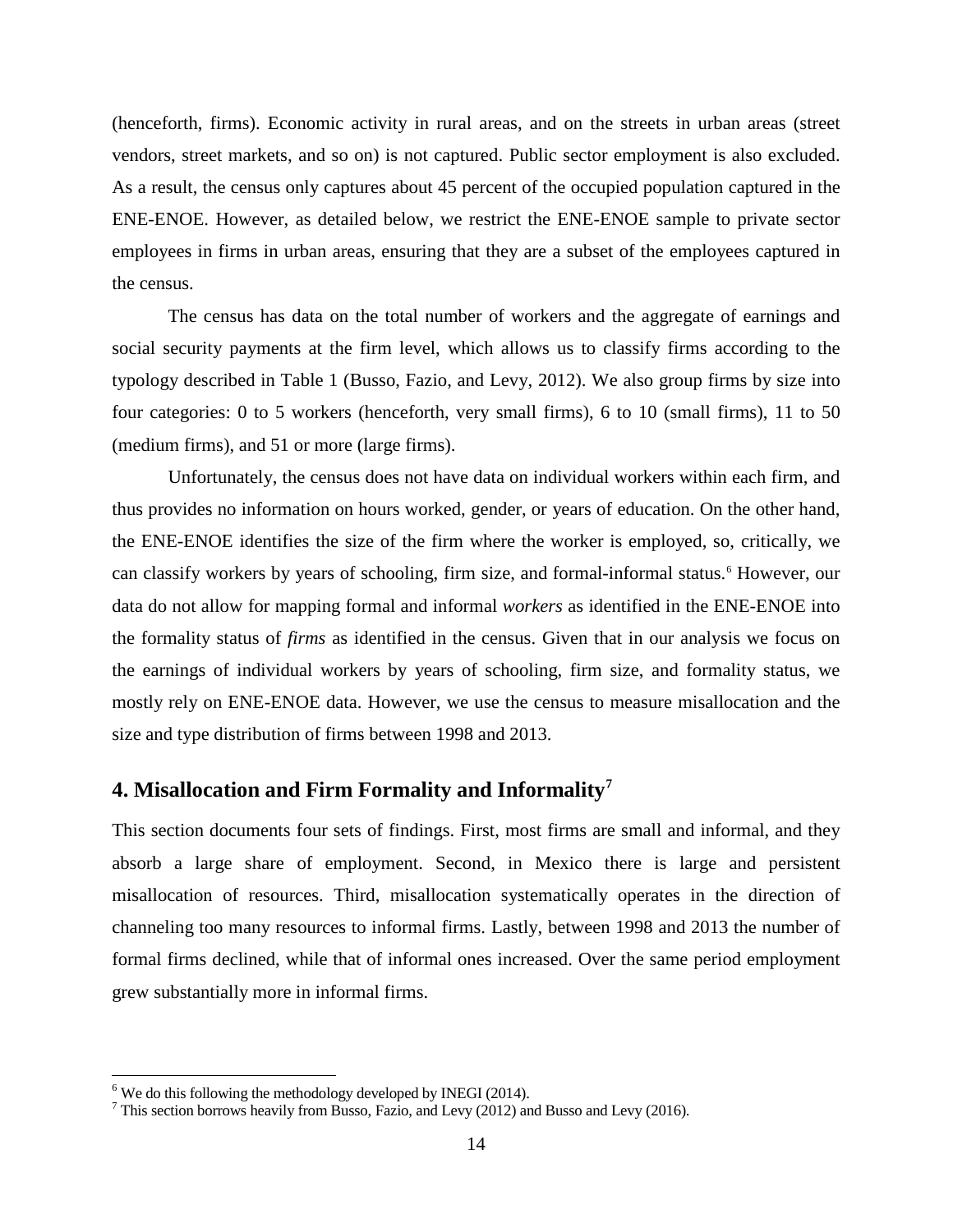#### *4.1 Size and Type Distribution of Firms*

Table 2 serves to make four observations on the distribution of firms and employment in 2008. First, 89.7 percent of all firms are very small (up to five workers); and 90.1 percent are purely informal (legal and illegal). Second, purely informal firms have 2.9 workers, on average, but account for more than half of all employment captured in the census (54.5 percent). On the other hand, purely formal firms have 32.2 workers on average (and 22.3 if we extend the definition of formal firms to include mixed firms). Altogether these firms account for 45.5 percent of employment captured in the census.

|                 | Legal $\&$<br>Formal | Legal $\&$<br><b>Informal</b> | Legal $\&$<br>Semi-formal | Semi-legal $\&$<br>Semi-formal | Ilegal $\&$<br><b>Informal</b> | <b>Total</b> |
|-----------------|----------------------|-------------------------------|---------------------------|--------------------------------|--------------------------------|--------------|
| Firms*          |                      |                               |                           |                                |                                |              |
| $[0-5$ workers] | 1.21                 | 65.60                         | 1.18                      | 2.49                           | 19.25                          | 89.73        |
| $[6-10]$        | 0.69                 | 1.11                          | 0.33                      | 1.23                           | 2.46                           | 5.82         |
| $[11-50]$       | 0.87                 | 0.56                          | 0.15                      | 1.10                           | 0.90 <sub>1</sub>              | 3.58         |
| $[50+]$         | 0.29                 | 0.19                          | 0.03                      | 0.30                           | 0.05                           | 0.86         |
| <b>Total</b>    | 3.06                 | 67.46                         | 1.69                      | 5.12                           | 22.66                          | 100.00       |
| Workers**       |                      |                               |                           |                                |                                |              |
| $[0-5]$         | 0.77                 | 23.60                         | 0.79                      | 1.69                           | 10.94                          | 37.79        |
| $[6-10]$        | 1.09                 | 1.63                          | 0.50                      | 1.92                           | 3.66                           | 8.80         |
| $[11-50]$       | 3.84                 | 2.39                          | 0.57                      | 4.72                           | 3.36                           | 14.88        |
| $[50+]$         | 14.67                | 7.74                          | 1.19                      | 13.75                          | 1.18                           | 38.53        |
| <b>Total</b>    | 20.37                | 35.36                         | 3.05                      | 22.08                          | 19.14                          | 100.00       |

**Table 2. Size and Type Distribution of Firms and Employment, 2008** *(in percent)*

*Source:* Busso, Fazio, and Levy (2012). \*3.643 million; \*\*17.655 million.

Second, note that most very small firms are informal but legal. When a firm has few workers, it is easy to monitor effort, coordinate activities, and reach agreements to distribute profits. This is the case of cooperatives or, more relevant in Mexico, firms where workers are related (family firms). In these cases it may be efficient for the firm to establish non-salaried contracts. Indeed, as shown in Table 2, this is the most common contractual structure of firms in Mexico.

Our third observation is that as the number of workers in the firm increases, it is more difficult to coordinate tasks unless there are relationships of subordination, and to observe individual effort. Problems of shirking and free-riding thus soon appear. Moreover, if the production technology calls for a fixed place of work and close coordination between tasks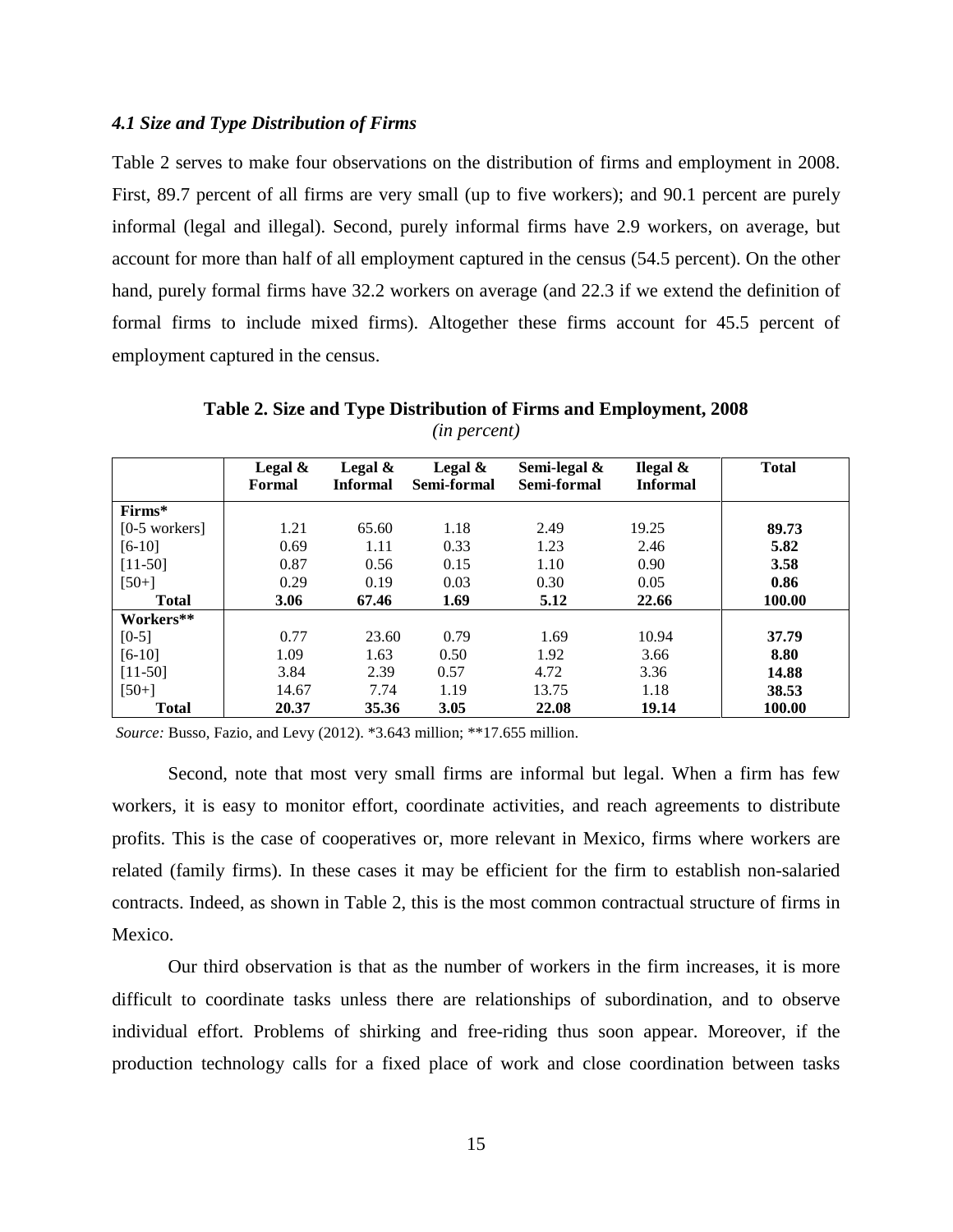performed by different workers at the same time, salaried contracts will be more efficient.<sup>[8](#page-18-0)</sup> As a result, on average, larger firms have proportionately more salaried contracts than smaller ones: firms with only salaried workers, formal and informal, constitute only 25.7 percent of all firms but employ 39.5 percent of all workers.

Our fourth observation is that considering only firms with salaried contracts, formal firms are larger than informal ones: on average, 32.2 versus 4.1 workers. This results from the imperfect enforcement of laws regarding salaried contracts. Since the probabilities of being detected by the authorities are proportional to the size of the firm, firms with illegal salaried contracts tend to be small, as the expected marginal costs of labor increase sharply with size (Anton, Hernandez, and Levy, 2012).

This brief discussion about the type and size distribution of firms is central to our analysis of labor earnings and the returns to education in Mexico. This is because firms' demands for workers of various schooling levels depend on those firms' size and formal/informal status. Transportation services can be provided by a hundred self-employed workers driving their own trucks, or by a single firm with a hundred salaried employees. In both cases there will be a hundred trucks and a hundred drivers, but in the latter case there will be a need for a logistics engineer doing dispatches and a sales manager. Tortillas can be produced with simple technologies in small establishments with unskilled labor, or in large plants needing engineers; the same holds for apparel and food processing, among many manufacturing activities. And the same holds for retail commerce: it can be carried out in small stores employing workers with only basic literacy and numeracy or through large supermarket chains requiring, say, industrial designers. In general, the complexity of tasks and the division of labor increase with firm size, and generate a need for more educated workers. But the issue is not only size: a small informal firm producing jeans for sale in a street market will be less likely to need an accountant than a formal firm of the same size selling jeans to a large retailer.

As discussed, the census data unfortunately contain no information on the schooling composition of workers. However, in Table 9 later in this paper we use the ENE-ENOE data to document two additional empirical regularities that are also central to our analysis: that larger

<span id="page-18-0"></span><sup>&</sup>lt;sup>8</sup> These differences matter for earnings: for salaried workers they take the form of wages (a fixed amount of money per unit of time), while for non-salaried workers they take the form of payments per product regardless of the time required to produce it, profit-sharing, or commissions based on sales.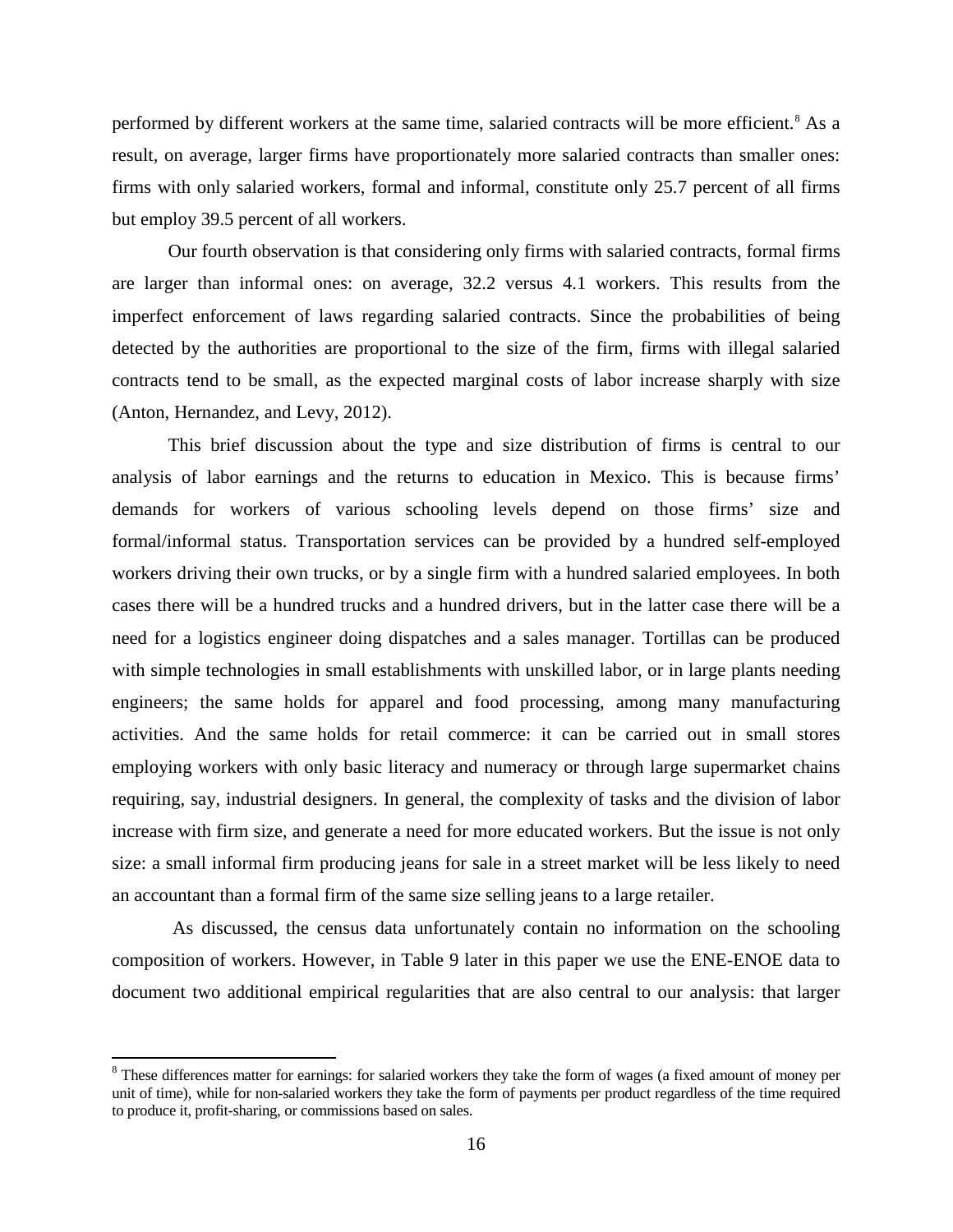firms are more intensive in workers with more years of schooling than smaller ones; and that controlling for size, informal firms are less intensive in educated workers than formal ones.

#### *4.2 Large and Persistent Misallocation*

We next turn to evidence of misallocation. Following Hsieh and Klenow (2009), we define total revenue productivity, TFPRis, as the value of the output produced by firm *i* in sector *s* with one peso of capital and labor (a weighted average of the marginal revenue products of the labor and capital used by that firm). In turn,  $TFPQ<sub>is</sub>$  is the physical productivity of resources (a weighted average of the marginal products of labor and capital). In the absence of any distortions that would misallocate resources across firms, revenue productivity would be the same for all firms in a given sector and across all sectors. This implies that the greater the dispersion of TFPR, the greater the degree of misallocation. Table 3 presents three measures of the dispersion of TFPR and TFPQ. [9](#page-19-0)

|                    | 1998        |             | 2003        |             | 2008        |             | 2013 |             |  |
|--------------------|-------------|-------------|-------------|-------------|-------------|-------------|------|-------------|--|
|                    | <b>TFPR</b> | <b>TFPO</b> | <b>TFPR</b> | <b>TFPO</b> | <b>TFPR</b> | <b>TFPO</b> | TFPR | <b>TFPO</b> |  |
|                    |             |             |             |             |             |             |      |             |  |
| Standard deviation | 1.15        | 1.75        | 1.14        | 1.77        | 1.23        | 1.90        | 1.24 | 1.85        |  |
| p75 - p25          | 1.55        | 2.44        | 1.50        | 2.38        | 1.60        | 2.60        | 1.55 | 2.48        |  |
| $p90 - p10$        | 2.95        | 4.58        | 2.91        | 4.57        | 3.14        | 4.91        | 3.14 | 4.77        |  |

**Table 3. Measures of Dispersion of Firm Productivity, 1998-2013**

*Source:* Busso and Levy (2016).

Two facts follow from Table 3. First, there is a large dispersion in revenue productivity across firms, implying substantial misallocation of resources. For example, in 2013 the firm in the 75th percentile of the revenue productivity distribution was 55 percent more productive than the one in the 25th percentile.<sup>[10](#page-19-1)</sup> Second, this dispersion persisted (and in fact increases slightly) over the 15 years considered, indicating the persistence of misallocation of capital and labor.

<span id="page-19-0"></span><sup>&</sup>lt;sup>9</sup> Computations are done at the six digit sector level and include firms of all sizes in manufacturing, services, and commerce. There are 559 sectors in 1998, 699 in 2003, 707 in 2008, and 735 in 2013. Comparisons of TFPR and TFPQ are only made for firms within the same sector. The numbers in Table 3 are averages across all sectors. As expected, dispersion of TFPR is smaller than that of TFPQ, because when firms produce more physical output they sell at lower prices (so that revenue-based measures of productivity tend to underestimate variation in producers' physical efficiencies). See Syverson (2011).

<span id="page-19-1"></span><sup>&</sup>lt;sup>10</sup> The difference between firms in the 90th and 10th percentile is 214 percent. This compares with a difference of 92 percent for the same range in the manufacturing sector of the United States, as reported by Syverson (2004). Importantly, Syverson's computations are carried out at the four-digit level, and one would expect smaller differences at the six-digit level. IDB (2010) compares the dispersion of revenue productivity between manufacturing firms in the United States and Mexico at the four digit level, and finds that dispersion is substantially higher in Mexico. Busso, Madrigal, and Pages (2013) find that dispersion is also higher in Mexico compared to other Latin American countries.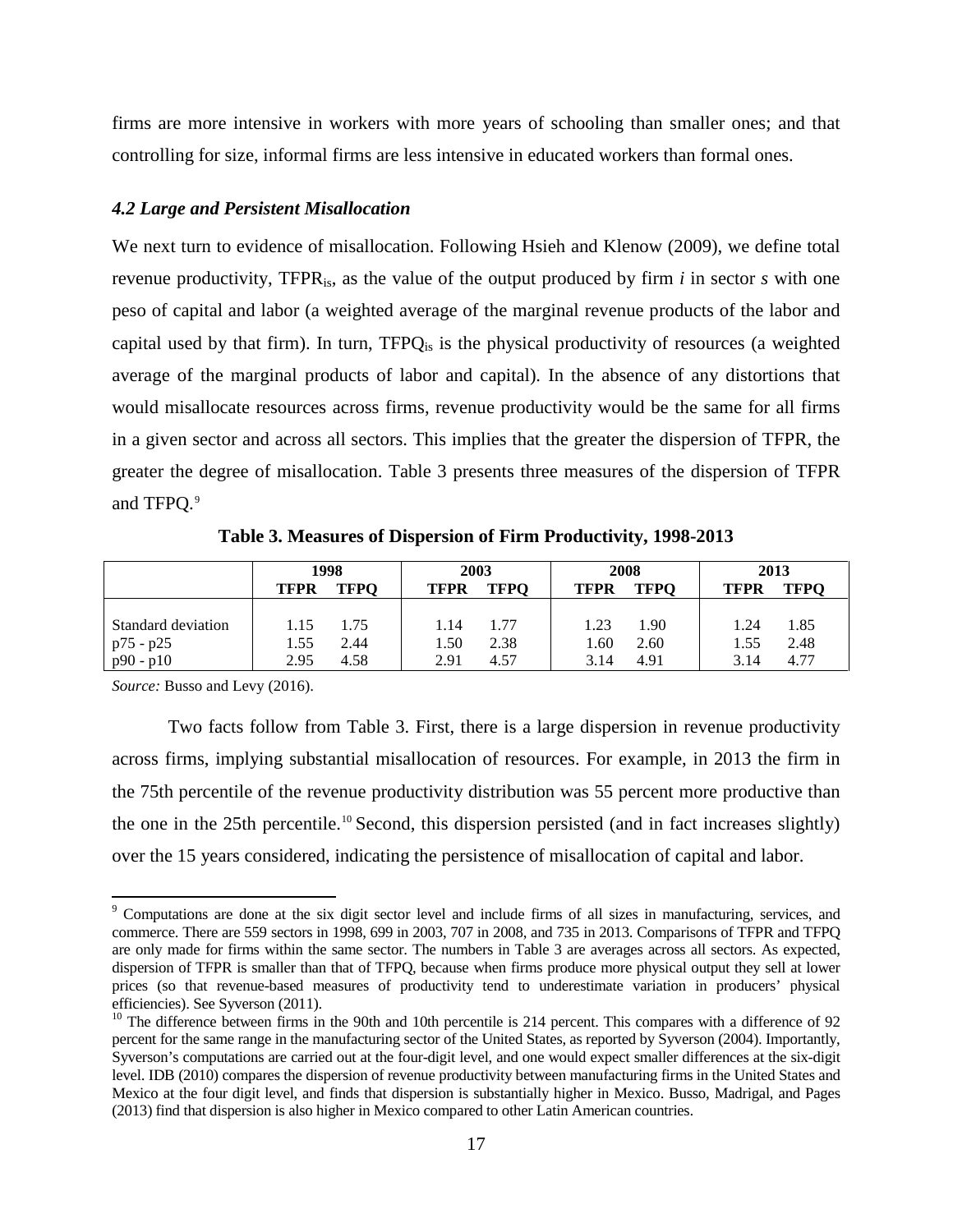#### *4.3 Productivity Differences between Formal and Informal Firms*

Table 4 compares productivity across firm types.<sup>[11](#page-20-0)</sup> In all years, formal firms are more productive than all other firms. If we focus only on pure informal firms, legal and illegal, ignoring mixed firms, it turns out that depending on the year considered, their physical productivity is between 158 and 28 percent lower than that of pure formal firms. If we focus on revenue productivity, the differences are between 60 and 10 percent. Note that legal informal firms, which as shown in Table 2 constitute the majority of firms in Mexico, are always the least productive of all, and that productivity differences between these firms and illegal informal ones are significant. That said, there are two critical results for our purposes. First, the fact that informal firms, legal or illegal, have systematically lower revenue productivity than formal ones indicates that the effect of distortions in Mexico is to allocate too many resources to informal firms. Second, the fact that this result is observed in all periods considered shows that distortions operate systematically in the same direction.

|                                        |                      |                      |                      |                      |                      |                      | 2013                 |                      |  |
|----------------------------------------|----------------------|----------------------|----------------------|----------------------|----------------------|----------------------|----------------------|----------------------|--|
|                                        |                      | 1998                 | 2003                 |                      |                      | 2008                 |                      |                      |  |
|                                        | <b>TFPQ</b>          | <b>TFPR</b>          | <b>TFPQ</b>          | <b>TFPR</b>          | <b>TFPQ</b>          | <b>TFPR</b>          | <b>TFPQ</b>          | <b>TFPR</b>          |  |
| Legal $&$                              | $-0.635$             | $-0.360$             | $-0.497$             | $-0.340$             | $-0.672$             | $-0.418$             | $-0.370$             | $-0.394$             |  |
| Semi-formal                            | (0.0064)             | (0.0042)             | (0.0058)             | (0.0038)             | (0.0072)             | (0.0046)             | (0.0066)             | (0.0041)             |  |
| Legal $\&$<br>Informal                 | $-1.585$<br>(0.0043) | $-0.582$<br>(0.0028) | $-1.475$<br>(0.0040) | $-0.644$<br>(0.0026) | $-1.130$<br>(0.0043) | $-0.467$<br>(0.0027) | $-1.404$<br>(0.0035) | $-0.690$<br>(0.0022) |  |
| Semi-legal<br>&                        | $-0.096$<br>(0.0039) | $-0.010$<br>(0.0025) | $-0.012$<br>(0.0035) | $-0.049$<br>(0.0022) | 0.035<br>(0.0041)    | $-0.053$<br>(0.0026) | $-0.058$<br>(0.0036) | $-0.185$<br>(0.0023) |  |
| Semi-formal<br>Illegal $&$<br>Informal | $-0.541$<br>(0.0045) | $-0.201$<br>(0.0029) | $-0.285$<br>(0.0040) | $-0.102$<br>(0.0026) | $-0.488$<br>(0.0044) | $-0.208$<br>(0.0028) | $-0.414$<br>(0.0041) | $-0.157$<br>(0.0025) |  |
| <b>Observations</b>                    | 2,138,976            |                      | 2,398,341            |                      | 2,192,322            |                      | 2,694,7120           |                      |  |
| R-squared                              | 0.379                | 0.066                | 0.407                | 0.071                | 0.381                | 0.053                | 0.371                | 0.069                |  |

**Table 4. Productivity Differences by Firm Type, 1998-2013** *(In percent, relative to formal legal firms)*

*Source:* Busso and Levy (2016).

<span id="page-20-0"></span><sup>&</sup>lt;sup>11</sup> These ordinary least square regressions capture the log of firm *i* productivity in sector *s* over the log of average productivity of all firms in that sector (i.e., we only compare firms in the same sector). Regressions include controls for firm size and age and, without implying causality; show that some firm types are systematically more productive than others. Standard errors are in brackets. All coefficients are significant at the 99 percent level; see Busso and Levy (2016), who also perform these regressions separately for each size group and report similar results, but with larger productivity differences among smaller firms.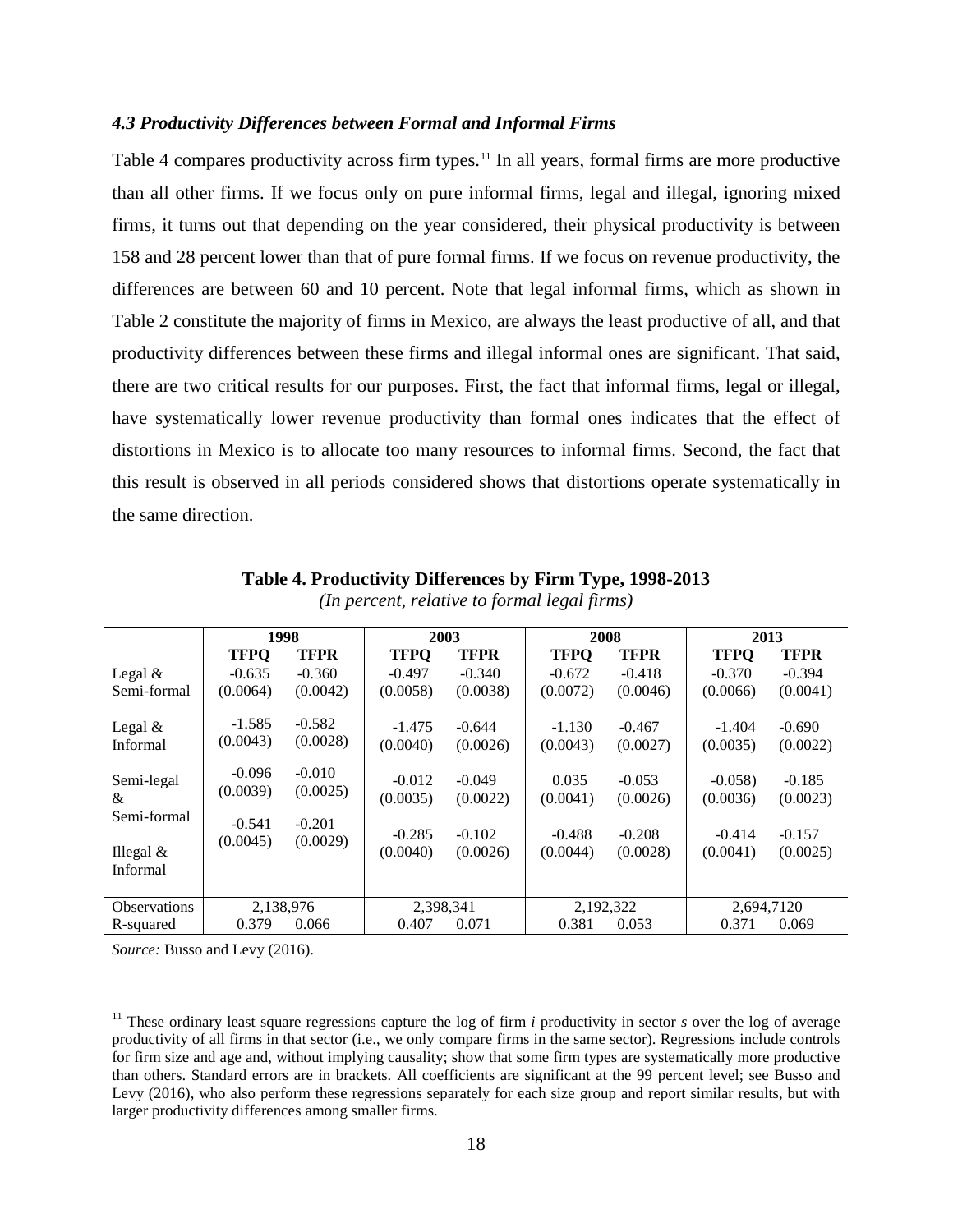#### *4.4 Evolution of Firm Size and Type between 1998 and 2013*

Table 5 presents data on the size and type distribution of firms over the 1998-2013 period. Notice first that average firm size is constant. But despite this constancy, there are large compositional changes: the number of small and very small firms increases more than that of medium-size and large firms. In parallel, the number of formal firms *falls* (by over 12 percent) while that of informal firms *rises* quite substantially, by 66 percent.

|                                | 1998     | 2013     | <b>Percent Change</b> |
|--------------------------------|----------|----------|-----------------------|
| <b>Totals</b>                  |          |          |                       |
| Firms                          | 2,726.3  | 4,169.5  | 52.9                  |
| Employment                     | 12,777.5 | 19,511.8 | 52.7                  |
| Average firm size              | 4.68     | 4.67     | 0.0                   |
| Firms by size                  |          |          |                       |
| $[0-5]$                        | 2,479.7  | 3,802.6  | 53.3                  |
| $[6-10]$                       | 123.4    | 195.3    | 58.2                  |
| $[11-50]$                      | 97.3     | 136.7    | 40.4                  |
| $[51+]$                        | 25.8     | 34.8     | 34.8                  |
| Firms by type                  |          |          |                       |
| Formal*                        | 459.6    | 402.5    | $-12.4$               |
| Informal**                     | 2,266.7  | 3,767.0  | 66.1                  |
| <b>Employment by firm size</b> |          |          |                       |
| $[0-5]$                        | 4,352.9  | 7,010.0  | 61.0                  |
| $[6-10]$                       | 920.7    | 1,441.7  | 56.5                  |
| $[11-50]$                      | 2,020.8  | 2,855.9  | 41.3                  |
| $[51+]$                        | 5,483.0  | 8,204.1  | 49.6                  |
| <b>Employment by firm</b>      |          |          |                       |
| type                           | 8,092.8  | 8,949.1  | 10.6                  |
| Formal*                        | 4,684.7  | 10,562.7 | 125.4                 |
| Informal**                     |          |          |                       |

**Table 5. Size and Type Distribution of Firms and Employment, 1998-2013** *(Thousands)*

*Source:* Prepared by authors.

\*Sum of Formal and Legal, Legal and Semi-formal, and Semi-legal and Semi-formal. \*\*Legal and Illegal; see Table 1.

Employment in firms captured in the census reflects these changes, and increases more in smaller than in larger firms (i.e., in firms that are less intensive in educated workers). Moreover, these differences are substantially magnified when we focus on firm types: employment in informal firms increases by 125.4 percent versus 10.6 percent in formal ones. These trends are noteworthy given that, as documented in the next section, during this period there were large improvements in the schooling composition of the labor force, so one cannot argue that the absence of a growing supply of educated workers is the reason behind them.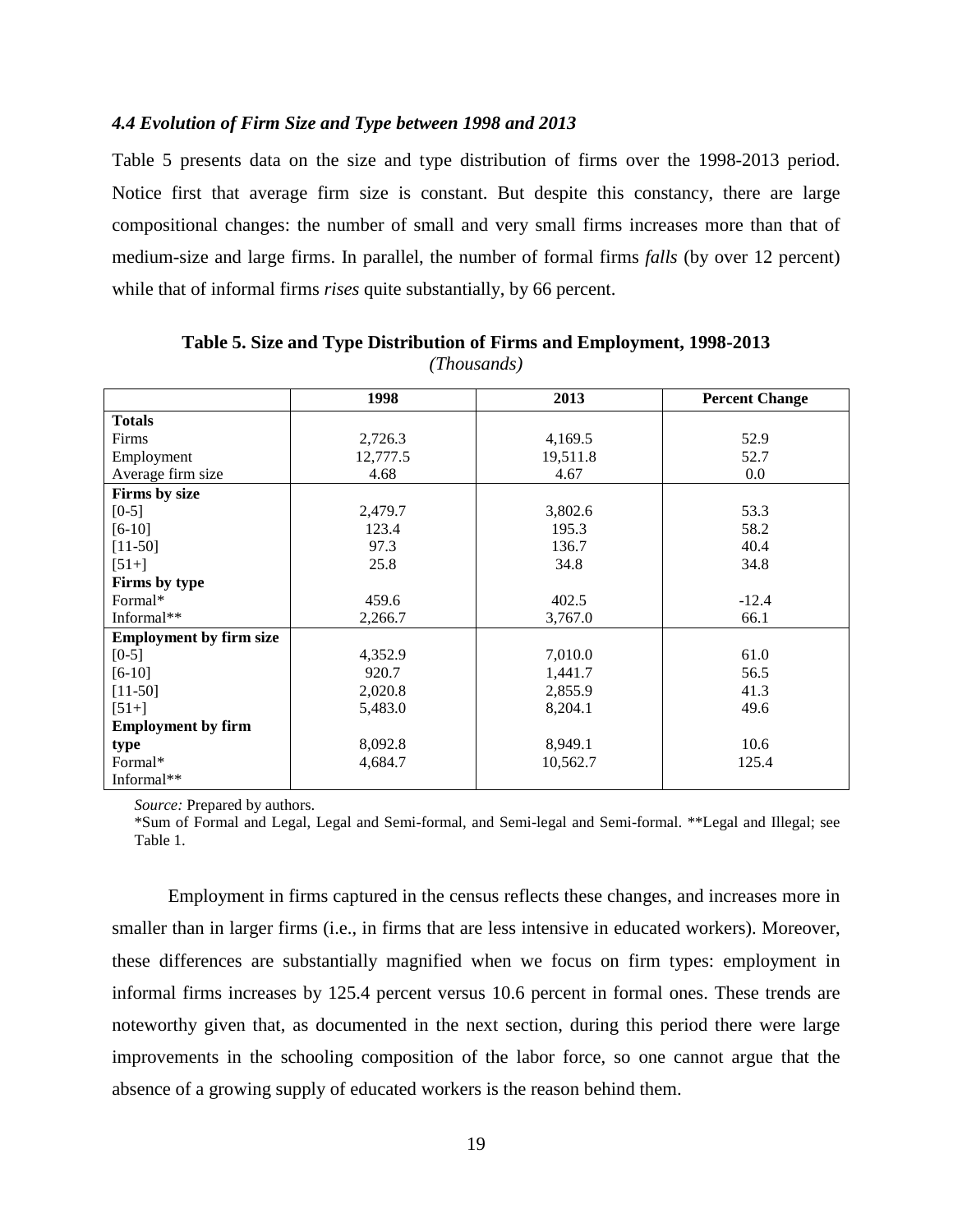## **5. Workers' Demographics, Schooling, and Earnings**

This section provides descriptive statistics on workers. We document the changes in the schooling composition of the labor force, the path of earnings, and the formal-informal composition of employment. We also present estimates of the returns to education between 1996 and 2015.

#### *5.1 Descriptive Statistics*

We define the working-age population (WAP) as all persons 18 years of age or older, and the economically active population (EAP) as the subset of the WAP that participates in the labor market. We interpret the WAP as the potential supply of labor, determined by demographics and schooling investments, and the EAP as the observed supply (equals demand) of labor, given the participation rate of each schooling group.

The sample of workers on which we focus consists of private sector employees between 18 and 65 years of age, living in localities of 100,000 inhabitants or more and working between 30 and 48 hours a week. This group represents approximately 20 percent of the EAP, and is the most urbanized and educated segment of Mexico's labor force. Table 6 presents descriptive statistics for the first and last year of the period under study.

|                           |            |            |                                   |            |            |               | Composition |            |               |
|---------------------------|------------|------------|-----------------------------------|------------|------------|---------------|-------------|------------|---------------|
|                           |            |            | <b>Annual Average Growth Rate</b> | 1996       |            |               | 2015        |            |               |
|                           | <b>WAP</b> | <b>EAP</b> | <b>Sample</b>                     | <b>WAP</b> | <b>EAP</b> | <b>Sample</b> | <b>WAP</b>  | <b>EAP</b> | <b>Sample</b> |
| Incomplete                |            |            |                                   |            |            |               |             |            |               |
| primary                   | $-1.22$    | $-1.68$    | $-3.39$                           | 23.80      | 20.99      | 8.02          | 11.59       | 9.26       | 2.71          |
| Complete primary          | 0.85       | 0.81       | $-1.12$                           | 24.60      | 23.05      | 19.67         | 17.77       | 16.34      | 10.22         |
| Incomplete junior         |            |            |                                   |            |            |               |             |            |               |
| high                      | 0.44       | 0.45       | $-1.99$                           | 4.09       | 4.42       | 5.23          | 2.73        | 2.93       | 2.31          |
| Complete junior           |            |            |                                   |            |            |               |             |            |               |
| high                      | 5.03       | 5.03       | 3.45                              | 15.51      | 16.62      | 20.06         | 24.80       | 26.24      | 24.90         |
| Incomplete high           |            |            |                                   |            |            |               |             |            |               |
| school                    | 1.19       | 0.75       | 0.00                              | 13.05      | 13.11      | 19.33         | 10.07       | 9.18       | 12.44         |
| <b>Complete high</b>      |            |            |                                   |            |            |               |             |            |               |
| school                    | 6.18       | 6.16       | 5.77                              | 6.46       | 6.95       | 9.46          | 14.40       | 15.24      | 18.23         |
| <b>University</b>         | 4.67       | 4.39       | 4.79                              | 12.47      | 14.85      | 18.23         | 18.62       | 20.79      | 29.20         |
| All                       | 2.20       | 2.31       | 2.32                              | 100.0      | 100.0      | 100.0         | 100.0       | 100.0      | 100.0         |
| <b>Years of schooling</b> |            | ٠          | $\bullet$                         | 4.7        | 7.8        | 9.8           | 9.2         | 9.8        | 11.5          |

**Table 6. Workers' Descriptive Statistics, 1996–2015** *(Percent)*

*Source:* Prepared by authors.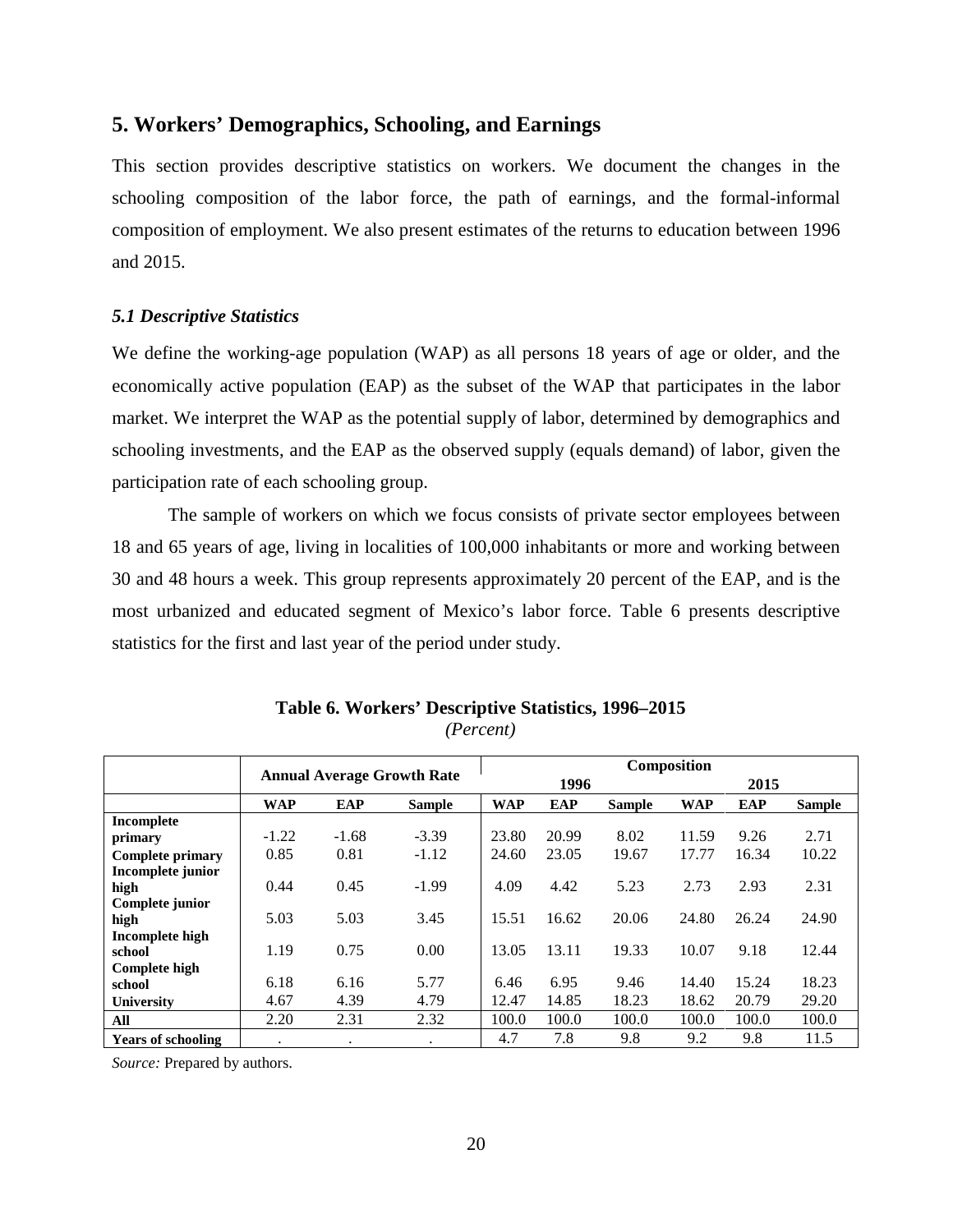We highlight five findings. First, the rates of growth of the EAP and the sample slightly exceed those of the WAP, as a result of a gradual increase in the aggregate participation rate (from 61.6 to 62.8 percent). Second, a rapid increase in working-age persons with completed junior high or more education leads to a substantive change in the schooling composition of the WAP: in 1996, 48.4 percent had at most completed primary school and only 18.9 percent had at least completed high school; by 2015, these shares had changed to 29.3 and 33 percent, respectively.

Third, the rates of growth of the EAP by schooling level by-and-large mimic those of the WAP, implying relatively constant participation rates.<sup>[12](#page-23-0)</sup> This contrasts with the sample, where the employment of workers with incomplete junior high or less schooling falls in absolute terms. As a result, fourth, the schooling composition of our sample changes rapidly: in 1996 the share with at most primary education equaled that with at least high school (27.7 percent); by 2015 the first share had fallen to 12.9 percent and the second risen to 47.4 percent. Finally, fifth, our sample has more years of schooling than the EAP: in 2015, workers who had at most completed primary schooling represented 25.6 of the EAP, but only 12.9 of our sample; at the other extreme, workers with at least completed high school were 36 percent of the EAP, but 47.3 percent of our sample.

Figure 1 presents the evolution of earnings for our sample of workers. Earnings increase for all groups up to 2003, reflecting the recovery from the sharp fall during the 1995 financial crisis. [13](#page-23-1) After that, earnings stagnate for employees with completed primary and junior high, and *fall* for those with completed high school and university education. In fact, remarkably, by 2015 earnings for the latter group are 7 percent *below* their 1996 level, while for the former group they are the same as in 1996. The contrast with employees with completed junior high is very revealing: as seen in Table 6, the supply of persons in this educational group also grows rapidly, in fact faster than those with a university education. Yet, earnings of employees with completed junior high do not fall, and in 2015 are 26 percent *higher* compared to 1996. These asymmetries clearly indicate that there are other forces aside from changes in supply determining the behavior

<span id="page-23-0"></span> $12$  Participation rates are constant for each schooling group, but higher for those with more years of schooling. Thus, the increase in the aggregate participation rate reflects mostly a change in the schooling composition of the labor force.

<span id="page-23-1"></span><sup>&</sup>lt;sup>13</sup> Unfortunately, there are no employment surveys for 1992-94, and the available ones for earlier years cannot be compared with the ENE-ENOE. However, to corroborate our statements, the Appendix presents data from Mexico's household surveys that show, i) a sharp fall in earnings in 1995 as a result of that year's financial crisis, ii) that despite the increase observed after 1996, by 2012 earnings had yet to reach the levels observed in 1994, and iii) a similar trend in earnings after 1996 in the two surveys (contrast Figure 1 with Figure A.3 in the Appendix).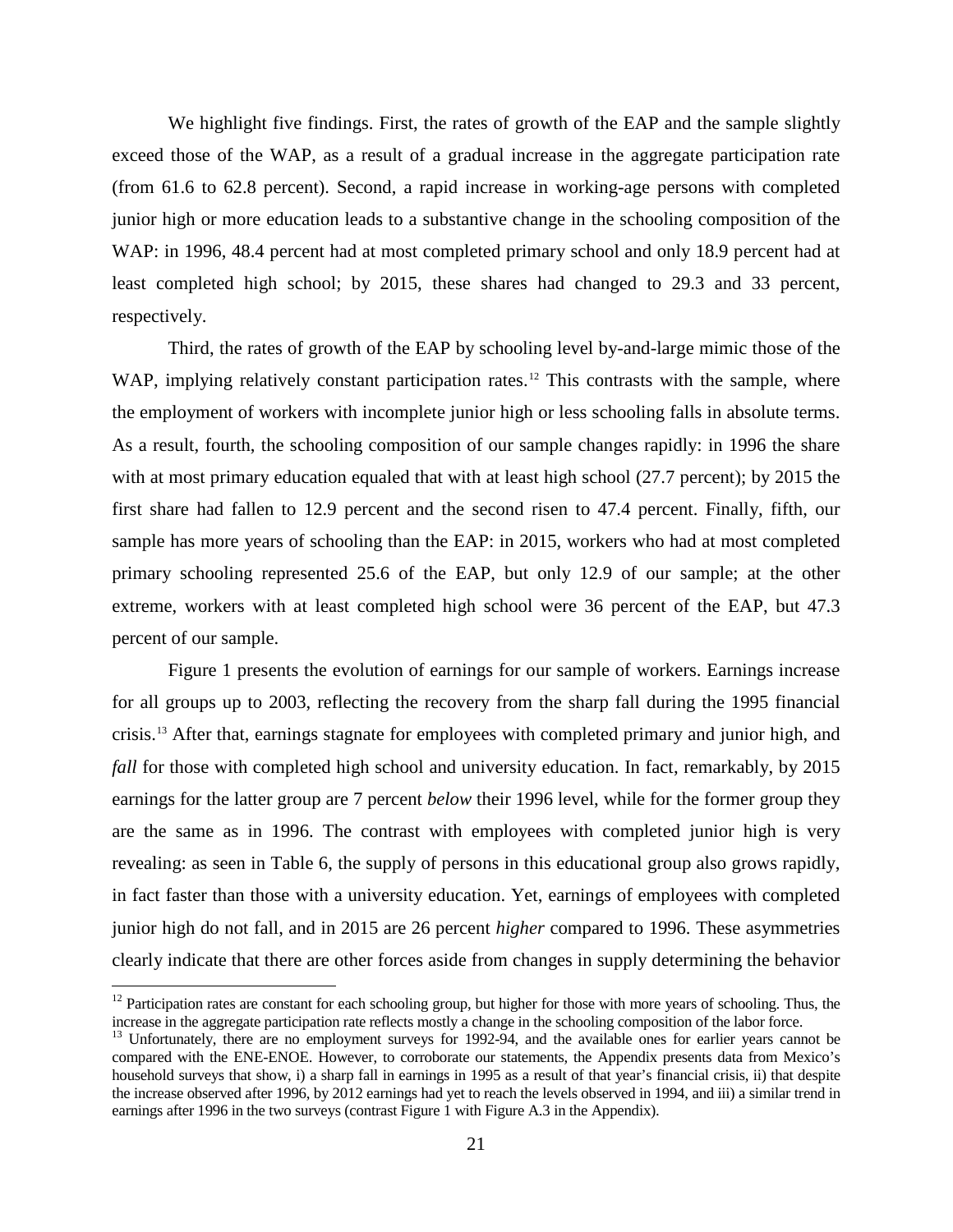of earnings. The up-shot of the different path of earnings for each educational group (together with changes in their relative shares) results in a decrease in average employee earnings (labeled "total" in Figure 1), which by 2015 are the same as in 2000.



**Figure 1. Sample Employee Earnings, 1996–2015** *(May 2008 pesos per hour)*

Table 7 presents descriptive statistics for our sample of workers. Average age increases by about four years over the 20-year span. Formal employees are older than informal ones, but the differences are minor and narrow overtime. There are no relevant changes in hours worked per week over the period, though formal employees work slightly more hours than informal ones (but again the differences are small). The share of women in the sample increases, reflecting higher female participation rates; overtime, the share of women in informal employment increases. Finally, as expected, formal employees have more years of schooling than informal ones.

*Source:* Prepared by the authors.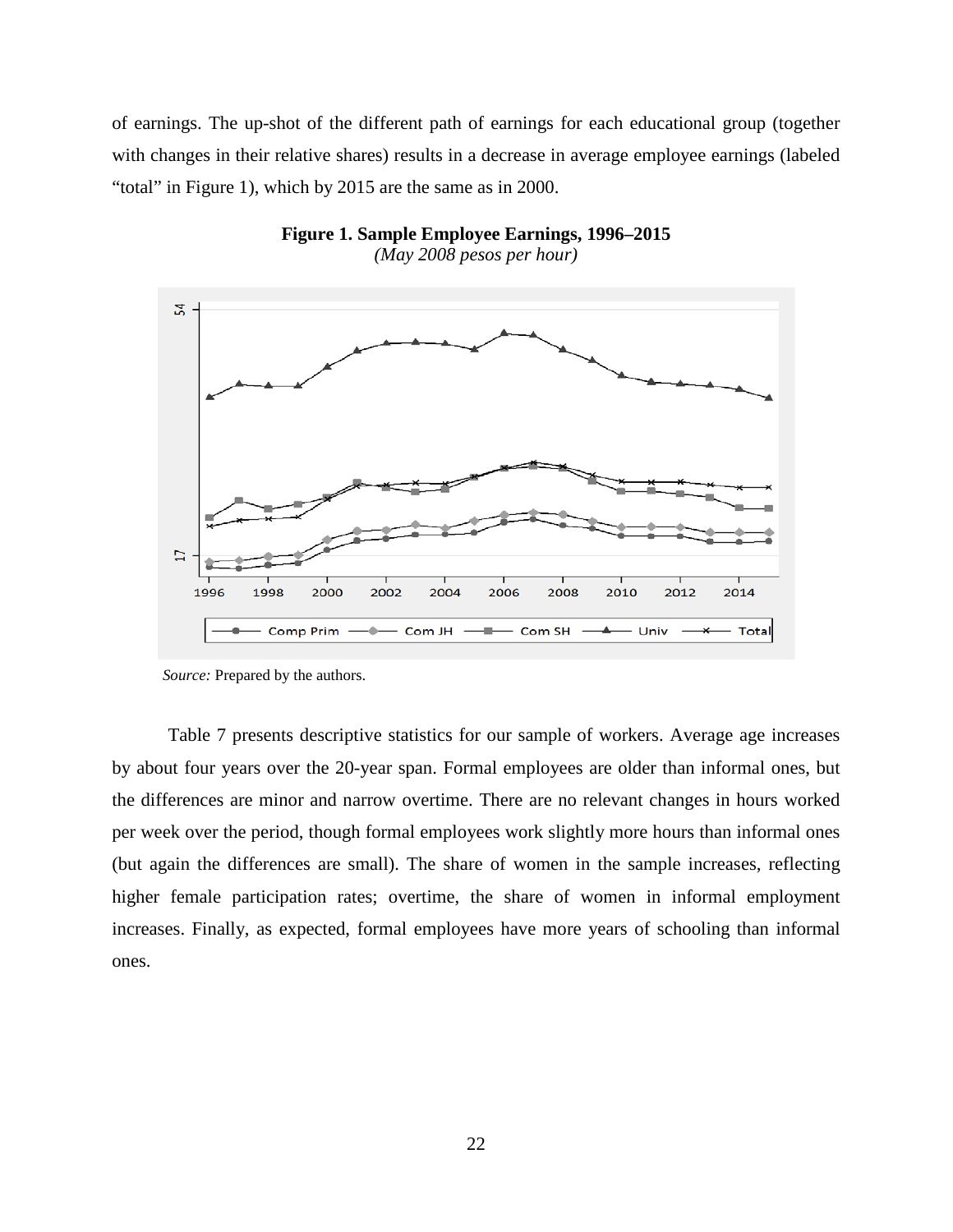|                          |       | 1996   |                 |       | 2006          |                 |       | 2015   |                 |
|--------------------------|-------|--------|-----------------|-------|---------------|-----------------|-------|--------|-----------------|
|                          | All   | Formal | <b>Informal</b> | All   | <b>Formal</b> | <b>Informal</b> | All   | Formal | <b>Informal</b> |
| Mean age (years)         | 32.17 | 32.69  | 30.96           | 34.58 | 35.13         | 33.29           | 36.46 | 36.62  | 36.04           |
| Median age (years)       | 30    | 31     | 28              | 33    | 34            | 31              | 35    | 36     | 34              |
| Hours worked             | 42.24 | 42.41  | 41.85           | 42.48 | 42.83         | 41.66           | 42.79 | 43.16  | 41.84           |
| Years of schooling       | 9.85  | 10.30  | 8.82            | 10.76 | 11.39         | 9.31            | 11.51 | 12.14  | 9.93            |
| Share of women $(\%)$    | 39.68 | 39.79  | 39.39           | 44.82 | 44.14         | 46.41           | 45.11 | 43.50  | 49.03           |
| Formality rate (%)       | 70.1  |        |                 | 70.0  |               |                 | 71.6  |        |                 |
| Education shares $(\%):$ |       |        |                 |       |               |                 |       |        |                 |
| Incomplete primary       | 8.02  | 5.66   | 13.55           | 5.22  | 3.35          | 9.59            | 2.70  | 1.33   | 6.18            |
| Complete primary         | 19.67 | 18.10  | 23.35           | 13.62 | 11.00         | 19.77           | 10.22 | 7.07   | 18.18           |
| Incomplete junior high   | 5.23  | 4.53   | 6.85            | 3.65  | 2.73          | 5.79            | 2.30  | 1.55   | 4.21            |
| Complete junior high     | 20.06 | 19.80  | 20.67           | 24.85 | 23.34         | 28.39           | 24.90 | 23.41  | 28.67           |
| Incomplete high          | 19.33 | 21.44  | 14.38           | 15.57 | 17.04         | 12.13           | 12.44 | 13.06  | 10.88           |
| school                   | 9.45  | 9.86   | 8.50            | 13.93 | 15.48         | 10.30           | 18.23 | 19.32  | 15.48           |
| Complete high school     | 18.23 | 20.60  | 12.69           | 23.16 | 27.06         | 14.02           | 29.20 | 34.26  | 16.40           |
| University               |       |        |                 |       |               |                 |       |        |                 |

**Table 7. Characteristics of the Sample of Workers**

*Source:* Prepared by the authors.

Figure 2 depicts the paths of the share of informal employment (on the left axis) and average years of schooling (on the right axis) for our sample and the whole EAP. As expected, the share is lower for our sample, as we exclude the self-employed, rural workers, and urban employees working less than 30 hours a week or who live in relatively less urbanized localities. That said, it is remarkable that both shares are practically constant through time, despite the fact that over this period the average years of schooling of the EAP increased from 7.8 to 9.8, and those of our sample from 9.8 to 11.5.<sup>14</sup>

<span id="page-25-0"></span><sup>&</sup>lt;sup>14</sup> Levy and Szekely (2016) use data from Mexico's household surveys to follow separate cohorts of workers between 1989 and 2012. They find that younger cohorts have more years of schooling than older ones, but that their rates of informality are the same; differently put, the paths in Figure 2 are not a result of changes in the age composition of the labor force.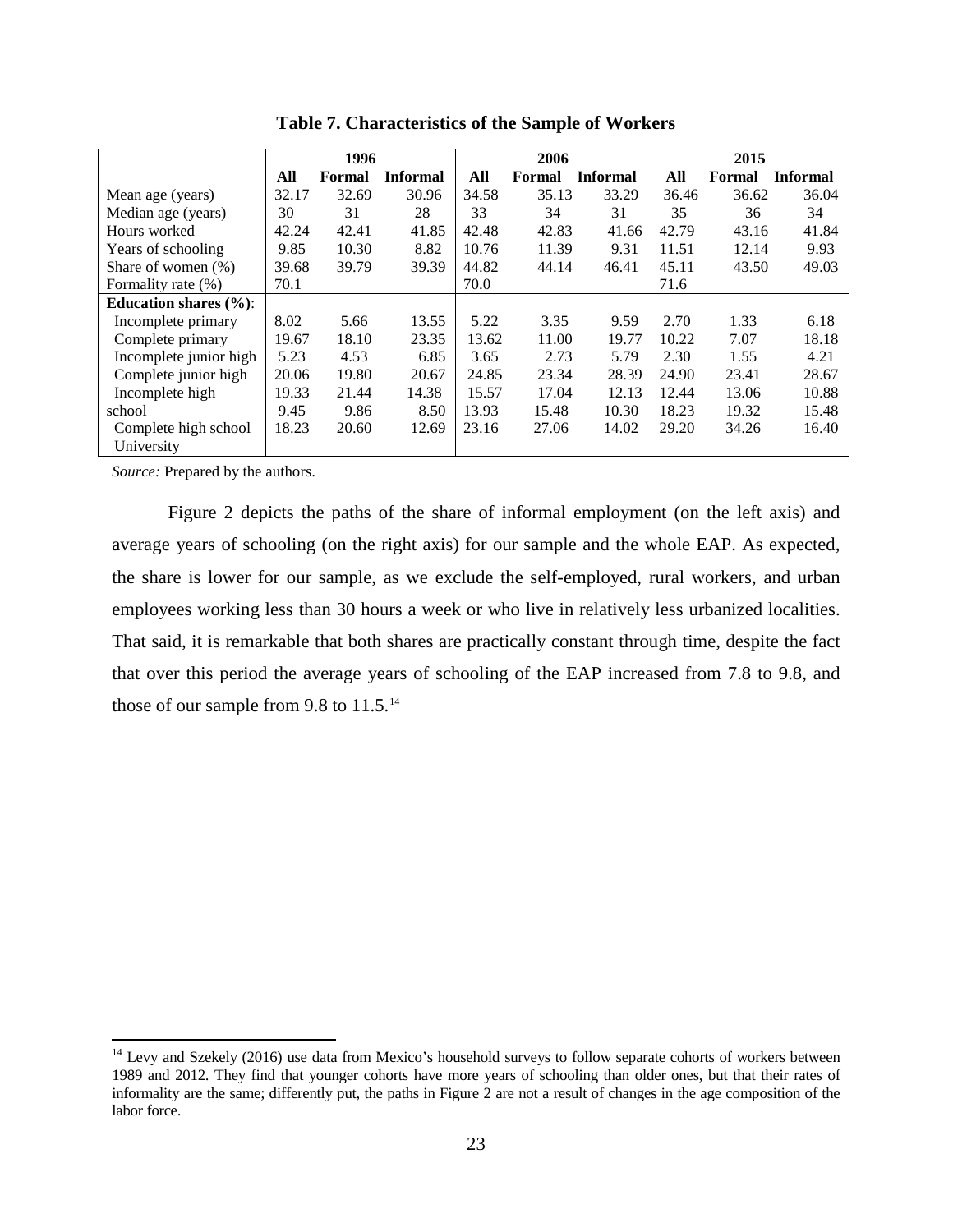

**Figure 2. Years of Schooling and Share of Informal Employment, Economically Active Population and Sample, 1996-2014**

*Source:* Prepared by the authors.

#### *5.2 Returns to Education: Preliminary Overview*

Figure 3 depicts the returns to education for the 1996-20[15](#page-26-0) period.<sup>15</sup> The points in this figure are the coefficients for each year from an ordinary least squares regression where the excluded category is incomplete primary, and where we incorporate controls for age, experience, and the municipality where workers are located. The structure of returns is consistent with the findings in the literature reviewed in Section II. As can be seen, over the 20-year period returns fall for all groups, although the declines are more pronounced for employees with more years of education.

<span id="page-26-0"></span><sup>&</sup>lt;sup>15</sup> Similar results are found using the household surveys; see Figure A.4 in the Appendix.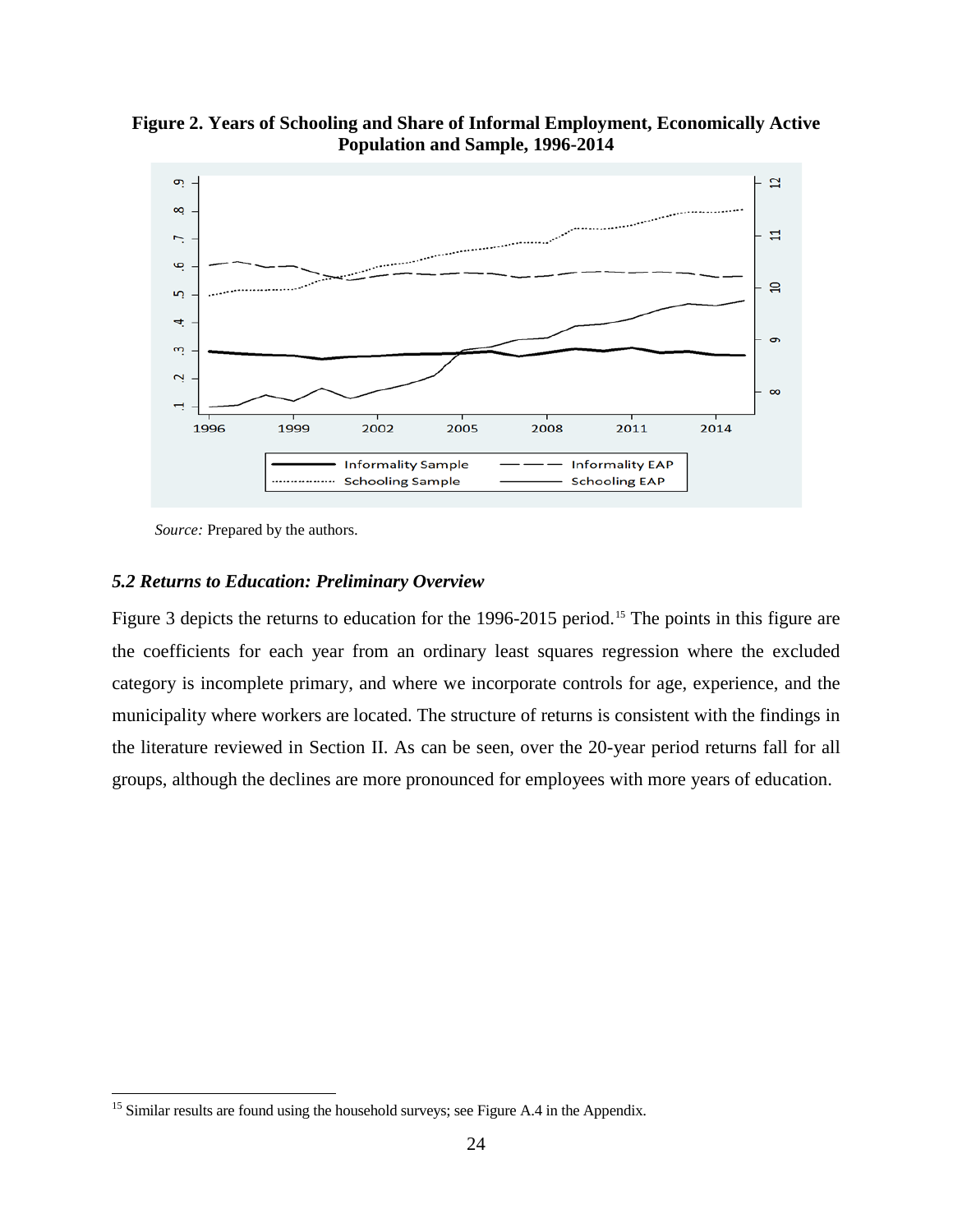

**Figure 3. Returns to Education, 1996-2015** *(In percentage, relative to incomplete primary education)*

*Source:* Prepared by the authors.

Finally, to motivate the analysis in the next section, Table 8 presents the estimates for 2006—the mid-point of the period considered—of the returns to education separating formal from informal workers. The contrast between them is striking. Returns are higher for formal workers, and significantly so. These results are puzzling, insofar as we are comparing employees who have very similar observable characteristics, as was seen in Table 7 (and who, as will be shown in Table 11, move between sectors). Both groups of employees live in the most urbanized areas of Mexico, work almost the same number of hours, and have very similar gender composition. Formal employees are slightly older, but the difference is small and in any case it is controlled for. Are these large differences only the result of unobservable differences in talent and abilities between formal and informal employees? Or are these differences partly explained by observable characteristics of the firms in which these workers are employed?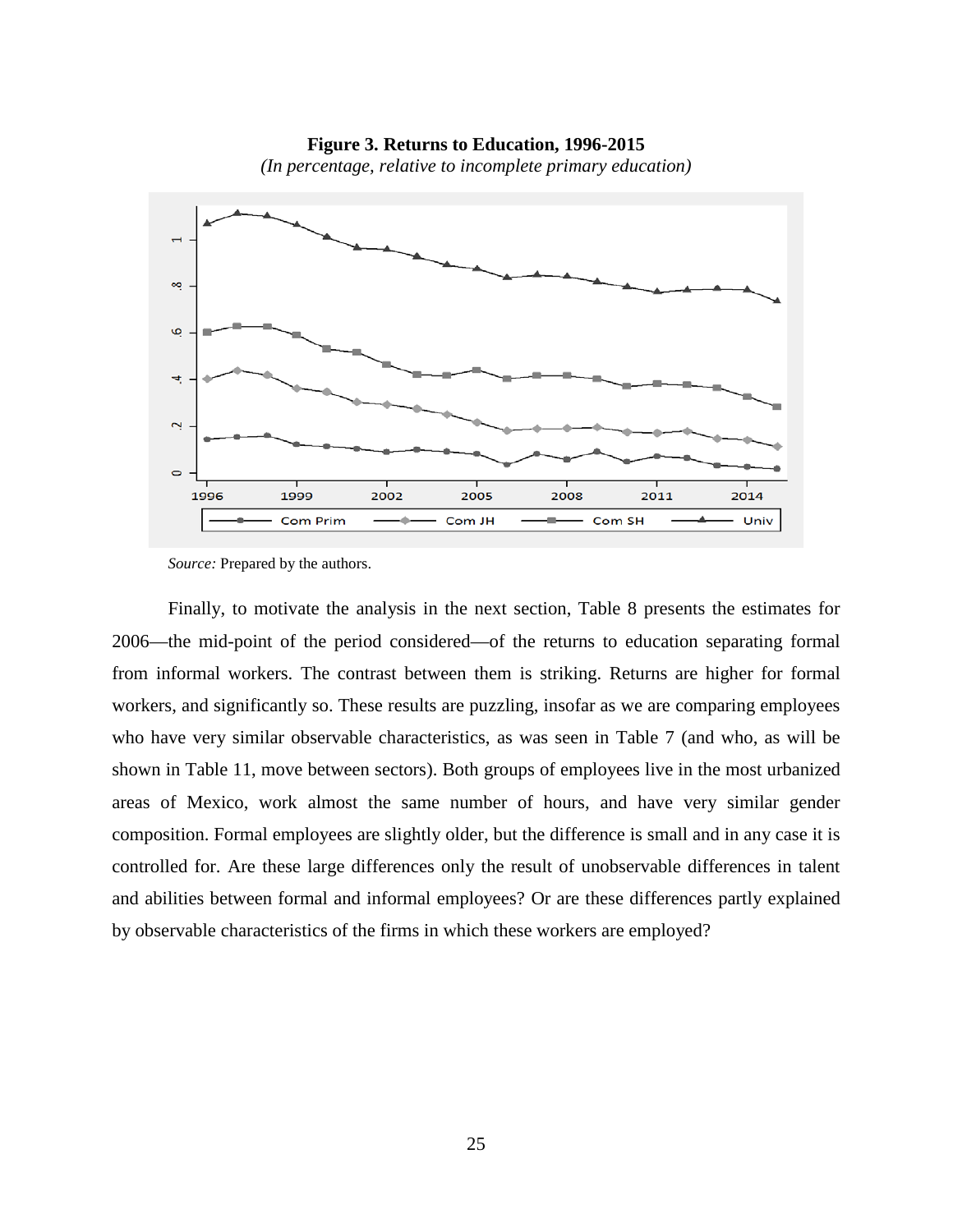#### **Table 8. Returns to Education, Sample, 2006**

|                        | (1)                     | (2)                    | (3)                        |
|------------------------|-------------------------|------------------------|----------------------------|
|                        | All                     | Formal                 | <b>Informal</b>            |
| Age                    | $0.0428***$             | $0.0430***$            | $0.0299***$                |
|                        | (455.20)                | (367.78)               | (198.19)                   |
| Age # Age              | $-0.000405***$          | $-0.000376***$         | $-0.000320***$             |
|                        | $(-324.78)$             | $(-247.20)$            | $(-159.35)$                |
| Complete primary       | $0.0474^{\ast\ast\ast}$ | $0.0398***$            | $0.0283***$                |
|                        | (56.18)                 | (32.01)                | (25.09)                    |
| Incomplete junior high | $0.163***$              | $0.212***$             | $0.0753***$                |
|                        | (144.74)                | (130.16)               | (49.66)                    |
| Complete junior high   | $0.188^{\ast\ast\ast}$  | $0.206***$             | $0.0763***$                |
|                        | (233.65)                | (174.28)               | (68.96)                    |
| Incomplete high school | $0.330***$              | $0.368***$             | $0.106\sp{*}{^\ast\sp{*}}$ |
|                        | (391.79)                | (304.82)               | (83.90)                    |
| Complete high school   | $0.409***$              | $0.441^{\ast\ast\ast}$ | $0.210^\ast$               |
|                        | (477.19)                | (361.82)               | (159.91)                   |
| University             | $0.849***$              | $0.879***$             | $0.564^{***}\,$            |
|                        | (1047.62)               | (755.34)               | (455.95)                   |
| Observations           | 7,922,128               | 6,108,218              | 2,369,543                  |
| Adjusted $R^2$         | 0.359                   | 0.363                  | 0.229                      |
| Controls               | Municipality            | Municipality           | Municipality               |

*(In percent, relative to incomplete primary)*

*Source:* Prepared by the authors.

*Note: t* statistics in parentheses;  $p < 0.05$ ,  $p < 0.01$ ,  $p < 0.001$ .

## **6. Misallocation, Earnings, and the Returns to Education, 2006**

We now turn to analyzing the effects of misallocation, as reflected in a large informal sector, on employees' earnings and returns to education. This section uses the ENE-ENOE data and focuses on the mid-point of our period, 2006; the next section covers the 1996-2015 period. We document differences in the schooling composition of the workforce between formal and informal firms, construct a panel of workers following them for up to five quarters, and present regressions by schooling level to measure the impact of firm formality on earnings, exploiting the panel structure of our data to control for time-invariant unobserved workers characteristics that could be correlated with employment status. Finally, we construct counter-factual simulations of earnings and the returns to education assuming that all firms behave as formal firms.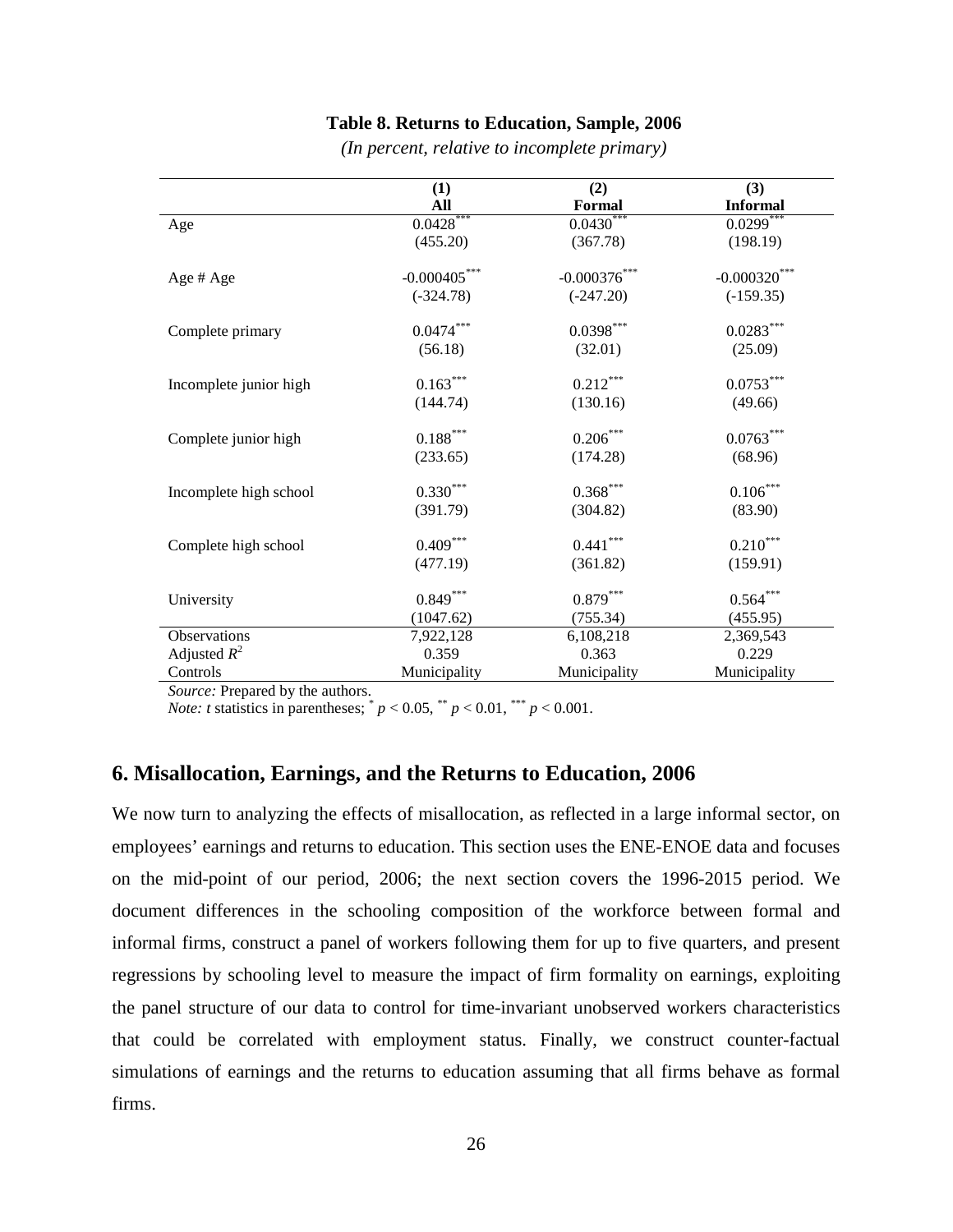#### *6.1 Formal-Informal Firm Differences*

Table 9 shows the distribution of employment by schooling level and firm size in formal and informal firms. [16](#page-29-0) In each cell, the upper number is the share of workers of a given schooling level in the total number of workers in firms of that size; thus, columns add to 100 percent and reflect the schooling composition of firms' workforces by size and firm type. The lower number is the share of workers of a given educational level in firms of a given size and sector in the total number of workers of that educational level in all firms in that sector; thus, each row adds to 100 percent.

|                   |       |          | <b>Informal Firms</b> |       | <b>Formal Firms</b> |         |        |           |       |              |
|-------------------|-------|----------|-----------------------|-------|---------------------|---------|--------|-----------|-------|--------------|
|                   | $1-5$ | $6 - 10$ | $11 - 50$             | $51+$ | <b>Total</b>        | $1 - 5$ | $6-10$ | $11 - 50$ | $51+$ | <b>Total</b> |
| Incomplete        |       |          |                       |       |                     |         |        |           |       |              |
| primary           |       |          |                       |       |                     |         |        |           |       |              |
| Column            | 11    | 9.3      | 7.01                  | 4.52  | 9.58                | 6.79    | 4.26   | 3.95      | 2.58  | 3.35         |
| Row               | 72.1  | 12       | 11.9                  | 3.98  | 100                 | 11.8    | 9.14   | 34.8      | 44.2  | 100          |
| <b>Complete</b>   |       |          |                       |       |                     |         |        |           |       |              |
| primary           |       |          |                       |       |                     |         |        |           |       |              |
| Column            | 23.6  | 16.4     | 13.2                  | 8.65  | 19.8                | 11      | 11.1   | 11.2      | 10.9  | 11           |
| Row               | 75.2  | 10.3     | 10.9                  | 3.69  | 100                 | 5.8     | 7.3    | 30.2      | 56.7  | 100          |
| Incomplete        |       |          |                       |       |                     |         |        |           |       |              |
| junior high       |       |          |                       |       |                     |         |        |           |       |              |
| Column            | 6.02  | 6.08     | 6.13                  | 3.08  | 5.79                | 2.43    | 3.18   | 2.92      | 2.64  | 2.75         |
| Row               | 65.3  | 13       | 17.2                  | 4.48  | 100                 | 5.15    | 8.33   | 31.4      | 55.1  | 100          |
| <b>Complete</b>   |       |          |                       |       |                     |         |        |           |       |              |
| junior high       |       |          |                       |       |                     |         |        |           |       |              |
| Column            | 31    | 25.8     | 25                    | 19.8  | 28.4                | 22.1    | 21.8   | 20.8      | 24.9  | 23.3         |
| Row               | 68.6  | 11.3     | 14.3                  | 5.86  | 100                 | 5.52    | 6.74   | 26.4      | 61.3  | <b>100</b>   |
| Incomplete        |       |          |                       |       |                     |         |        |           |       |              |
| high school       |       |          |                       |       |                     |         |        |           |       |              |
| Column            | 11.6  | 12.6     | 13                    | 14.3  | 12.2                | 19.1    | 18.6   | 16.1      | 17.1  | 17           |
| Row               | 60    | 12.8     | 17.3                  | 9.87  | 100                 | 6.55    | 7.87   | 28        | 57.6  | 100          |
| Complete          |       |          |                       |       |                     |         |        |           |       |              |
| high school       |       |          |                       |       |                     |         |        |           |       |              |
| Column            | 9.27  | 11.2     | 11.4                  | 14.5  | 10.3                | 17.1    | 16.1   | 17.5      | 14.2  | 15.5         |
| Row               | 56.7  | 13.5     | 17.9                  | 11.9  | 100                 | 6.45    | 7.48   | 33.5      | 52.6  | 100          |
| <b>University</b> |       |          |                       |       |                     |         |        |           |       |              |
| Column            | 7.52  | 18.5     | 24.3                  | 35.2  | 13.9                | 21.4    | 24.9   | 27.5      | 27.7  | 27.1         |
| Row               | 33.9  | 16.5     | 28.3                  | 21.3  | 100                 | 4.6     | 6.62   | 30        | 58.8  | 100          |
| <b>Total</b>      |       |          |                       |       |                     |         |        |           |       |              |
| Column            | 100   | 100      | 100                   | 100   | <b>100</b>          | 100     | 100    | 100       | 100   | 100          |
| Row               | 62.9  | 12.4     | 16.2                  | 8.43  | 100                 | 5.82    | 7.2    | 29.6      | 57.4  | 100          |

**Table 9. Distribution of Employees by Education and Firm Size, 2006** *(Percent)*

 *Source:* Prepared by the authors.

<span id="page-29-0"></span><sup>&</sup>lt;sup>16</sup> As noted, the ENOE data refer to workers, not firms. If there were no mixed firms, all informal workers would be employed by informal firms and all formal workers by formal firms. The presence of mixed firms complicates this picture. Unfortunately, we cannot use ENOE data to correct for this problem, and Table 9 is the best approximation of differences in the schooling composition of the workforce between formal and informal firms. Ideally one would also want to separate firm types as in Table 1, but this can only be done with the census data, and thus we only have two firm types.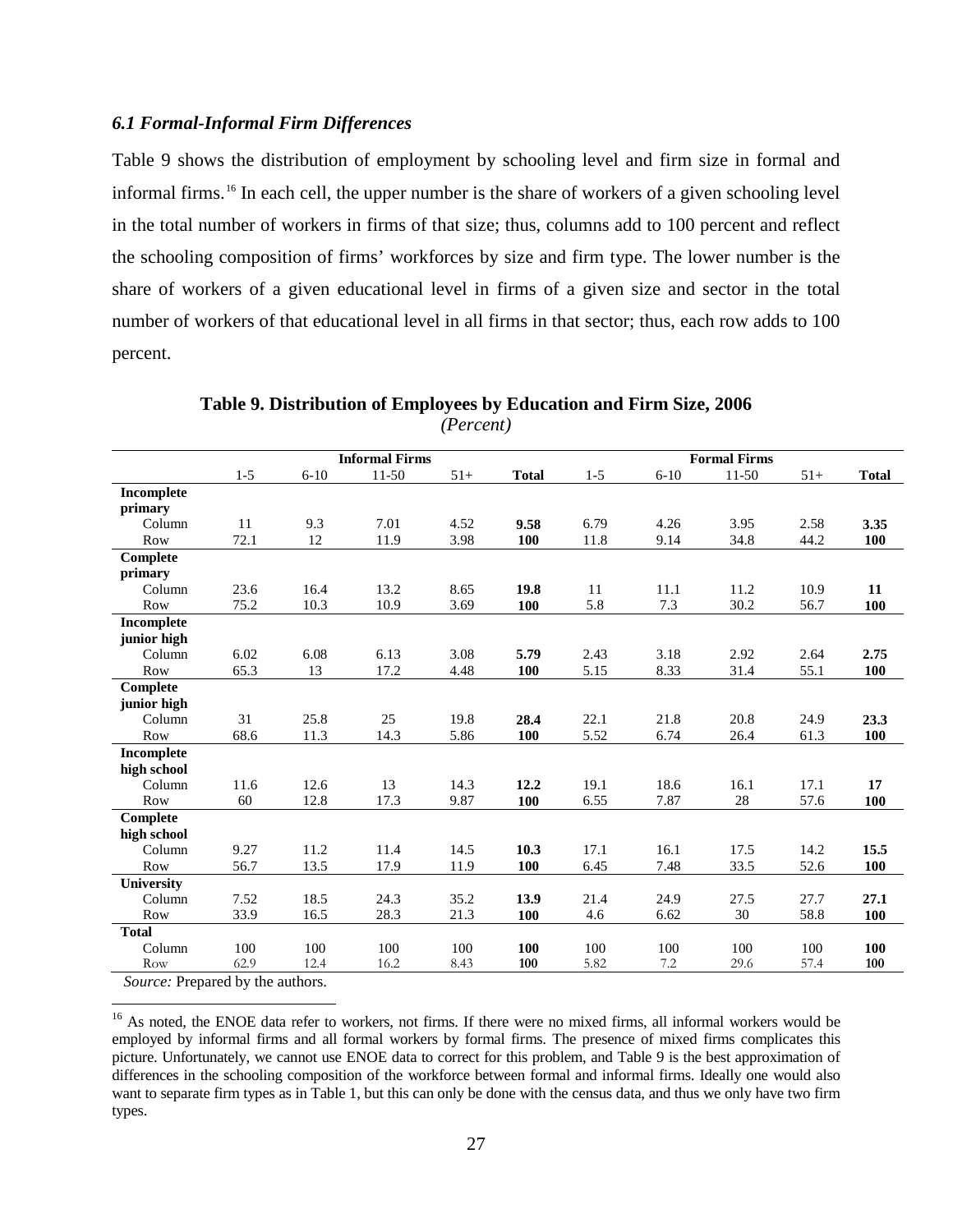Three findings are worth highlighting. First, focusing down the columns and considering the totals for each sector, we find that formal firms are more intensive in educated workers: 42.6 percent of their workforce has at least completed high school while 14.3 percent has at most completed primary school, in contrast to 24.1 and 29.4 percent, respectively, for informal firms. Second, these patterns hold controlling for firm size. Thus, for instance, 16.8 percent of the workforce of informal firms with up to five workers has at least a high school education, while that figure is more than double for formal firms (38.5 percent). At the opposite end, 34.6 percent of the workforce in informal firms with up to five workers has at most completed primary school, versus almost half that, 17.8 percent, for formal firms.

Third, for any educational level, the distribution of workers across firm size is also very different, reflecting the fact that formal firms are on average larger. Thus, 72.1 percent of all informal workers with incomplete primary are employed in firms with up to five workers versus 11.8 percent of all formal workers with the same schooling level. For workers with a university education the corresponding numbers are 33.9 and 4.6 percent. Altogether, the last row of Table 9 shows that 62.9 percent of workers of all educational levels are employed in informal firms of up to five employees (versus 5.8 percent in formal firms), while in firms of 50 workers or more that figure is only 8.4 percent (versus 57.4 percent in formal firms).

Table 10 presents the distribution of yearly bonus payments and written contracts by firm size and workers' educational level and sector.<sup>[17](#page-30-0)</sup> Briefly, although there are small variations by firm size and schooling levels, the vast majority (95.2 percent) of workers in the formal sector receives a yearly bonus and has a written contract (90.9 percent). This contrasts with workers in the informal sector, where only 22 percent receive a yearly bonus and 13.1 percent have a written contract. Further, differences across informal firms of various sizes are larger than across formal ones, with smaller firms showing lower rates of bonus payments and even lower rates of written contracts. Finally, note that in all cases the proportions of workers receiving bonuses and having written contracts broadly increase with educational levels, particularly for contracts.

<span id="page-30-0"></span><sup>&</sup>lt;sup>17</sup> The vearly bonus is an additional month of salary paid at the end of the year (called an *aguinaldo*). Since all our earnings are measured per hour, in our computations below we add the pro-rata per hour amount.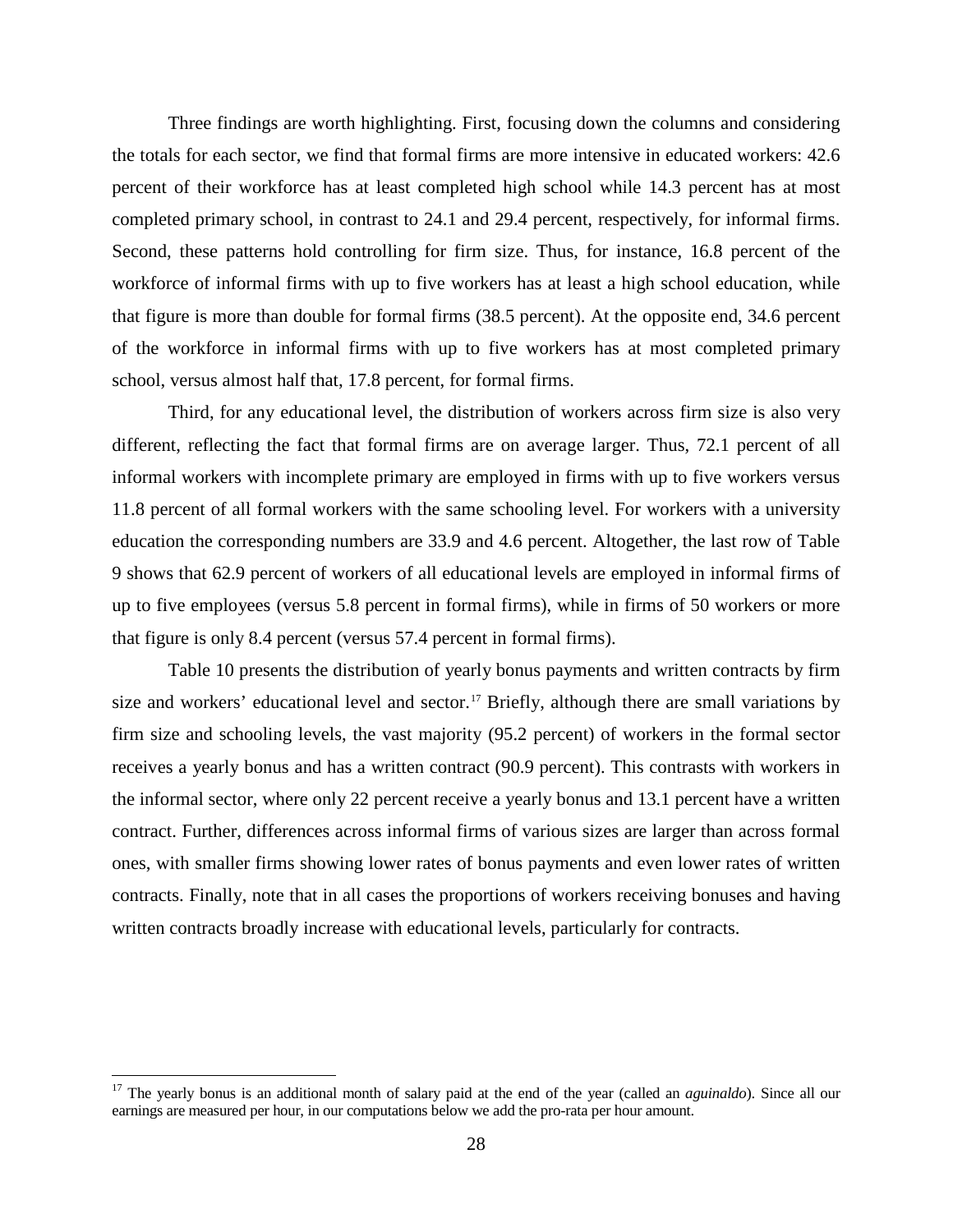*(Percent)*

|                         |       | <b>Informal Firms</b> |           |       |              |         |          | <b>Formal Firms</b> |       |              |  |  |
|-------------------------|-------|-----------------------|-----------|-------|--------------|---------|----------|---------------------|-------|--------------|--|--|
|                         | $1-5$ | $6 - 10$              | $11 - 50$ | $51+$ | <b>Total</b> | $1 - 5$ | $6 - 10$ | $11 - 50$           | $51+$ | <b>Total</b> |  |  |
|                         |       |                       |           |       |              |         |          |                     |       |              |  |  |
| <b>Yearly Bonus</b>     |       |                       |           |       |              |         |          |                     |       |              |  |  |
| Incomplete primary      | 17.24 | 15.90                 | 31.27     | 15.62 | 18.69        | 82.99   | 86.88    | 92.82               | 95.71 | 92.39        |  |  |
| Complete primary        | 20.42 | 28.21                 | 19.82     | 33.98 | 21.66        | 90.24   | 88.30    | 92.18               | 96.82 | 94.41        |  |  |
| Incomplete junior high  | 14.06 | 26.44                 | 15.50     | 3.46  | 15.44        | 92.44   | 94.11    | 85.79               | 96.31 | 92.62        |  |  |
| Complete junior high    | 19.67 | 29.21                 | 26.08     | 16.32 | 21.47        | 82.92   | 92.72    | 93.59               | 96.37 | 94.65        |  |  |
| Incomplete high school  | 19.05 | 36.17                 | 25.03     | 32.92 | 23.65        | 91.47   | 91.26    | 95.62               | 96.84 | 95.71        |  |  |
| Complete sigh school    | 18.65 | 24.31                 | 29.72     | 26.03 | 22.28        | 92.80   | 92.76    | 93.13               | 96.87 | 95.05        |  |  |
| University              | 17.58 | 25.38                 | 32.20     | 36.57 | 27.04        | 84.37   | 96.62    | 96.41               | 97.73 | 96.64        |  |  |
| <b>Total</b>            | 18.92 | 27.26                 | 26.73     | 28.33 | 22.02        | 87.60   | 92.73    | 94.19               | 96.93 | 95.27        |  |  |
| <b>Written Contract</b> |       |                       |           |       |              |         |          |                     |       |              |  |  |
| Incomplete primary      | 0.59  | 4.48                  | 16.75     | 33.03 | 4.47         | 39.69   | 60.24    | 86.86               | 91.22 | 80.77        |  |  |
| Complete primary        | 1.43  | 6.58                  | 14.79     | 48.72 | 5.40         | 36.50   | 61.87    | 82.37               | 94.96 | 85.39        |  |  |
| Incomplete junior high  | 2.06  | 3.10                  | 18.84     | 52.74 | 7.41         | 47.76   | 84.86    | 83.51               | 92.90 | 86.96        |  |  |
| Complete junior high    | 2.07  | 14.17                 | 20.26     | 33.19 | 8.16         | 51.66   | 80.66    | 88.41               | 95.97 | 90.53        |  |  |
| Incomplete high school  | 3.10  | 13.93                 | 44.00     | 48.96 | 17.30        | 59.80   | 79.07    | 90.16               | 97.08 | 91.30        |  |  |
| Complete high school    | 4.55  | 23.26                 | 36.54     | 45.18 | 18.39        | 71.36   | 80.40    | 94.19               | 96.55 | 92.99        |  |  |
| University              | 9.38  | 23.78                 | 46.88     | 70.94 | 36.54        | 69.06   | 83.24    | 93.43               | 96.82 | 93.65        |  |  |
| <b>Total</b>            | 2.58  | 14.00                 | 30.44     | 51.99 | 13.16        | 57.64   | 78.16    | 90.21               | 96.16 | 90.90        |  |  |

*Source:* Prepared by the authors.

Summing up, we find that larger firms are more intensive in educated workers than smaller ones; that controlling for size the same is true of formal firms compared to informal ones; that workers of the same educational level are distributed very differently across firms sizes in the formal and informal sector; and that controlling for educational levels, rates of yearly bonus payments and written contracts are significantly higher for formal firms.

#### *6.2 Employee Mobility across Firm Size and Type*

Table 11 documents a central feature of Mexico's labor market: the large mobility of workers of all educational levels across sizes and types of firms. We construct a panel of all workers in our sample surveyed in the second quarter of 2006, following them through five consecutive quarters. In one extreme, some workers were observed in the four previous quarters and are last surveyed in 2006.Q2; at the other, some first entered the survey in 2006.Q2 and were observed for the next four quarters. The rest corresponds to intermediate cases with a mix of up to three quarters before or after 2006.Q2. Altogether we span the period from 2005.Q3 to 2007.Q1, and record the number of times that each individual worker changed firm type or size. Changes in firm type are from formal to informal or vice versa, while changes in firm size are from any one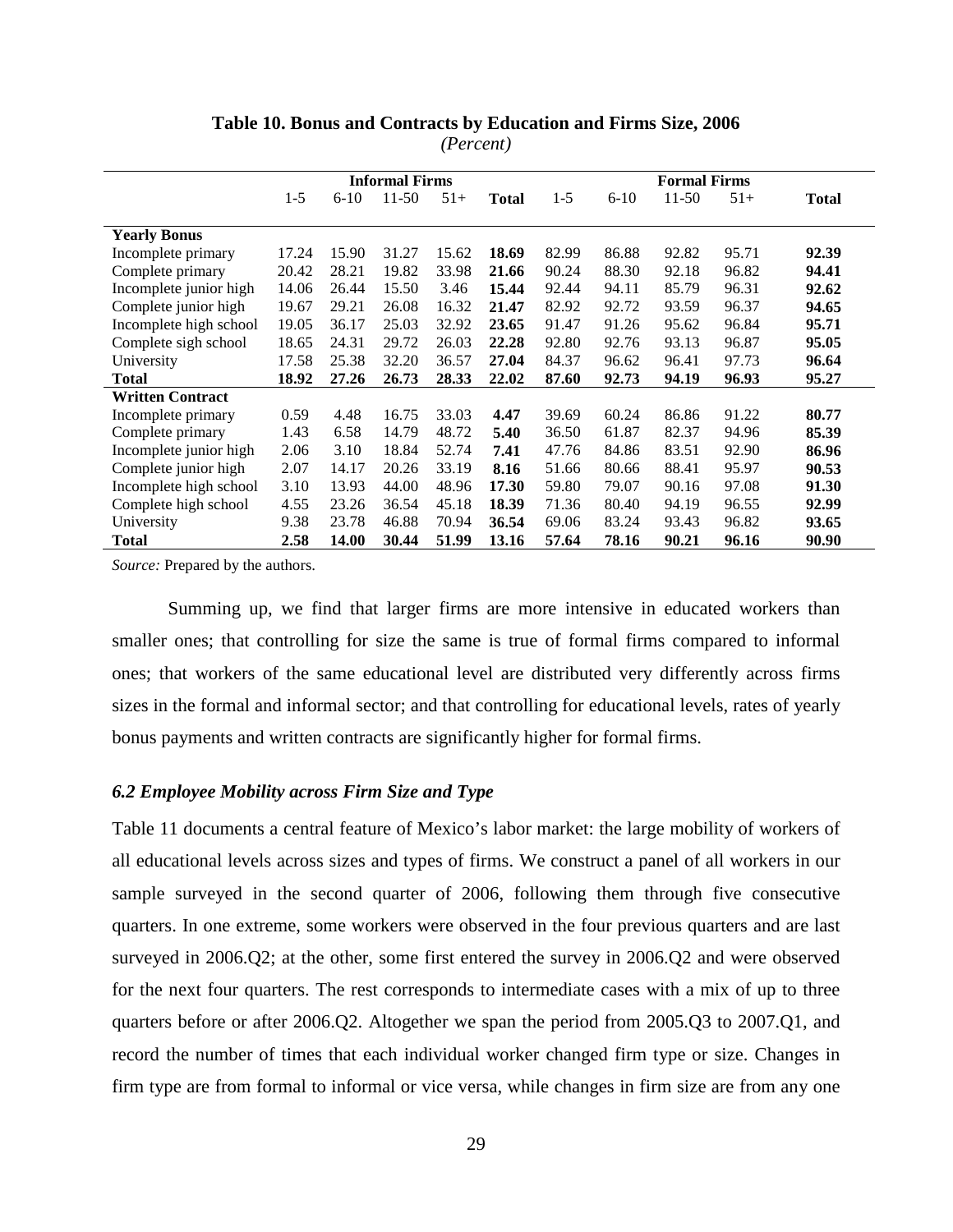of the four firm sizes considered to any of the other three sizes (i.e., they can be changes from larger to smaller firms or vice versa).

|                           | <b>Firm Type</b> | <b>Firm Size</b> | <b>Number</b> |
|---------------------------|------------------|------------------|---------------|
| <b>Education</b>          | Change* $(\% )$  | Change* $(\% )$  |               |
| Incomplete<br>primary     | 15.26            | 31.86            | 426,013       |
| Complete<br>primary       | 16.41            | 33.93            | 1,226,837     |
| Incomplete<br>junior high | 20.09            | 36.84            | 361,622       |
| Complete<br>junior high   | 19.33            | 38.98            | 2,453,960     |
| Incomplete<br>high school | 21.02            | 44.83            | 1,666,239     |
| Complete high<br>school   | 20.3             | 45.99            | 1,549,004     |
| University                | 21.15            | 47.67            | 2.749.087     |

 **Table 11. Mobility of Individual Workers across Firms Size and Type, 2005.Q3-2007.Q1** *(Shares)*

*Source:* Prepared by the authors.

\*Change refers to at least one movement over one year.

As can be seen, mobility is very high even for such a short period of time, and in fact increases slightly with educational levels. During one year, anywhere between 15 to 21 percent of workers change status, from formal to informal or vice versa. Mobility across firm sizes is even higher, and again increases with educational level: for workers with incomplete primary or just primary education, around 32 percent changed firm size during one year, whereas almost 48 percent of workers with a university education did so over the same period. This level of mobility, consistent with analyses presented elsewhere (e.g., Levy, 2008), allows us to more robustly estimate the effects of simulated changes in the size and type distribution of firms on workers' earnings.

#### *6.3 Earnings Regressions by Educational Level with Workers' Fixed Effects*

To measure the importance of observable firm characteristics on workers' earnings, for each educational level we estimate a within-educational group earnings function controlling for firm characteristics and an individual's observable characteristics. Since the regressions are carried out by educational group, the potential bias induced by unobserved individual characteristics associated with educational choices is controlled for. However, the returns to firm characteristics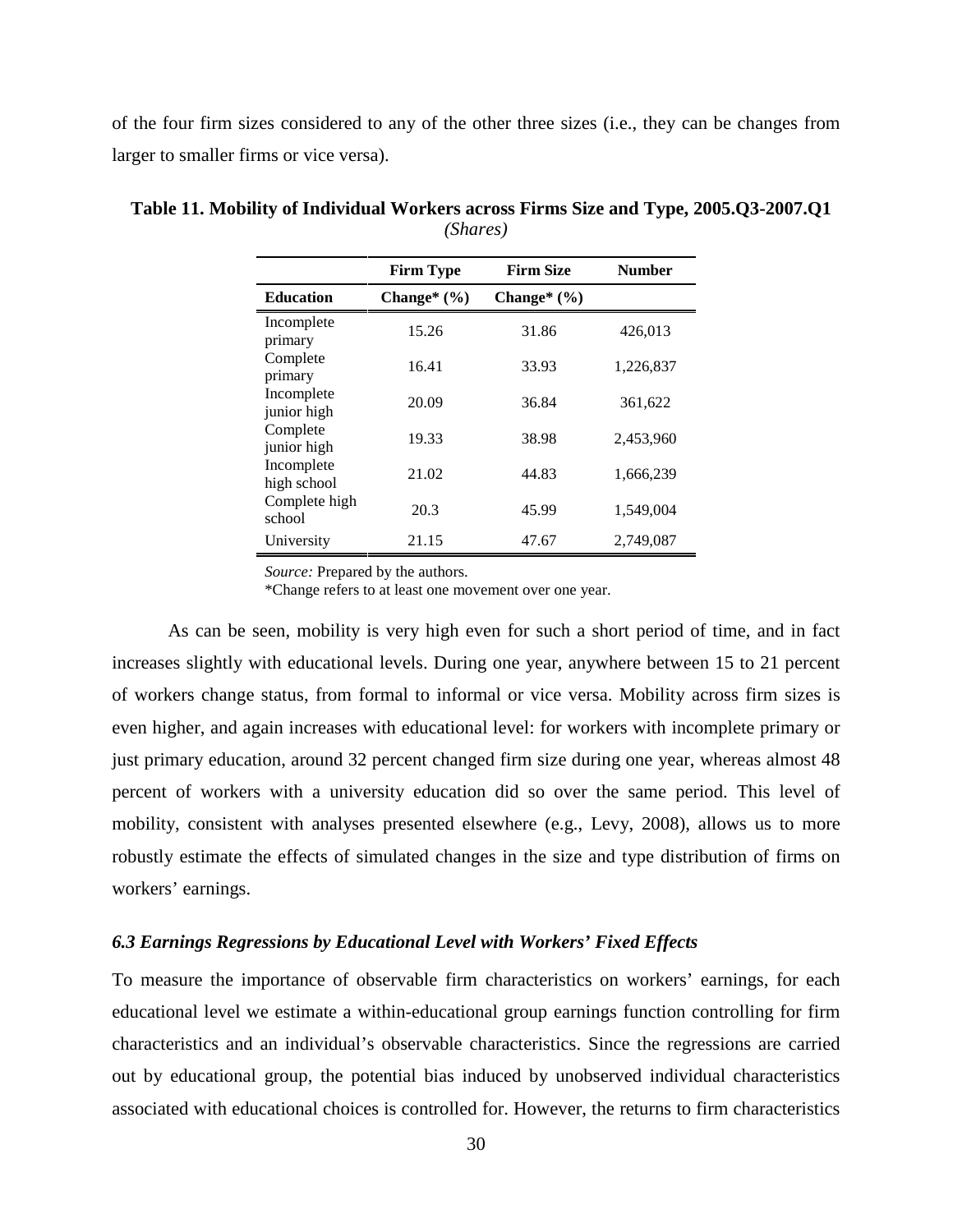may be biased upward if there is an unobserved workers' ability that is correlated with workers' selection into different firms (say, more able workers sorted into larger firms). To address this problem, we take advantage of the fact that the observed mobility of workers across firm sizes and types is high enough to allow for identification using individuals' fixed effects. The panel regression with worker fixed effects, with all earnings measured per hour, is as follows:<sup>[18,](#page-33-0)[19](#page-33-1)</sup>

$$
(1) \quad Log \ y_{it;e} = D_{i;e} + \beta_e X_{it;e} + \gamma_e Z_{it;e} + \partial_e F S_{it;e} + \epsilon_{it;e}
$$

where  $y_{it;e}$  is earnings for worker *i* of educational level *e*, at quarter *t*;  $D_{i;e}$ , is an individual fixed effect for individual *i* with educational level  $e$ , and  $X_{it;e}$  is a vector of characteristics of individual *i* with educational level *e* at quarter *t* (age, experience, gender, location), with associated coefficients **β**e; *Zit;e* is a vector of firm characteristics for individual *i* with educational level *e* at quarter *t,* and **γ**<sup>e</sup> is a vector of associated coefficients. We also include a dummy for whether the worker is formal or informal, and a set of interactions between formality and observable firm characteristics ( $FS_{it,e}$ ). Finally, there is an error term  $\epsilon_{it,e}$ , which is assumed to be uncorrelated with  $Z_{it;e}$  and  $FS_{it;e}$ , which implies that firm size and characteristics are not correlated with unobserved time-varying individual characteristics.<sup>[20](#page-33-2)</sup> Results are shown in Table 12.

<span id="page-33-0"></span> $18$  To test for the potential existence of this bias we ran a simple cross-section ordinary least square regression. Indeed, the returns to firm size are about 15 to 20 percent higher in the specification without fixed effects, consistent with the hypothesis of unobserved time-invariant characteristics associated with workers sorting into firms of different sizes.

<span id="page-33-1"></span> $19$  Bonus payments are excluded from both sides of the regression, but are then added to workers' earnings in proportion to the rates observed for each educational level and firm size, as specified in Table 10.

<span id="page-33-2"></span> $20$  This assumption may still imply a bias if there were time-varying individual characteristics associated with selection of workers into firms (such as training or investments in skills). The best way to deal with that problem would be to match employer-employee data over time, but such data are not available for Mexico. If any, the magnitude of this bias particularly in terms of its relative importance across educational levels—should not affect the counterfactual simulations in the next section.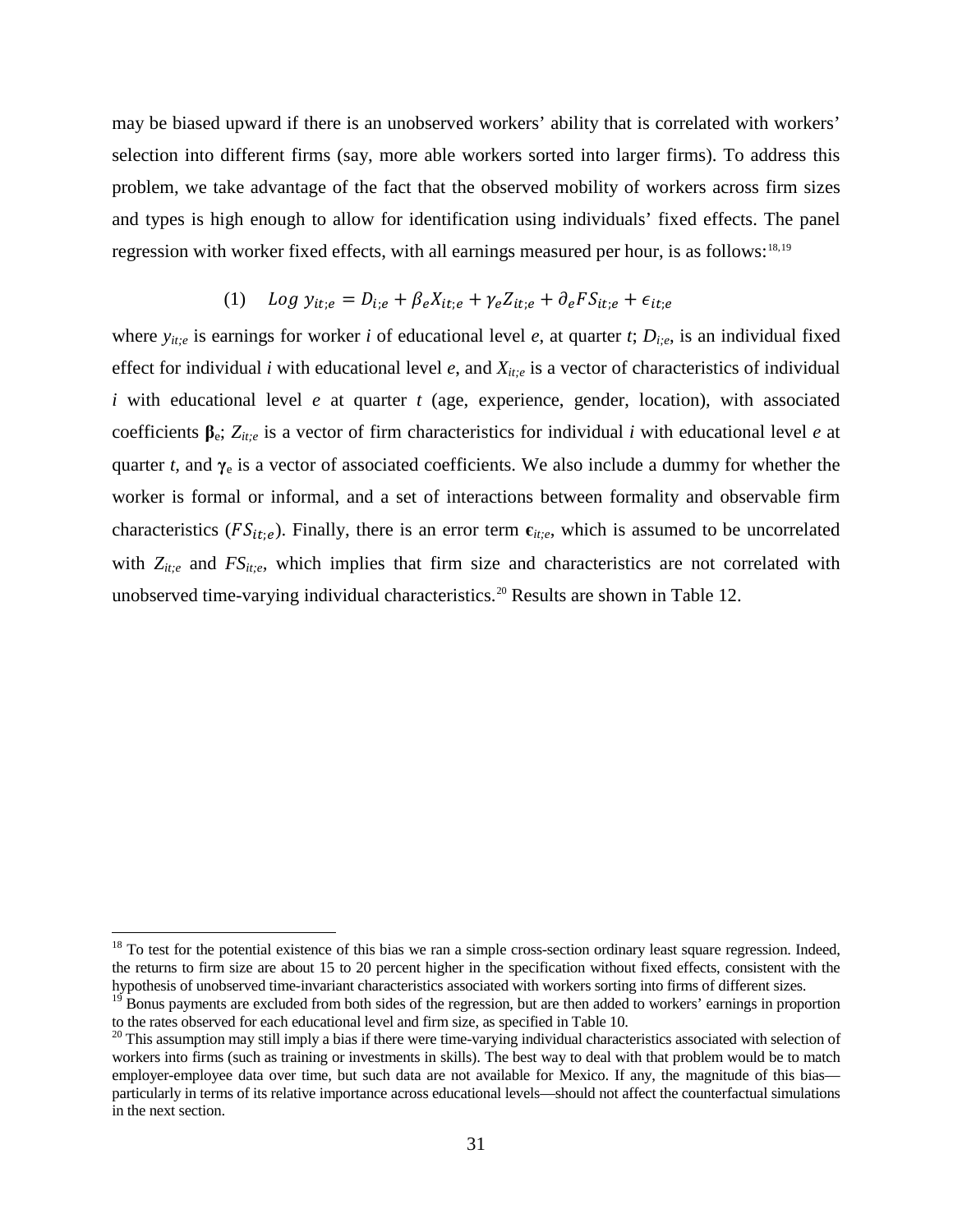## T**able 12. Earnings Regressions by Educational Level, Anchor 2006.Q2, Panel 2005.Q3-2007.Q1**

|                                | (1)                     | (2)                        | (3)                       | (4)                            | (5)                       | (6)                     | (7)                |
|--------------------------------|-------------------------|----------------------------|---------------------------|--------------------------------|---------------------------|-------------------------|--------------------|
|                                | Incomplete<br>primary   | <b>Complete</b><br>primary | Incomplete<br>junior high | <b>Complete</b><br>junior high | Incomplete<br>high school | Complete<br>high school | <b>University</b>  |
| Age                            | 0.0368                  | $0.0382^{^{\circ}}$        | $0.103^{\degree}$         | 0.0143                         | $0.0688$ <sup>*</sup>     | 0.000694                | 0.0431             |
|                                | (52.19)                 | (89.27)                    | (62.00)                   | (47.15)                        | (127.57)                  | (1.21)                  | (101.47)           |
| Age * Age                      | $-0.000539***$          |                            | $-0.00131***$             |                                |                           | $0.000164***$           |                    |
|                                |                         | $0.000496***$              |                           | $0.000137^{***}\,$             | $0.000890***$             |                         | $0.000480***$      |
|                                | $(-66.80)$              | $(-94.28)$                 | $(-54.43)$                | $(-32.66)$                     | $(-127.02)$               | (21.20)                 | $(-91.35)$         |
| 6-10 workers                   | $0.108***$              | $0.0482***$                | $-0.0593***$              | $0.0197***$                    | $0.0884***$               | $0.0870***$             | $0.0695***$        |
|                                | (85.39)                 | (53.04)                    | $(-42.03)$                | (26.54)                        | (71.11)                   | (62.12)                 | (48.52)            |
| $11-50$<br>workers             | $0.130***$              | $0.0569***$                | $0.0883^{\ast\ast\ast}$   | $-0.00508***$                  | $0.108^{\ast\ast\ast}$    | $0.0217***$             | $0.156***$         |
|                                | (99.33)                 | (58.84)                    | (49.80)                   | $(-6.54)$                      | (89.70)                   | (15.15)                 | (112.40)           |
| $51+$ workers                  | $0.0432***$             | $-0.0169***$               | $0.198***$                | $0.0122***$                    | $0.0918***$               | $0.00625***$            | $0.212***$         |
|                                | (19.62)                 | $(-10.64)$                 | (66.22)                   | (10.36)                        | (58.02)                   | (3.34)                  | (134.81)           |
| Written                        | $-0.0884***$            | $0.00702***$               | $-0.0516***$              | $0.0467***$                    | $0.0503***$               | $0.0992***$             | $0.0844***$        |
| contract                       | $(-43.03)$              | (6.41)                     | $(-28.32)$                | (57.39)                        | (46.10)                   | (74.71)                 | (79.84)            |
| Formal                         | $0.00577***$            | $0.0128***$                | $-0.00382$ <sup>*</sup>   | $0.0477***$                    | $0.0857***$               | $0.0371***$             | $0.126***$         |
|                                | (4.11)                  | (13.92)                    | $(-2.05)$                 | (61.16)                        | (72.43)                   | (26.41)                 | (84.73)            |
| Formal *                       | $0.117^{\ast\ast\ast}$  | $-0.0124***$               | $0.0765^{\ast\ast\ast}$   | $-0.0422$ ***                  | $-0.0319***$              | $-0.0707***$            | $-0.0143***$       |
| contract                       | (51.68)                 | $(-10.08)$                 | (35.33)                   | $(-44.97)$                     | $(-25.03)$                | $(-45.62)$              | $(-11.02)$         |
| Formal *                       | $-0.0310***$            | $-0.0610***$               | $0.0550***$               | $-0.0216***$                   | $-0.0455***$              | $-0.0256***$            | 0.00335            |
| $[6-10]$                       | $(-15.71)$              | $(-46.88)$                 | (24.57)                   | $(-20.30)$                     | $(-29.67)$                | $(-14.60)$              | (1.88)             |
| Formal *                       | $-0.0756$ ***           | $-0.0666$ <sup>***</sup>   | $-0.0674***$              | $0.0530^\mathrm{***}$          | $-0.0300$ ***             | $0.0704***$             | $-0.0215***$       |
| $[11-50]$                      | $(-40.64)$              | $(-54.07)$                 | $(-28.29)$                | (52.39)                        | $(-20.92)$                | (41.86)                 | $(-12.98)$         |
| Formal *                       | $0.0378^{\ast\ast\ast}$ | $0.0492***$                | $-0.156***$               | $0.0432***$                    | $-0.0158***$              | $0.125***$              | $-0.00584$ **      |
| $[51+]$                        | (14.81)                 | (27.87)                    | $(-45.48)$                | (32.27)                        | $(-9.17)$                 | (60.57)                 | $(-3.27)$          |
|                                |                         |                            |                           |                                |                           |                         |                    |
| Observations<br>Adjusted $R^2$ | 1,453,795<br>0.746      | 3,991,436<br>0.718         | 1,090,511<br>0.755        | 7,354,974<br>0.708             | 5,005,826<br>0.733        | 4,181,318<br>0.746      | 7,057,757<br>0.704 |
| Controls                       | Municipality            | Municipality               | Municipality              | Municipality                   | Municipality              | Municipality            | Municipality       |
|                                |                         |                            |                           |                                |                           |                         |                    |

*(Excluded firm size is that of 0-5workers)*

*Source:* Prepared by the authors.

*Note: t* statistics in parentheses;  $p < 0.05$ ,  $p < 0.01$ ,  $p < 0.001$ .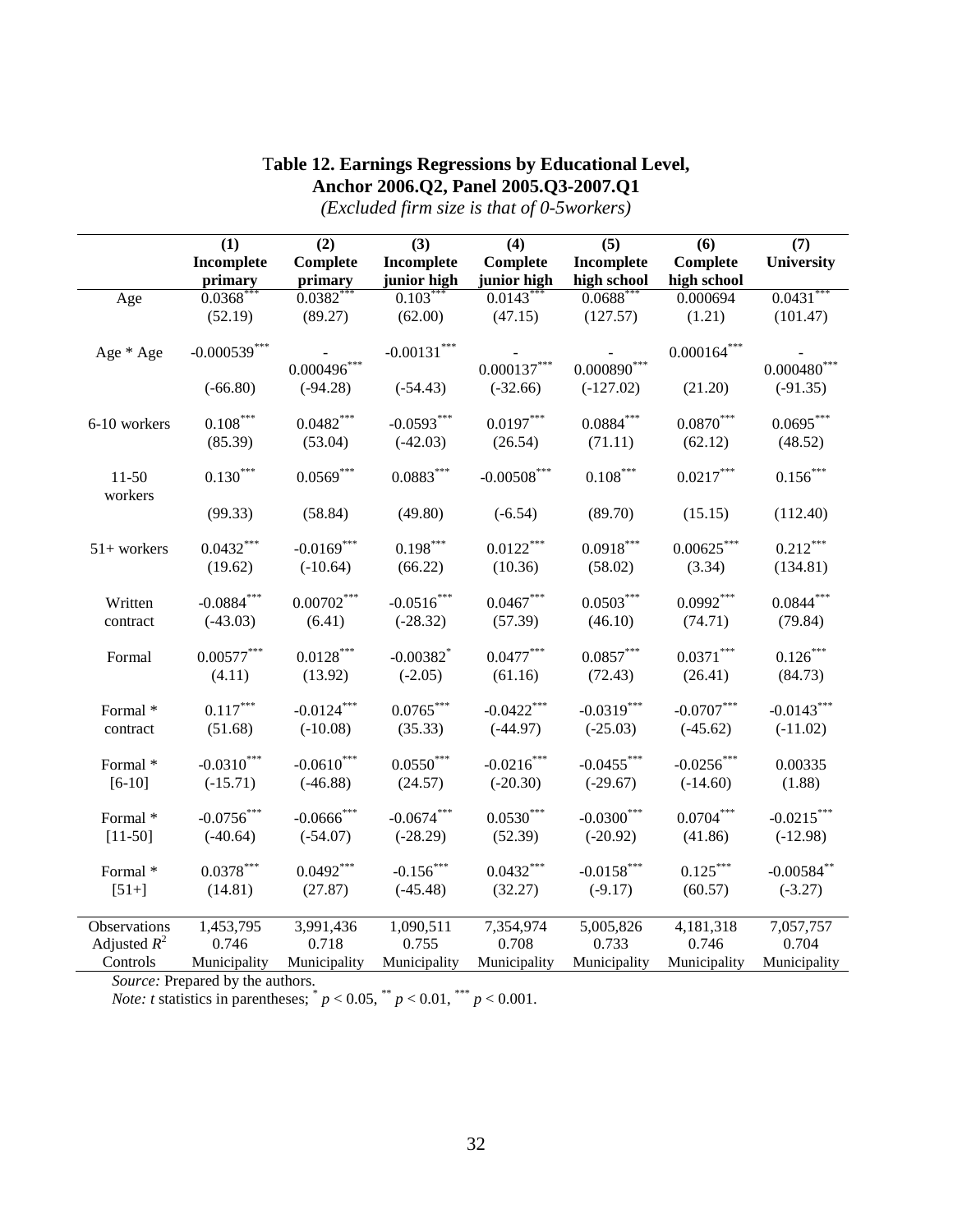The contrasts across educational levels are sharp. For workers with incomplete primary education, the effect on earnings of being employed by larger firms compared to very small ones [0-5 workers] is small; the difference with being employed in a small [6-10 workers], medium [11-50 workers] or large [50+ workers] one is 7.7, 5.4, and 8.1 percent, respectively (and in the last case, not statistically significant). Contrast this with workers with a university education: relative to very small firms, the difference of being employed by a small, medium, or large firm is 7.3, 13.4, and 20.6 percent, respectively. Similar results hold contrasting workers with completed primary education with those who have completed high school: for the former, the difference between working for a large firm relative to a very small one is 3.2 percent; for the latter it is 13.1. More generally, Table 12 shows that there is a premium for working with larger firms and that this premium increases with educational level (net of interactions between firm size and formality).

Having a written contract also matters for earnings, and again has a different effect depending on educational level. In the case of workers with incomplete primary schooling, the net effect is a 2.8 percent increase in earnings; for those with a university education, it is 7 percent. A similar contrast holds for workers with complete primary versus complete high school: 0 versus 7.3 percent.

Finally, recall from Table 4 that, controlling for size, formal firms have higher productivity than informal ones. Since we cannot identify firm type in the ENE-ENOE data, we add a dummy for formality, which is positive and significant for all educational levels (except incomplete junior high). Thus, controlling for firm attributes like size and a written contract, other dimensions of firm formality positively affects workers' earnings, increasing them between 0.5 and 12.6 percent.

#### *6.4 Counterfactual Earnings Distributions and Returns to Education*

We now combine the results of Tables 9, 10, and 12 to carry out our counter-factual simulation. The broader objective is to identify the impact of misallocation on workers' earnings. In principle, we would like to identify the size and type distribution of firms in the absence of misallocation. Leal (2014) calibrates a dynamic general equilibrium model for Mexico where distortions induce firms to separate into formal and informal, each with very different size distributions and with larger average size for formal firms (as in Table 2). He then finds that in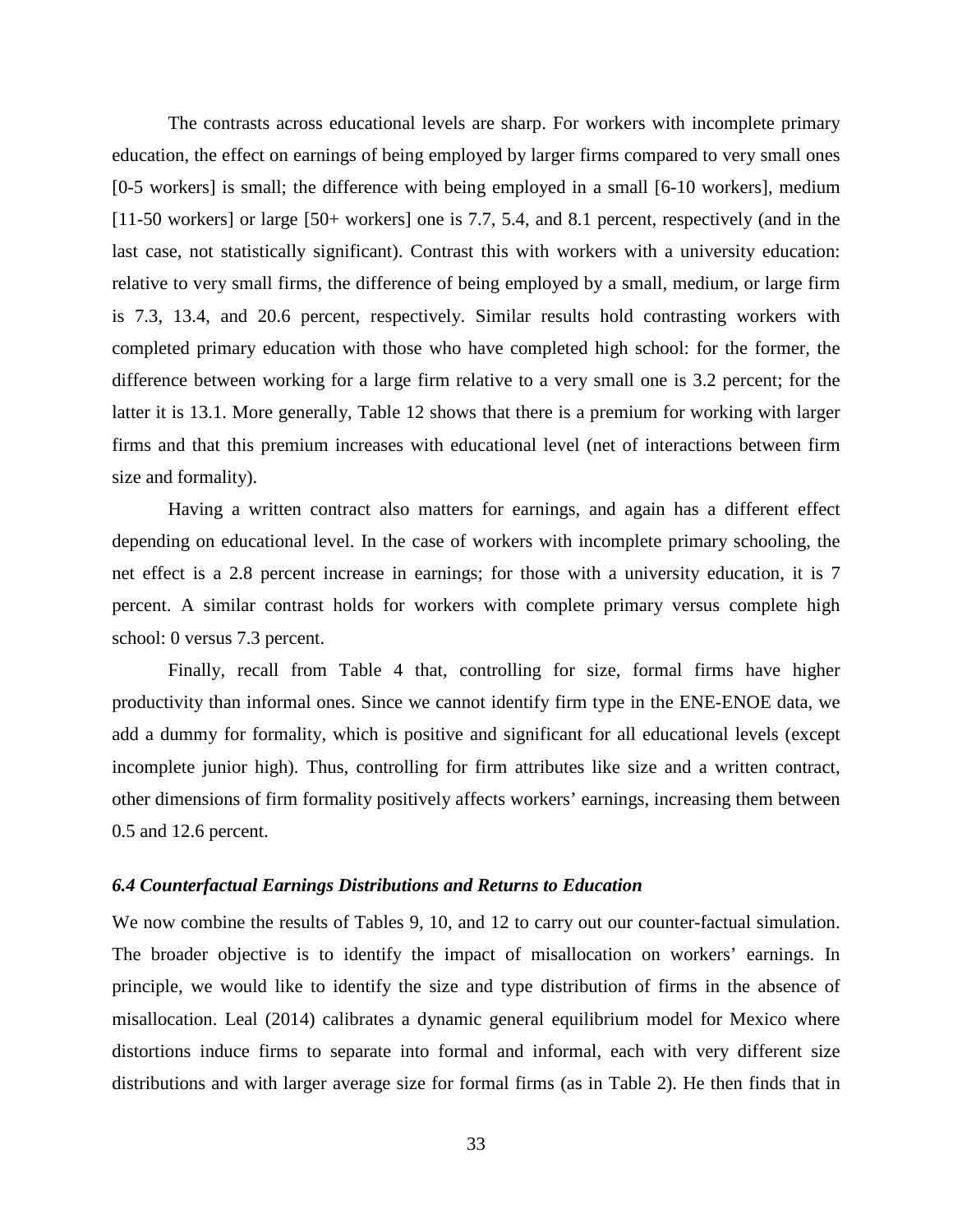the absence of distortions there would be no informal firms, while the average size of formal firms would increase (and the distribution would be closer to that observed in the United States).

We take advantage of these results and operationalize the no-misallocation scenario constructing a hypothetical earnings distribution for informal workers if they were employed by formal firms, but assuming there is no change in the size distribution of formal firms. More precisely, we ask: what would be the earnings of informal workers if, given their age, education, gender, location, and individual unobservable characteristics (as captured by the error term in equation (1)), they were distributed across firm sizes in the same proportions as formal workers of the same educational level, and with the same proportions of written contracts and bonus payments? Importantly, no changes are made to the earnings of formally employed workers or to the size distribution of formal firms. Thus, our interpretation of the effects of misallocation is fairly narrow in scope and most likely underestimates the effects on earnings of eliminating it, as our exercise is limited only to measuring the effects on earnings of "having informal workers employed by the same firms that employ formal ones".

We proceed in three stages. First, for each educational level, we redistribute workers in informal firms to replicate the proportions across sizes of formal firms in which workers of the same educational level are employed. Consider, for example, workers with incomplete primary education. As seen in Table 9, in the formal sector 44.2 percent are in large firms and 11.8 percent in very small ones, in contrast to 3.9 and 72.1 percent, respectively, in the informal sector. Further, 34.8 percent of all formally employed workers are in medium-size firms and 9.1 percent in small ones, versus 11.9 and 12 percent, respectively, of all those informally employed. To replicate the proportions observed in the formal sector, we randomly subtract 60.3 percent  $(=72.1 \text{ minus } 11.8)$  of informally employed workers from very small firms, and 2.9 percent  $(=12$ minus 9.1) from small firms, and then randomly assign them to medium-size and large firms to reach the desired proportions (34.8 and 44.2 percent, respectively). Note that we only redistribute at the margin, that is, we only remove excess workers from firm sizes that employ proportionately more than formal firms of the same sizes, and place them in firm sizes that employ proportionately less. Note as well that this exercise is performed for each educational level separately.

Second, for each individual worker of a given educational level who is moved, we use the regression coefficients from Table 12 to impute the implied change in earnings derived from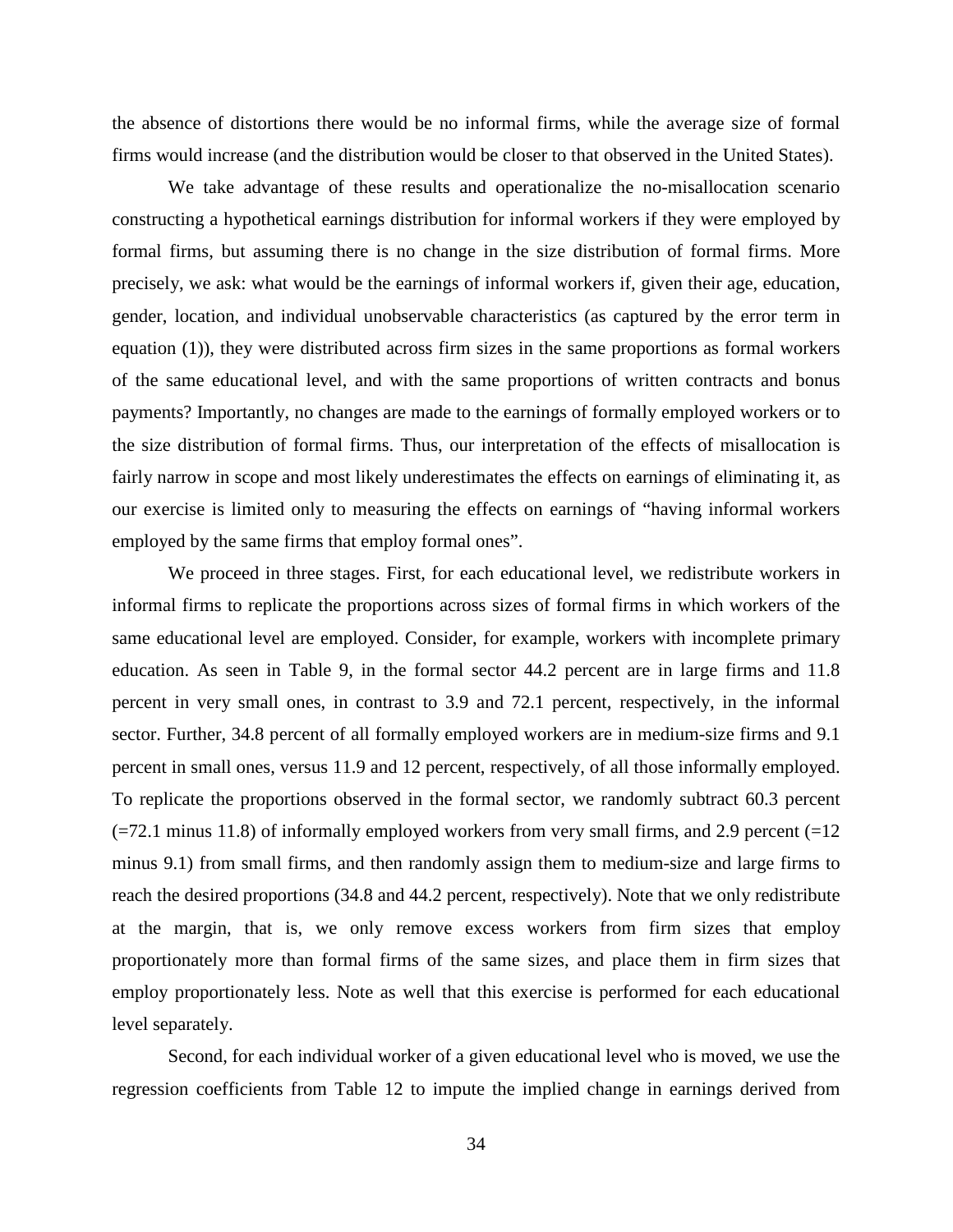working for a different-size firm. To capture the effects of changing firm type, we impute the value of the dummy for formality to all informal workers, and randomly assign the effect of a written contract to those who did not have one, in order to reach the same proportions as formal workers of that educational level and firm size. All other determinants of earnings are left intact, including workers' unobservable characteristics, as captured by the error term.

The final stage consists of adding the value of the pro-rata hourly amount of the yearly bonus to formal workers as observed in the data for each individual case; and randomly adding it to informal workers who did not receive such a bonus to achieve, again by firm size and educational level, the proportions observed in the formal sector. This exercise results in two earnings distributions: one for what we now label as *already* formal workers (which did not change from the one observed in the data), and one for *newly* formal workers (which did change).

Table 13 reports the observed and simulated mean and standard deviation of the distribution of workers' earnings by educational level, and the observed share of formal and informal workers. By construction, columns two and five are the same, while columns three and six show the observed and simulated earnings of informal workers and newly formal workers, respectively. Consider first the results for newly formal workers of all educational levels, shown in the last row. Mean earnings increase by 17 percent, a number that synthetizes the cost to workers for being employed in the informal rather than in the formal sector or, the misallocation penalty. Critically, *this penalty does not result from workers lacking education or abilities*; rather, it results from distortions that allocate too many resources to low-productivity informal firms. Second, and in line with our hypothesis, note that the penalty is not evenly distributed across educational levels: for those with incomplete primary schooling it is 9 percent, but for those with a university education it is significantly higher, at 29 percent. Similarly, for those with complete primary schooling it is 3 percent, while for those with completed high school it is 17 percent.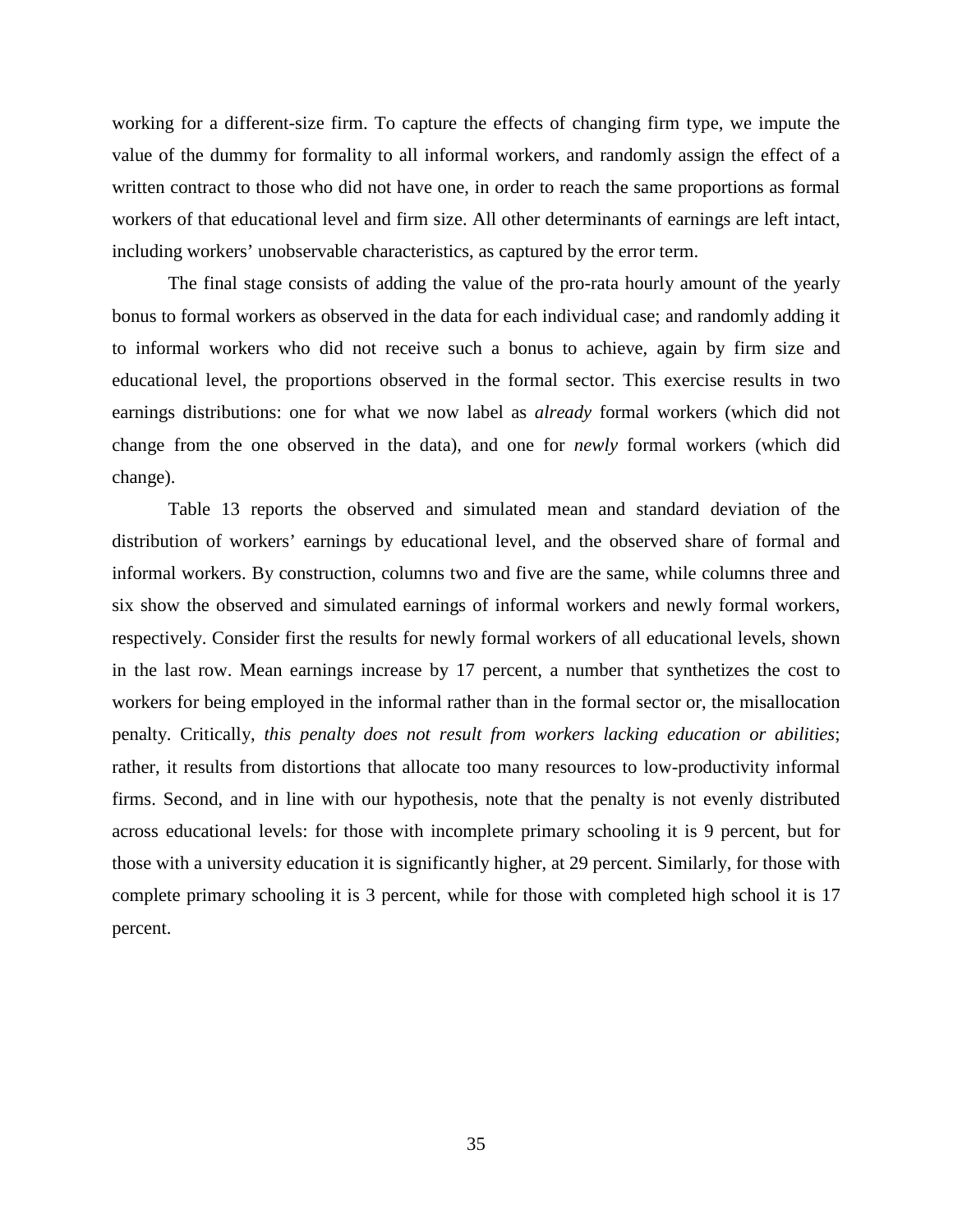|                                | <b>Observed</b> |        |                 |      | <b>Simulated</b> |                 |                      |                      |                      |                      |
|--------------------------------|-----------------|--------|-----------------|------|------------------|-----------------|----------------------|----------------------|----------------------|----------------------|
|                                | All             | Formal | <b>Informal</b> | All  | Formal           | <b>Informal</b> |                      |                      |                      |                      |
|                                | (1)             | (2)    | (3)             | (4)  | (5)              | (6)             | (6)/(3)              | (4)/(1)              | (2)/(3)              | (5)/(6)              |
| <b>Incomplete primary</b>      |                 |        |                 |      |                  |                 |                      |                      |                      |                      |
| Mean                           | 21.4            | 23.7   | 19.6            | 22.4 | 23.7             | 21.4            | 1.09                 | 1.05                 | 1.21                 | 1.11                 |
| <b>SD</b>                      | 9.99            | 11.2   | 8.5             | 10.2 | 11.2             | 9.22            | $\ddot{\phantom{a}}$ | $\overline{a}$       |                      | $\ddot{\phantom{0}}$ |
| <b>Shares</b>                  | 100             | 43.2   | 56.7            |      |                  |                 |                      |                      |                      | $\cdot$              |
| <b>Complete primary</b>        |                 |        |                 |      |                  |                 |                      |                      |                      |                      |
| Mean                           | 22.6            | 24.6   | 20              | 22.8 | 24.6             | 20.6            | 1.03                 | 1.01                 | 1.23                 | 1.2                  |
| <b>SD</b>                      | 11.5            | 12.4   | 9.73            | 11.6 | 12.4             | 10              | $\ddot{\phantom{0}}$ | $\ddot{\phantom{a}}$ |                      | $\ddot{\phantom{0}}$ |
| <b>Shares</b>                  | 100             | 55.5   | 44.5            |      |                  |                 |                      |                      | $\cdot$              | $\ddot{\phantom{0}}$ |
| Incomplete junior              |                 |        |                 |      |                  |                 |                      |                      |                      |                      |
| high                           |                 |        |                 |      |                  |                 |                      |                      |                      |                      |
| Mean                           | 23.1            | 25.2   | 20.7            | 24.6 | 25.2             | 23.9            | 1.16                 | 1.06                 | 1.22                 | 1.05                 |
| <b>SD</b>                      | 11.8            | 12.2   | 10.7            | 12.4 | 12.2             | 12.7            | $\ddot{\phantom{a}}$ | $\ddot{\phantom{a}}$ | $\ddot{\phantom{0}}$ | $\ddot{\phantom{a}}$ |
| <b>Shares</b>                  | 100             | 53.9   | 46.1            |      |                  |                 |                      | $\ddot{\phantom{a}}$ | $\ddot{\phantom{a}}$ | $\cdot$              |
| Complete junior                |                 |        |                 |      |                  |                 |                      |                      |                      |                      |
| high                           |                 |        |                 |      |                  |                 |                      |                      |                      |                      |
| Mean                           | 24.1            | 25.9   | 20.4            | 25.3 | 25.9             | 24              | 1.18                 | 1.05                 | 1.27                 | 1.08                 |
| <b>SD</b>                      | 12.4            | 13     | 10.4            | 12.8 | 13               | 12.4            | $\ddot{\phantom{0}}$ | $\ddot{\phantom{0}}$ | $\ddot{\phantom{0}}$ |                      |
| <b>Shares</b>                  | 100             | 67.0   | 33.0            |      |                  |                 |                      |                      |                      |                      |
| <b>Incomplete high</b>         |                 |        |                 |      |                  |                 |                      |                      |                      |                      |
| school                         |                 |        |                 |      |                  |                 |                      |                      |                      |                      |
| Mean                           | 29.1            | 31.6   | 21.2            | 30   | 31.6             | 25              | 1.18                 | 1.03                 | 1.49                 | 1.26                 |
| <b>SD</b>                      | 17.5            | 18.1   | 13              | 17.6 | 18.1             | 15.2            | $\ddot{\phantom{0}}$ | $\ddot{\phantom{a}}$ | $\ddot{\phantom{0}}$ | $\cdot$              |
| <b>Shares</b>                  | 100             | 75.3   | 24.6            |      |                  |                 | $\blacksquare$       | $\bullet$            | $\bullet$            | $\ddot{\phantom{a}}$ |
| <b>Complete high</b><br>school |                 |        |                 |      |                  |                 |                      |                      |                      |                      |
| Mean                           | 31.5            | 33.9   | 23.8            | 32.5 | 33.9             | 27.9            | 1.17                 | 1.03                 | 1.42                 | 1.22                 |
| <b>SD</b>                      | 20              | 20.4   | 16.6            | 20.4 | 20.4             | 19.7            |                      |                      |                      |                      |
| <b>Shares</b>                  | 100             | 76.4   | 23.5            |      |                  |                 |                      | $\overline{a}$       |                      | $\ddot{\phantom{0}}$ |
| <b>University</b>              |                 |        |                 |      |                  |                 |                      |                      |                      |                      |
| Mean                           | 51.1            | 55.2   | 34              | 53   | 55.2             | 43.9            | 1.29                 | 1.04                 | 1.62                 | 1.26                 |
| <b>SD</b>                      | 31.5            | 31.7   | 23.5            | 31.7 | 31.7             | 29.9            | $\ddot{\phantom{0}}$ | $\ddot{\phantom{0}}$ | $\ddot{\phantom{a}}$ | $\cdot$              |
| <b>Shares</b>                  | 100             | 80.1   | 19.9            |      |                  |                 | $\ddot{\phantom{a}}$ | $\ddot{\phantom{a}}$ | $\blacksquare$       | $\bullet$            |
| <b>Total</b>                   |                 |        |                 |      |                  |                 |                      |                      |                      |                      |
| Mean                           | 32              | 35.9   | 22.8            | 33.1 | 35.9             | 26.6            | 1.17                 | 1.04                 | 1.58                 | 1.35                 |
| <b>SD</b>                      | 23              | 24.7   | 14.8            | 23.4 | 24.7             | 18.5            |                      |                      |                      |                      |
| <b>Shares</b>                  | 100             | 69.7   | 30.3            |      |                  |                 |                      |                      |                      |                      |

#### **Table 13. Observed and Simulated Earnings, 2006.Q2 Anchor**

*(pesos per hour)*

*Source:* Prepared by the authors. *Note:* SD = standard deviation.

The simulated mean of earnings for all workers by educational level is shown in column four. Since this is simply the weighted average of earnings for newly formal workers and already formal workers, the increase is lower than that of newly formal workers by themselves, as earnings of already formal workers did not change. Overall, the mean increase is 4 percent, and is very similar across educational levels, a result that follows from the fact that the proportion of informally to formally employed workers falls as educational levels increase. Thus, the 9 percent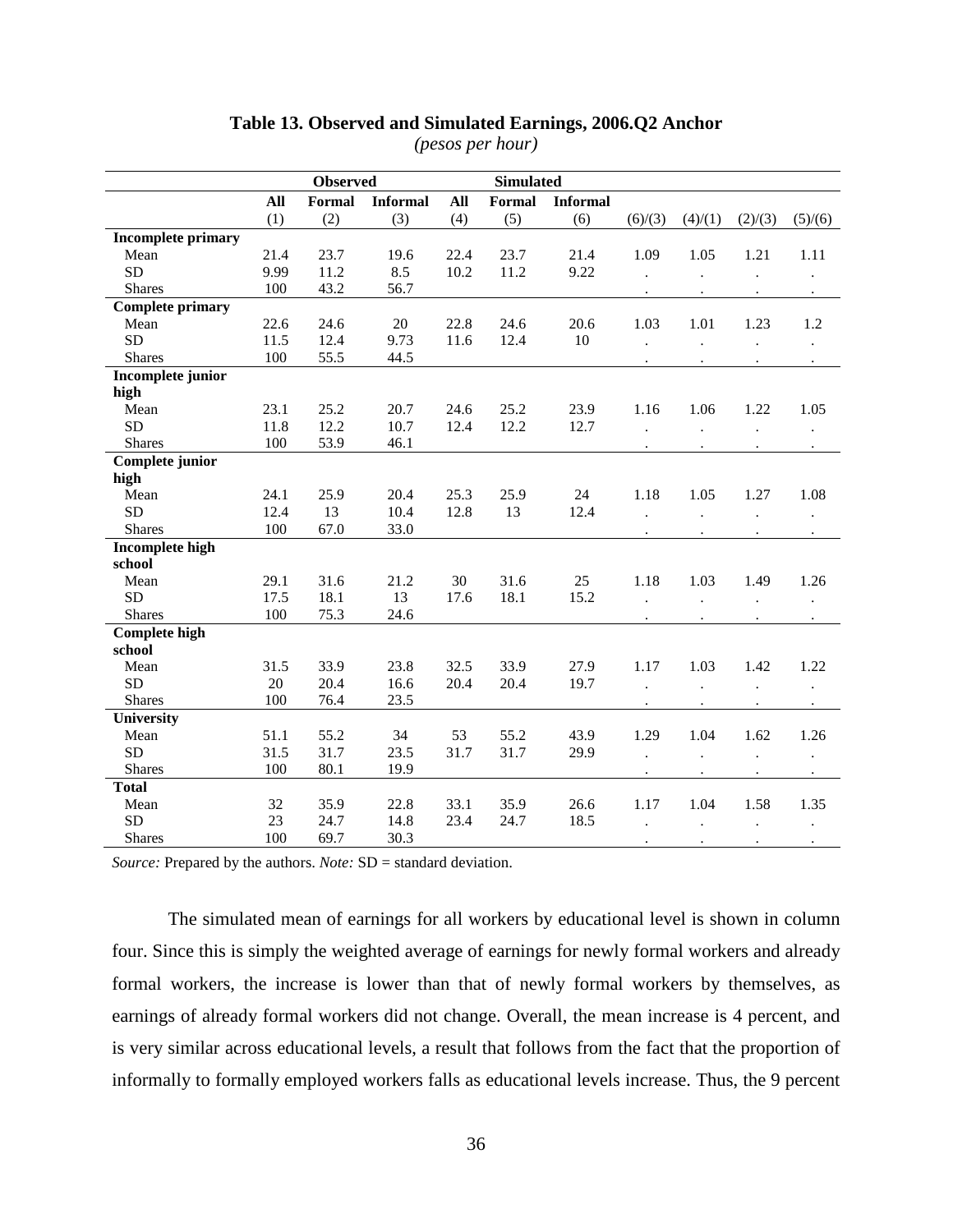increase in earnings for informally employed workers with incomplete primary schooling benefits 56.7 percent of all workers with that level of education, while the 29 percent increase in earnings for informally employed workers with a university education applies to only 19.9 percent of those workers. That said, recall that the share of formal workers in our sample is 70 percent, while for the occupied labor force as a whole the share is only 42.3 percent, so we can speculate that in the informality-free scenario, the mean increase in earnings for all the occupied labor force would be higher than the one obtained here for our sample.

The last two columns in Table 13 show the formal-informal earnings differentials. The observed one is positive and increases by educational levels. The differential narrows in the simulated scenario, and narrows proportionately more for workers with more education: for those with incomplete primary schooling it falls from 1.21 to 1.11 versus 1.62 to 1.26 for those with a university education (and from 1.58 to 1.35 for the full sample). We interpret the postsimulation earnings differentials to result from a combination of innate differences in underlying workers' abilities, or other differences in firm characteristics that are in principle observable (like unionization or job tenure) but that were not considered in our earnings regressions because they are not available for every year in the ENE-ENOE data.

Figure 4 depicts the observed and simulated earnings distributions of employees with complete primary, university education, and all educational categories together (note that the scales vary). Panels on the left refer to informal employees, while panels on the right refer to formal and informal ones. Considering only the former, it can be seen that the mean and the dispersion of earnings increase in the simulated scenario, although the contrast between the two educational levels is notable. These contrasts are reduced when considering the sum of formal and informal employees, in the right panels, because the share of informal employees with complete primary schooling among all employees of that educational level is higher than that of employees with a university education. Still, the mean and the dispersion are larger in the simulated scenario for both groups. This holds as well for all educational groups combined, as can be seen in the bottom graphs in Figure 4 (and verified in Table 13).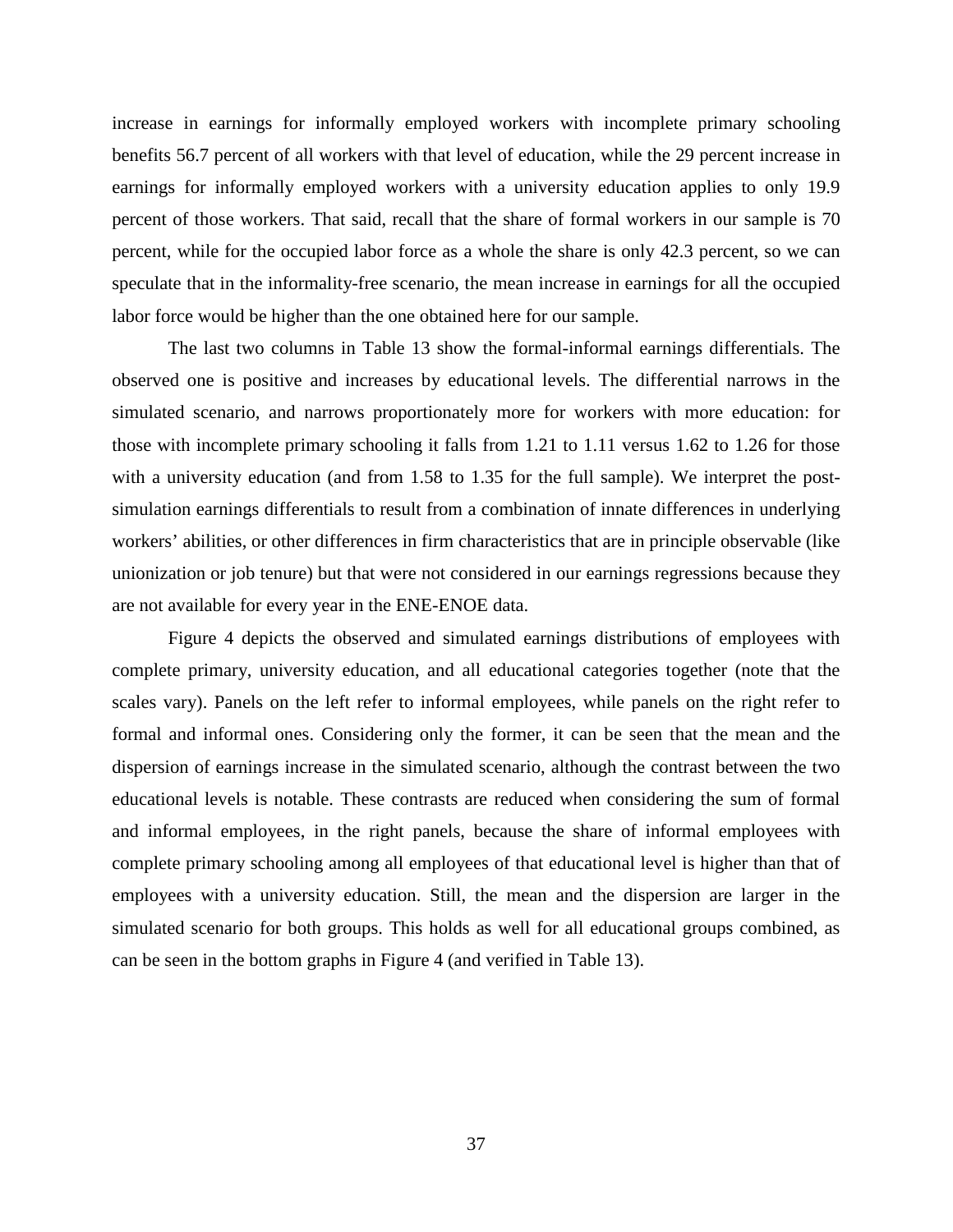

**Figure 4. Observed and Simulated Earnings Distributions, 2006**

*Source:* Prepared by the authors.

Table 14 presents the estimates of the returns to education in the observed and simulated earnings distribution. (The numbers for the observed distribution differ slightly from those presented in Table 8 because here we also consider the yearly bonus.) The most significant result, of course, is the significant increase in the returns to education for informal workers, which again highlights the point that when workers are employed by informal firms, accumulating more years of education is substantially less valuable than when they are formally employed. That said, returns to education for informal workers are still below those for formal workers, which is just the other side of the coin of our finding that earnings differences with formal workers were narrowed by our counter-factual exercise, but not eliminated.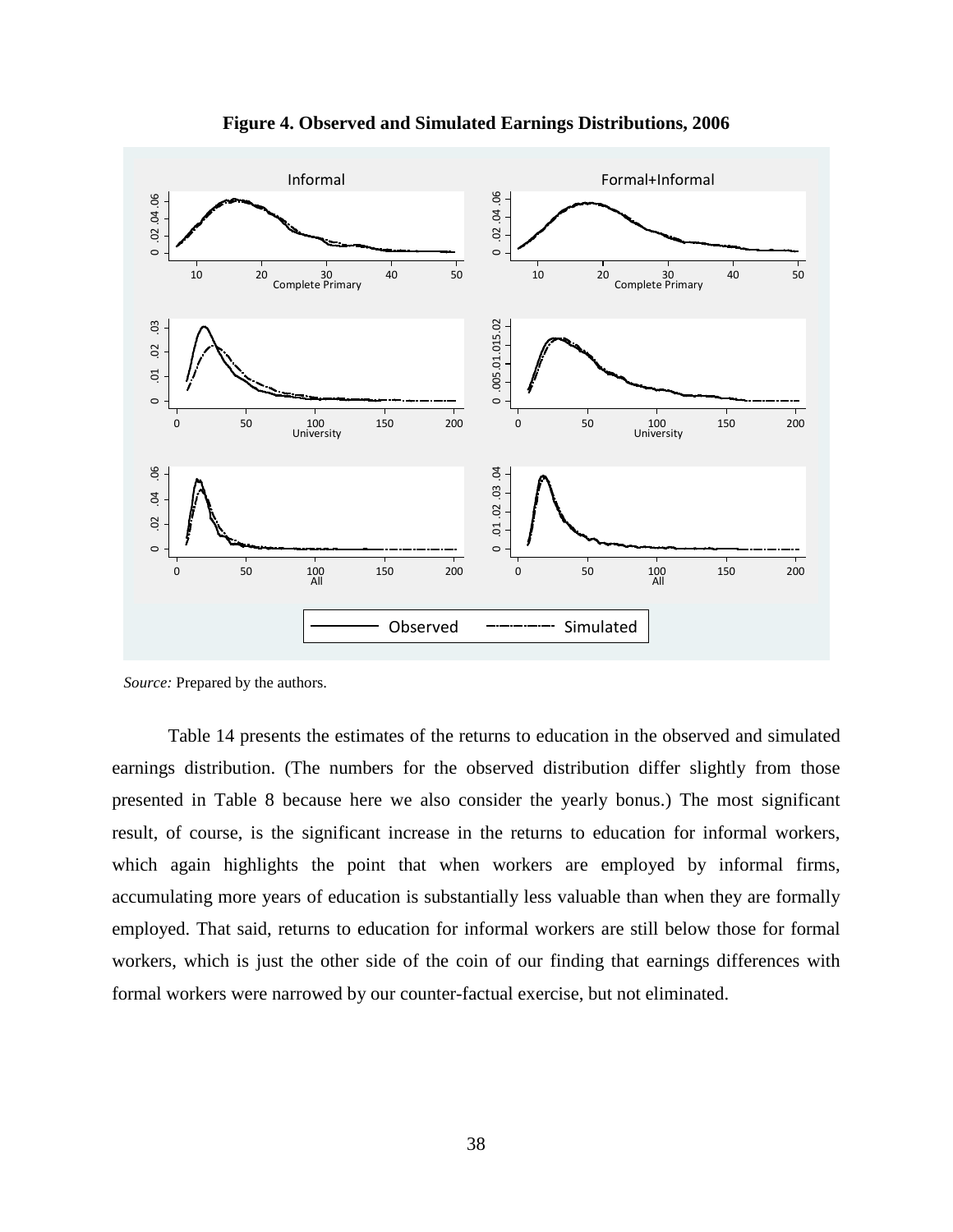|                           |                                   | <b>Observed</b>                   |                                   | <b>Simulated</b>                  |                                   |  |  |
|---------------------------|-----------------------------------|-----------------------------------|-----------------------------------|-----------------------------------|-----------------------------------|--|--|
|                           | All                               | Formal                            | <b>Informal</b>                   | All                               | Informal,<br><b>Simulated</b>     |  |  |
| Age                       | $0.0472***$                       | $0.0456$ ***                      | $0.0312***$                       | $0.0430***$                       | $0.0311***$                       |  |  |
|                           | (32.71)                           | (25.88)                           | (13.86)                           | (30.57)                           | (13.69)                           |  |  |
| Age * Age                 | $-0.000445^{***}\,$<br>$(-23.16)$ | $-0.000400^{***}\,$<br>$(-17.05)$ | $-0.000342***$<br>$(-11.38)$      | $-0.000401^{***}\,$<br>$(-21.39)$ | $-0.000345***$<br>$(-11.36)$      |  |  |
| Complete<br>primary       | $0.0732***$                       | ${0.0691}^{\ast\ast\ast}$         | 0.0213                            | $0.0350**$                        | $-0.0406$ *                       |  |  |
|                           | (5.63)                            | (3.71)                            | (1.27)                            | (2.76)                            | $(-2.40)$                         |  |  |
| Incomplete junior<br>high | $0.186^{\ast\ast\ast}$            | $0.203***$                        | $0.0787^{\ast\ast\ast}$           | $0.196***$                        | $0.130^\ast{}^{\ast}{}^{\ast}$    |  |  |
|                           | (10.79)                           | (8.48)                            | (3.45)                            | (11.63)                           | (5.64)                            |  |  |
| Complete junior<br>high   | $0.219***$                        | $0.224\sp{***}$                   | $0.0758^{\ast\ast\ast}$           | $0.217^{\ast\ast\ast}$            | $0.146^{\ast\ast\ast}$            |  |  |
|                           | (17.74)                           | (12.71)                           | (4.62)                            | (18.01)                           | (8.81)                            |  |  |
| Incomplete high<br>school | $0.362\sp{*}{^\ast\sp{*}}$        | $0.384^{\ast\ast\ast}$            | $0.0969***$                       | $0.349***$                        | $0.175^{\ast\ast\ast}$            |  |  |
|                           | (28.16)                           | (21.38)                           | (5.26)                            | (27.80)                           | (9.40)                            |  |  |
| Complete high<br>school   | $0.450^\ast{}^{\ast}{}^{\ast}$    | $0.459***$                        | $0.194***$                        | $0.431***$                        | $0.263***$                        |  |  |
|                           | (34.48)                           | (25.32)                           | (10.12)                           | (33.79)                           | (13.62)                           |  |  |
| University                | $0.863***$<br>(69.82)             | $0.880^{\ast\ast\ast}$<br>(50.49) | $0.500^{\ast\ast\ast}$<br>(27.65) | $0.859***$<br>(71.16)             | $0.668^{\ast\ast\ast}$<br>(36.56) |  |  |
| Observations              | 35,059                            | 24,440                            | 10,619                            | 35,059                            | 10,619                            |  |  |
| Adjusted $R^2$            | 0.340                             | 0.362                             | 0.188                             | 0.346                             | 0.249                             |  |  |
| Controls                  | Municipality                      | Municipality                      | Municipality                      | Municipality                      | Municipality                      |  |  |

## **Table 14. Observed and Simulated Returns to Education, 2006.Q2 Anchor**

*(relative to incomplete primary)*

*Source:* Prepared by the authors.

*Note: t* statistics in parentheses;  $^{*} p < 0.05$ ,  $^{*} p < 0.01$ ,  $^{***} p < 0.001$ .

#### *6.5 General Equilibrium Effects*

We have simulated the earnings distribution of informal employees assuming they are employed by formal firms. From their perspective, our simulations ensure that the effects of observable firm characteristics on earnings are the same for them as for formal employees. But it is critical to highlight that *from the perspective of firms, the simulated earnings distribution is not an equilibrium outcome*. This is because formal and informal firms are not the same: even controlling for size, underlying differences in their production functions result in differences in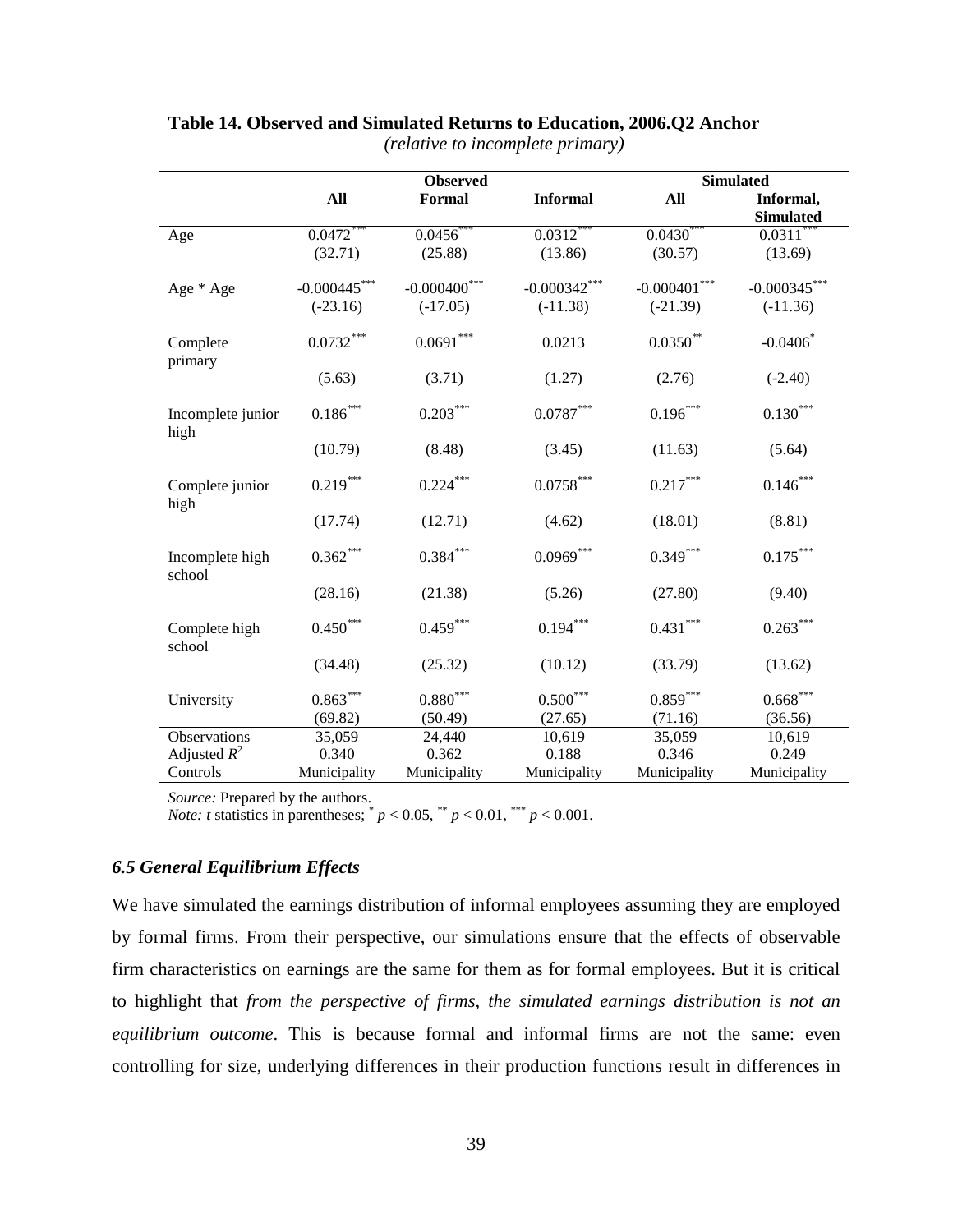the schooling composition of their demand for labor and in their productivity, as documented above.

Table 9 helps to illustrate this point. The redistribution of informally employed workers across firm sizes to reproduce the distribution of those formally employed implies that, for each educational level, the rows in that table in the formal and informal sector are the same. However, the redistribution kept constant the total number of informal workers of each educational level, and thus the total number of informal workers. Thus, despite the redistribution, it is still the case that of all newly formalized workers, 9.5 percent have incomplete primary schooling, 19.8 complete primary, and ….3.9 percent a university education. This composition of the workforce differs substantially from that observed in the formal sector, where only 3.3 percent of workers have incomplete primary schooling, 11 percent complete primary, and ...27.1 percent a university education.

The point here is this: if formal firms were to employ informal workers, they would do so in the same proportions in which they employ formal ones, and not in the proportions in which informal workers are available. This implies that, relative to the schooling composition of the supply of informal workers, there are either not enough workers with a higher education, or too many workers with low educational levels. From whichever perspective, at the simulated earnings distribution there would be a mismatch between firms' demand and workers' supply by educational levels.

To sharpen this point, let  $N_{fe}$  and  $N_{ie}$  be the number of formal and informal workers of educational level *e*, and  $N_f$ ,  $N_i$  be the total number of formal and informal workers. From the perspective of firms the issue is that:

(2) 
$$
N_{ie} / N_i \neq N_{fe} / N_f = \alpha_e
$$
.

It is of interest to ask what adjustment would be required to the supply of informally employed workers of each schooling category to match the proportions observed in the formal sector. This can be done taking as given  $\alpha_e$  and  $N_{ie}$ , and finding the values of  $\delta_e$  that solve:

$$
(3) \ \delta_e N_{ie} / \sum_e \delta_e N_{ie} = \alpha_e \ .
$$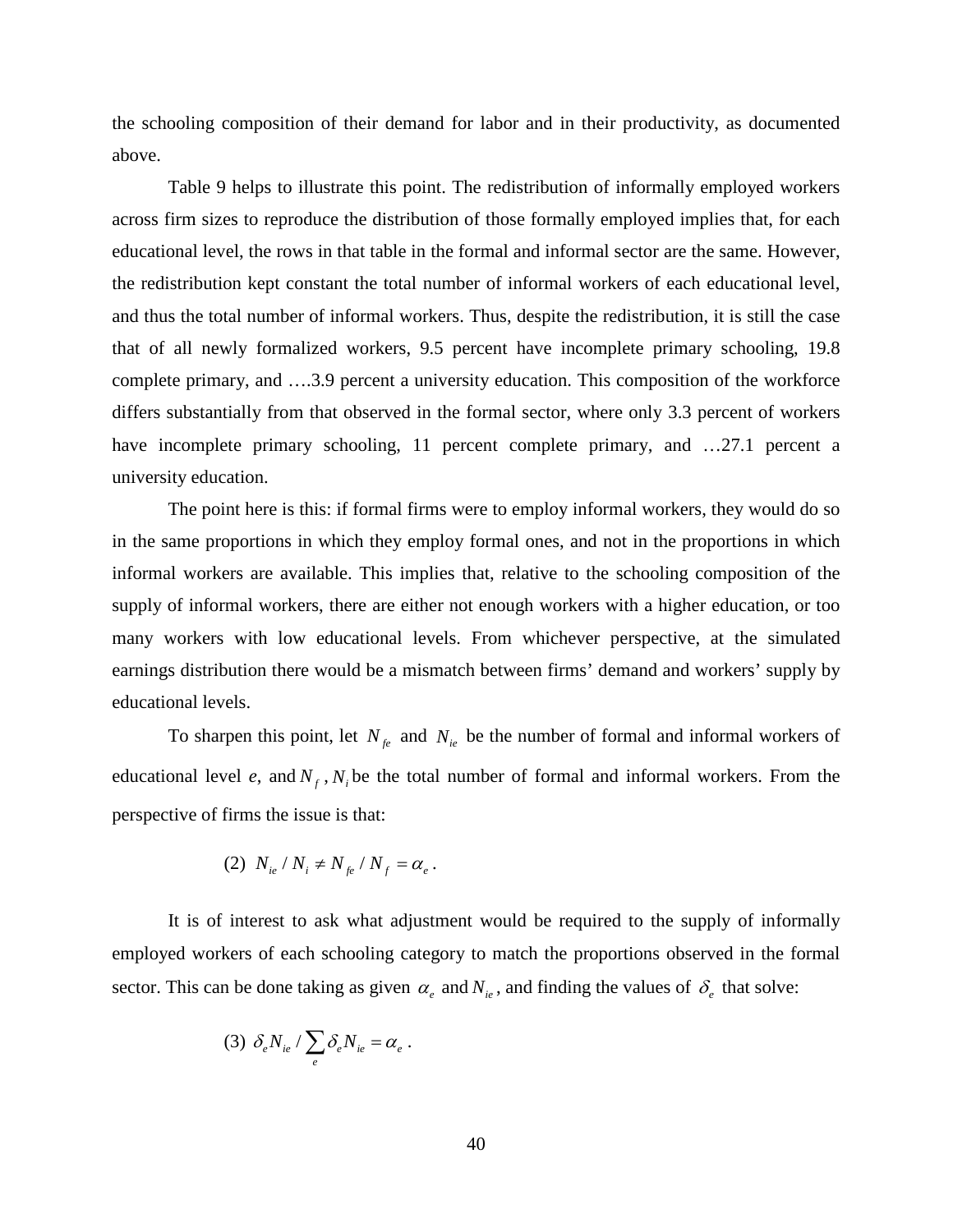When expanded, equation (3) is a system of seven linear homogeneous equations of the form  $A.\delta = 0$ , where *A* is a square matrix of coefficients, and  $\delta$  and *0* are vectors.<sup>[21](#page-43-0)</sup> To obtain a non-trivial solution, we arbitrarily set  $\delta_7 = 1$ , implying that we measure any excess supply or demand of workers of educational level *e* relative to workers with a university education. The interpretation is straightforward: if  $\delta_{\ell \neq 7} \leq 1$ , the number of informal workers of educational level *e* needs to be reduced so that their share is the same as that observed in the formal sector (or increased if the inequality is reversed). Differently put, when  $\delta_{e\neq 1} \leq 1$  there is excess supply of workers of that educational level, with  $(1 - \delta_e) N_{ie}$  measuring the absolute size of the excess supply, and  $(1 - \delta_e) N_{ie} / (N_{ie} + N_{fe})$  measuring the excess supply relative to the total number of workers of that educational level.

The second column of Table 15 presents the solution to equation (3). Two results are of interest. First, given the schooling composition of the demand for labor in the formal sector, if all firms in the economy were formal there would be a 14.4 percent excess supply of workers of all other schooling levels. Second, and more importantly, in relative terms excess supply is largest for workers with the least amount of education.<sup>[22](#page-43-1)</sup>

|                        | $\delta_{\scriptscriptstyle s}$ | $N_{is}$  | $(1-\delta_s)N_{is}$ | $N_{is}$ + $N_{fs}$ | $(1-\delta_{s})N_{is}/(N_{is}+N_{fs})$ |
|------------------------|---------------------------------|-----------|----------------------|---------------------|----------------------------------------|
| Incomplete primary     | 0.180                           | 227,171   | 186,260              | 413,389             | 0.451                                  |
| Complete primary       | 0.288                           | 469,525   | 334,510              | 1,080,167           | 0.310                                  |
| Incomplete junior high | 0.243                           | 137,191   | 103,819              | 289,111             | 0.359                                  |
| Complete junior high   | 0.424                           | 673,273   | 387,796              | 1,968,788           | 0.197                                  |
| Incomplete high school | 0.723                           | 289,234   | 80,233               | 1,235,346           | 0.064                                  |
| Complete high school   | 0.776                           | 243,601   | 54,632               | 1,102,977           | 0.049                                  |
| University             | 1.000                           | 328,109   | $\theta$             | 1,834,499           | $\theta$                               |
| Total                  |                                 | 2,368,104 | 1,147,250            | 7,924,277           | 0.144                                  |

**Table 15. Excess Supply of Workers by Schooling Category, 2006**

*Source:* Prepared by the authors.

 $\overline{\phantom{a}}$ 

<span id="page-43-0"></span><sup>&</sup>lt;sup>21</sup> The coefficients along the main diagonal of matrix *A* are  $(1 - \alpha_e) N_{ie}$  and along the rows  $-\alpha_e N_{ik,(k \neq e)}$  for  $k=1,2,...,6$ .

<span id="page-43-1"></span><sup>&</sup>lt;sup>22</sup> Of course, if we had normalized equation (3) with, say,  $\delta_1 = 1$ , the results would show excess demand for workers of all other educational levels except, by construction, those with incomplete primary, with excess demand larger for workers with more education. The point here is that what matters are the proportions, which reflect the fact that the isoquants derived from the production functions of formal firms are different from those derived from informal firms.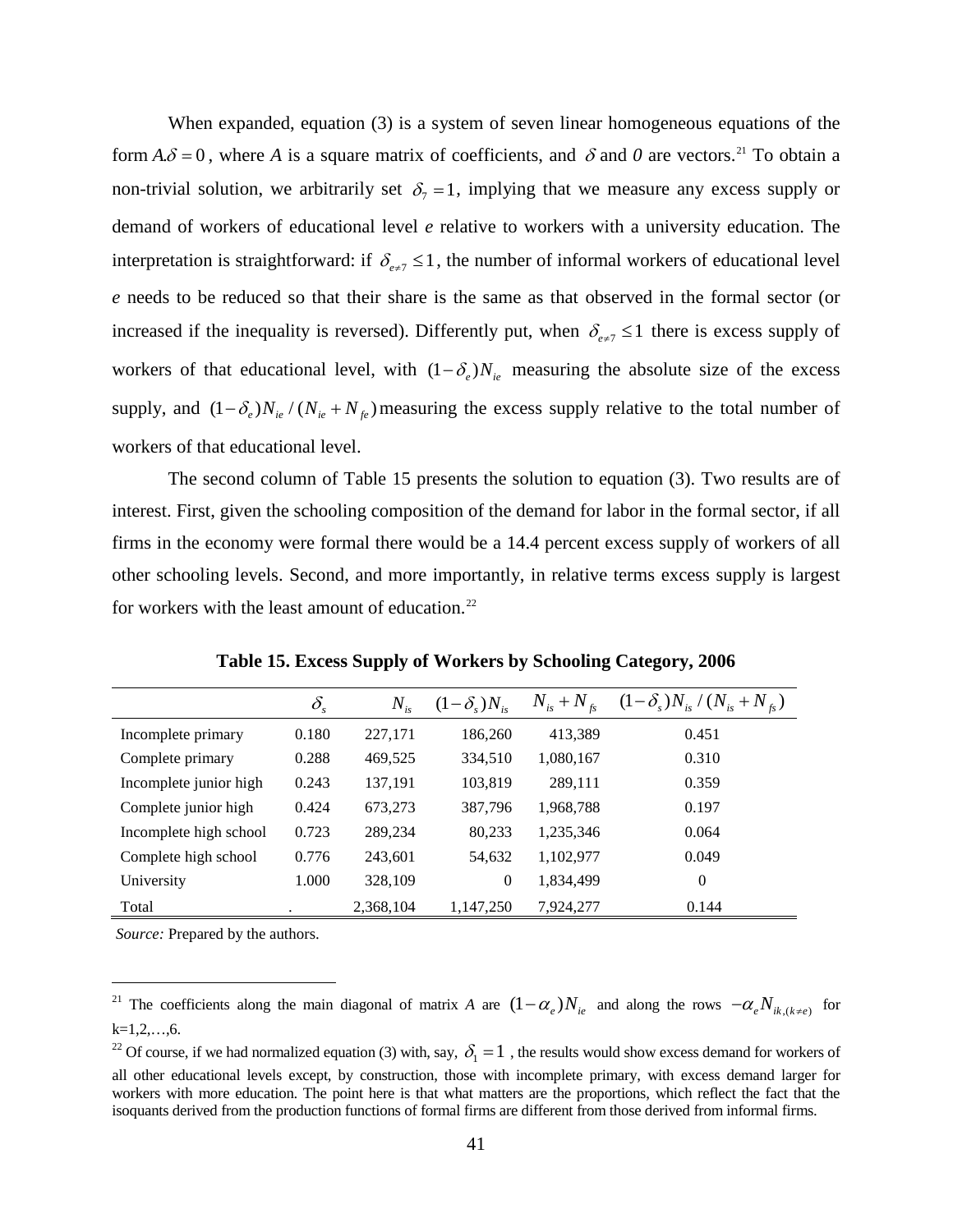These results can be interpreted as follows: the simulated earnings distribution presented in column four of Table 13 captures the effects that, from the perspective of workers, would be observed if they were all employed by formal firms. On the other hand, Table 15 indicates that formal firms would not be willing to employ all of them at the simulated distribution. More precisely, firms would be least willing to employ those workers with the fewest years of schooling: 45 percent of workers with incomplete primary would be in excess supply, 31 percent of those with completed primary would be in excess supply, and so on.

This excess supply would trigger an adjustment, which can take many forms. On one extreme, all would be in quantities, with workers leaving employment in the magnitudes shown in the last column of Table 15 (through an exogenous drop in participation rates, for example). This would imply that the simulated earnings distribution is the equilibrium distribution. On the other extreme, the adjustment would occur through prices, with earnings of workers of all educational levels falling as necessary, relative to those with a university education, to clear excess supply.

Our approach does not allow us to quantify the changes in earnings and employment levels required to establish equilibrium between the supply and demand of workers of each educational level if all firms behaved as formal firms. Nonetheless, there is one clear and critical implication: unless all adjustment occurred through quantities, earnings of workers with fewer years of education would fall relative to those with more years of education. In turn, this implies that the simulated earnings and returns to education shown in Tables 13 and 14 would be different: in particular, earnings differentials across schooling levels would be wider and, correspondingly, the returns to schooling higher. Differently put, the estimates of the changes in the distribution of earnings and the returns to education presented so far can be seen as a lower bound of the effects of eliminating misallocation and associated firm informality.

## **7. The Wage Premium, 1996-2015**

We now use the results of the previous sections to shed some light on the evolution of the wage premium between 1996 and 2015. To set the stage, it is useful to contrast the evolution of the size and type distribution of firms, obtained from the census and presented in Table 5, with the evolution of the supply of workers by schooling levels, obtained from the employment survey as shown in Table 6. While the periods do not match exactly, the overlap is substantial. The key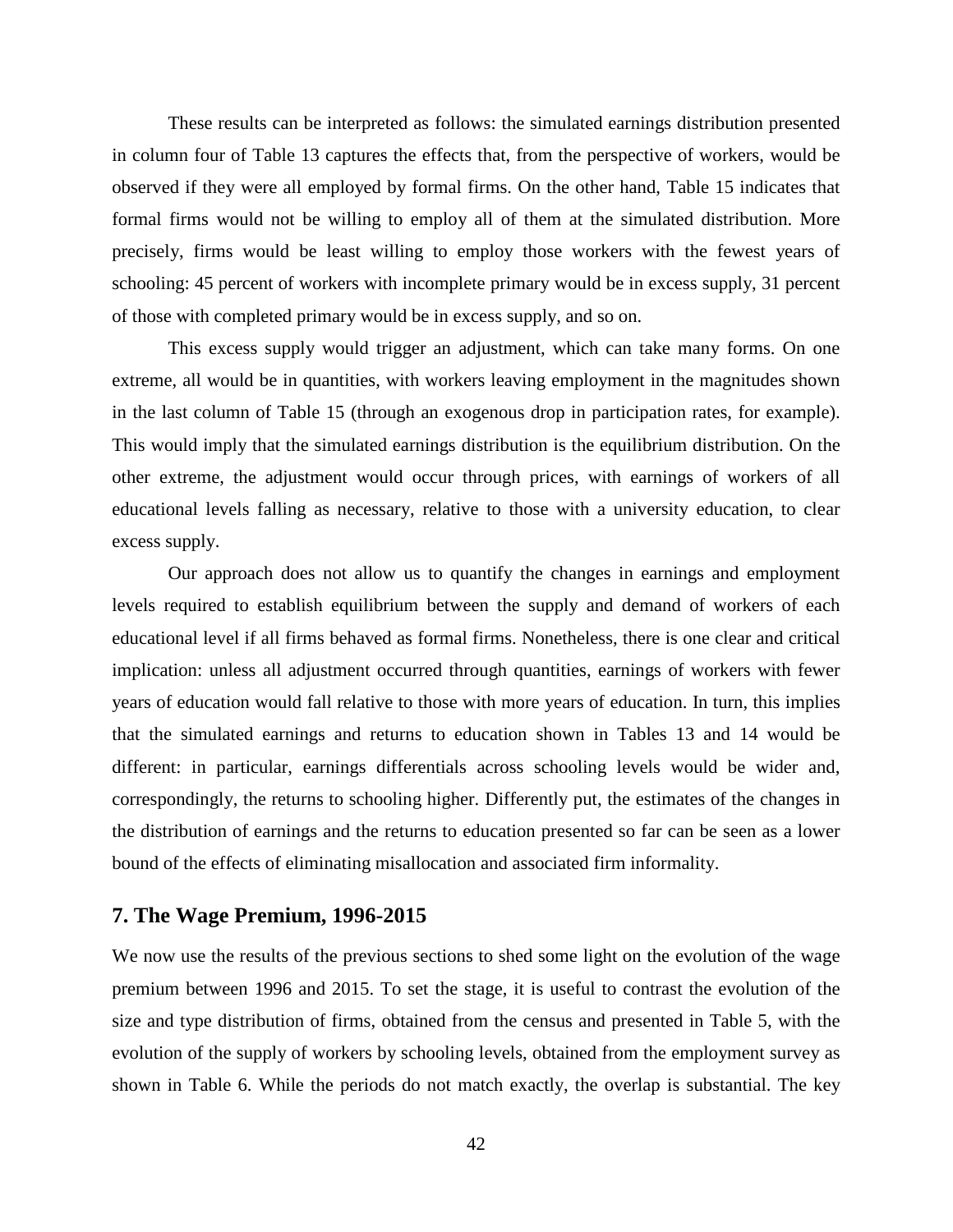point is that over practically the same period the educational composition of the working-age population (potential supply) and the economically active population (observed supply) changed significantly, as the number of educated persons and workers increased faster than the average of all persons/workers (and indeed the number of those with the least education fell in absolute terms). In parallel, however, the degree of misallocation of resources persisted (actually, increased slightly) and always in the direction of firms that are less intensive in educated workers. So the broad picture that emerges from Tables 5 and 6 is that of an economy where, on one hand, the supply of educated workers is increasing relatively fast; but where, on the other hand, given persistent misallocation, firm and employment growth is faster in the informal sector.

To illustrate the effects of these trends, we solve system (3) for each year between 1996 and 2015. Figure 5 plots the percentage excess supply of workers of educational categories with complete school cycles as shown in the last column of Table 15 (results for incomplete school cycles are between those with complete cycles, but not shown here to avoid cluttering). As can be seen, if in every year the demand for workers of various schooling levels had been the same as that of formal firms, excess supply of workers with fewer years of education would have increased overtime, particularly for those with complete primary education and, to a lesser extent, with complete junior high. In the first case, excess supply more than doubles in the 20 year span, from 18.5 to 41 percent; for the second case it increases from 12.6 to 19.8 percent.

**Figure 5. Excess Supply of Workers Relative to Those with University Education, 1996-2015**



 *Source:* Prepared by the authors.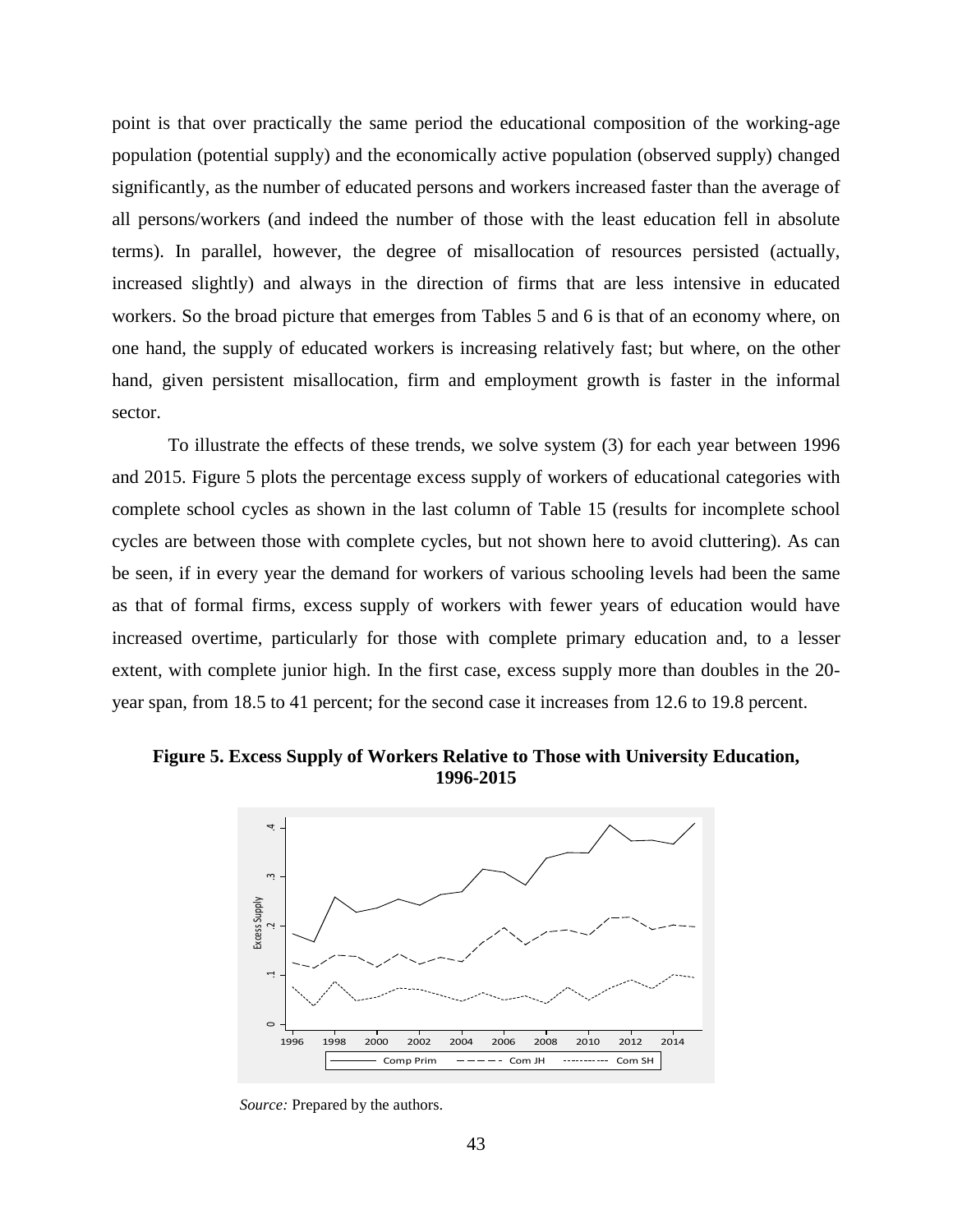As mentioned, a richer model is required to measure the changes in earnings across all educational categories needed to clear the excess supplies shown in Figure 5. In the absence of that, we carry out a simple exercise focusing only on the ratio of the mean of earnings of different schooling levels (i.e., the wage premium), and considering only two educational levels. The assumption is that there are no changes in participation rates, so the adjustment to the elimination of firm informality occurs only through changes in relative earnings. Acemoglu and Autor (2011) derive the following expression linking changes in the wage premium to changes in the relative supplies of workers with high (*H*) and low (*L*) schooling levels:

(4) 
$$
\partial \ln(w^H/w^L) = -(1/\sigma)\partial \ln(H/L)
$$
,

where  $\sigma$  is the elasticity of substitution between these two types of labor.

Figure 6 shows three paths of the wage premium between workers with a university education and those with complete primary schooling. The observed path is declining, in line with the earnings trends described in Figure 1. The paths labeled "price adjustment" use equation (4) and the estimates of excess supply of workers with primary education for each year depicted in Figure 5, to correct the simulated wage premium obtained from Table 13 for two assumed values of the elasticity of substitution, 1.5 and  $0.5$ .<sup>[23](#page-46-0)</sup>

<span id="page-46-0"></span> $23$  Acemoglu and Autor (2011) point out that most estimates of the elasticity of substitution between skilled and unskilled labor in the United States are between 1.4 and 2.0. These estimates, however, correspond to comparisons between workers with a university versus high school education. Benita (2014) provides estimates for Mexico on the order of 3, but again between workers with a university versus primary education. Importantly, note that Benita's estimates implicitly reflect the formal-informal firm composition observed in Mexico. In our case, first, we are comparing workers with a university versus complete primary education; and second, we are considering a scenario where there are only formal firms. For these two reasons, the elasticity should be considerably lower. We thus arbitrarily chose two values, 1.5 and 0.5, which are respectively 50 percent higher and lower than the elasticity of substitution associated with a Cobb-Douglas production function.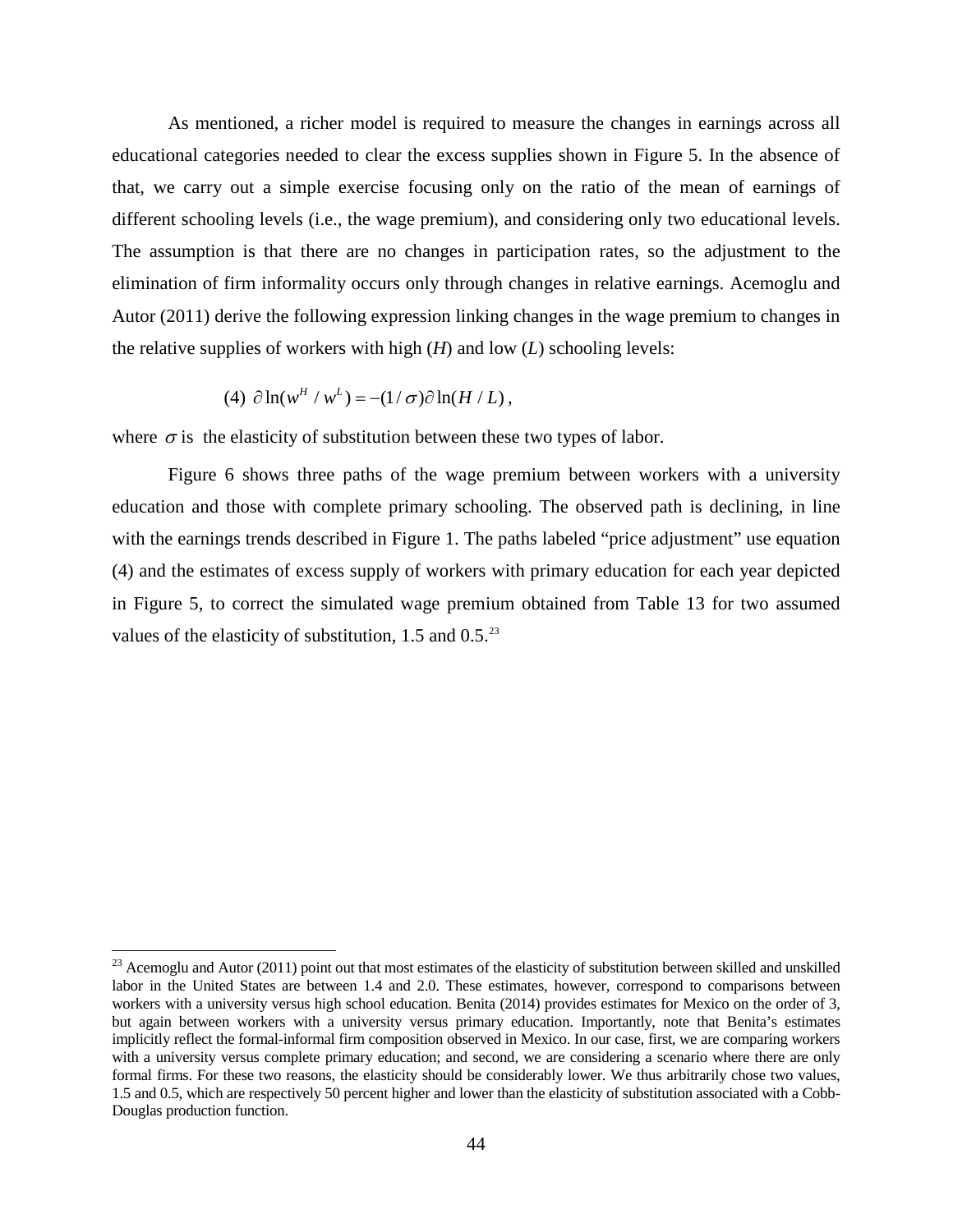**Figure 6. Earning Premiums: University versus Completed Primary, 1996-2015**



*Source:* Prepared by the authors.

We underline two results. First, in the simulated scenarios the wage premium is higher than the observed one, even if one assumes a high value for the elasticity of substitution. This implies that the dispersion of earnings across educational levels would be higher than the one simulated in Section VI, which did not consider the adjustments needed to bring supply and demand of each schooling level into equilibrium in the absence of firm informality. Second, the trends differ: in the high-elasticity scenario the wage premium is basically constant overtime, as opposed to the decreasing trend of the observed premium; in the low-value case the trend is in fact increasing overtime.

Our analysis is limited for three reasons. First, we only considered two educational levels, while if firm informality disappeared, the earnings of workers of all educational levels would be affected. Second, we have, so-to-speak, stitched together the static results of each year to simulate the path of the wage premium, but in the counter-factual scenarios there are no intertemporal effects from the equilibrium of one year on the next. Third, we have no feedback from changes in earnings to the incentives to invest in education and thus to the supply of workers of different schooling levels. Clearly, if in any one year the distortions that give rise to Mexico's large informal sector were removed, the subsequent path of the economy would be different. For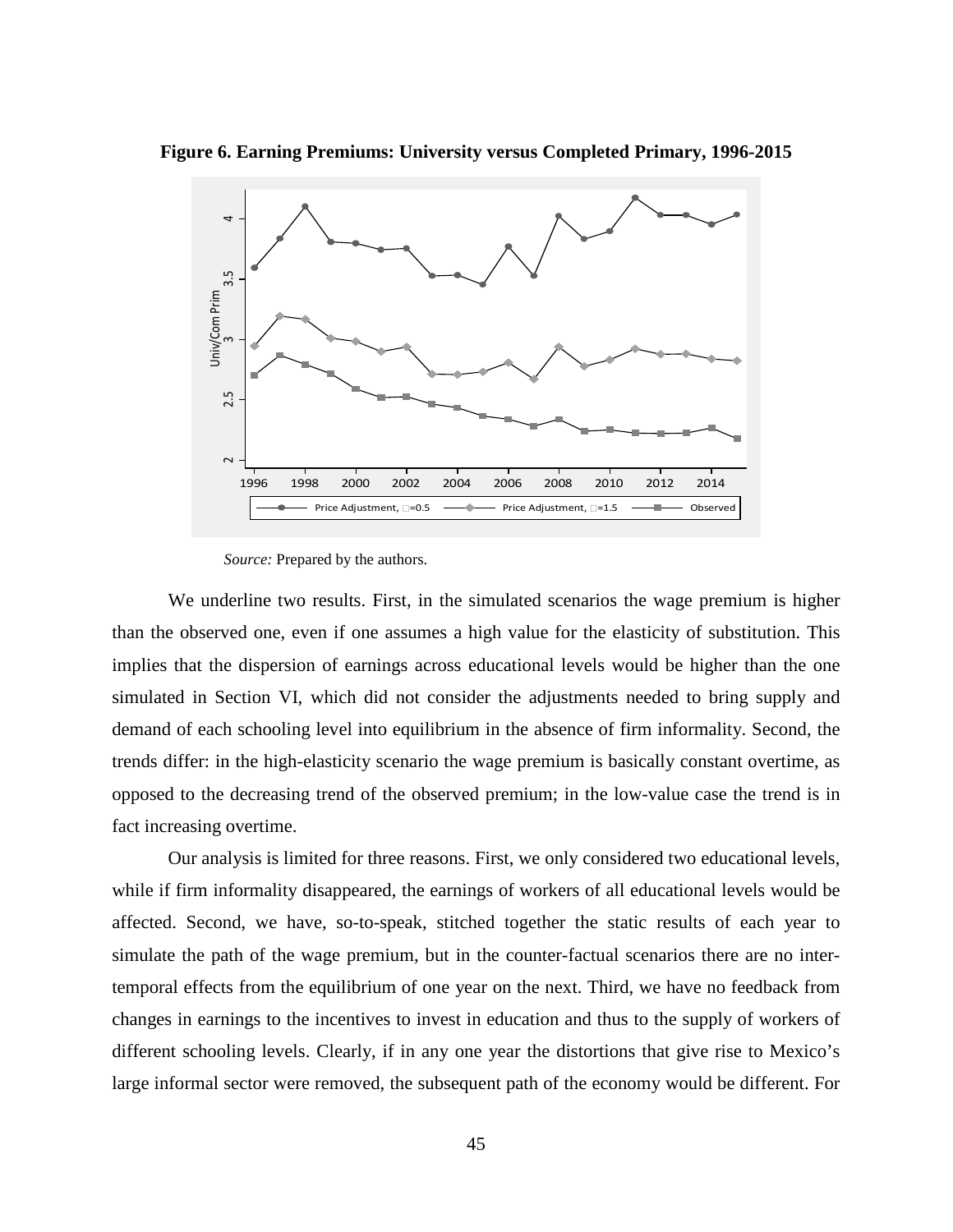these reasons, our results should be considered as suggestive. Our objective is not to pin-point with precision the informality-free path of the wage premium, but rather to illustrate that the continuous growth of employment in informal firms as a result of persistent misallocation while the schooling of the labor force increases goes a long way in accounting for the observed decline of the wage premium.

## **8. Conclusions**

This paper has presented a preliminary assessment of the effects of misallocation on labor earnings and the returns to education in Mexico. Misallocation was viewed here as the outcome of frictions, institutional arrangements, and market and regulatory failures in input and output markets—broadly, distortions—that misallocate too many resources toward firms with nonsalaried contracts or with illegal salaried contracts (i.e., informal firms). We showed that because the production process in these firms is less intensive in educated workers than that of formal firms, misallocation tilts the demand for labor in favor of workers with fewer years of schooling. In doing so, it reduces the mean and variance of the distribution of labor earnings, and lowers the returns to education. We showed this by simulating the earnings distribution that would be observed in a counterfactual scenario where the schooling composition of the demand for labor from all firms was the same as that of existing formal firms. Our basic finding is that misallocation lowers average earnings of informally employed workers by 17 percent, but with substantial differences across educational levels: for workers with incomplete primary schooling, earnings fall by 9 percent, while for those with a university education earnings fall by 29 percent. Differently put, misallocation is more costly to workers with more years of schooling.

Our analysis was limited in scope, as we considered only the direct effects of firm informality on employees' earnings, although we showed that if general equilibrium effects were considered our results would be strengthened. That said, our analysis fell short of capturing other channels by which misallocation affects earnings. Clearly, if the distortions that support Mexico's informal sector were removed, there would be changes in the occupational distribution of individuals between those that are employees, those that are self-employed, and those that are entrepreneurs. Further, firm-worker relations would change, with longer job tenures and greater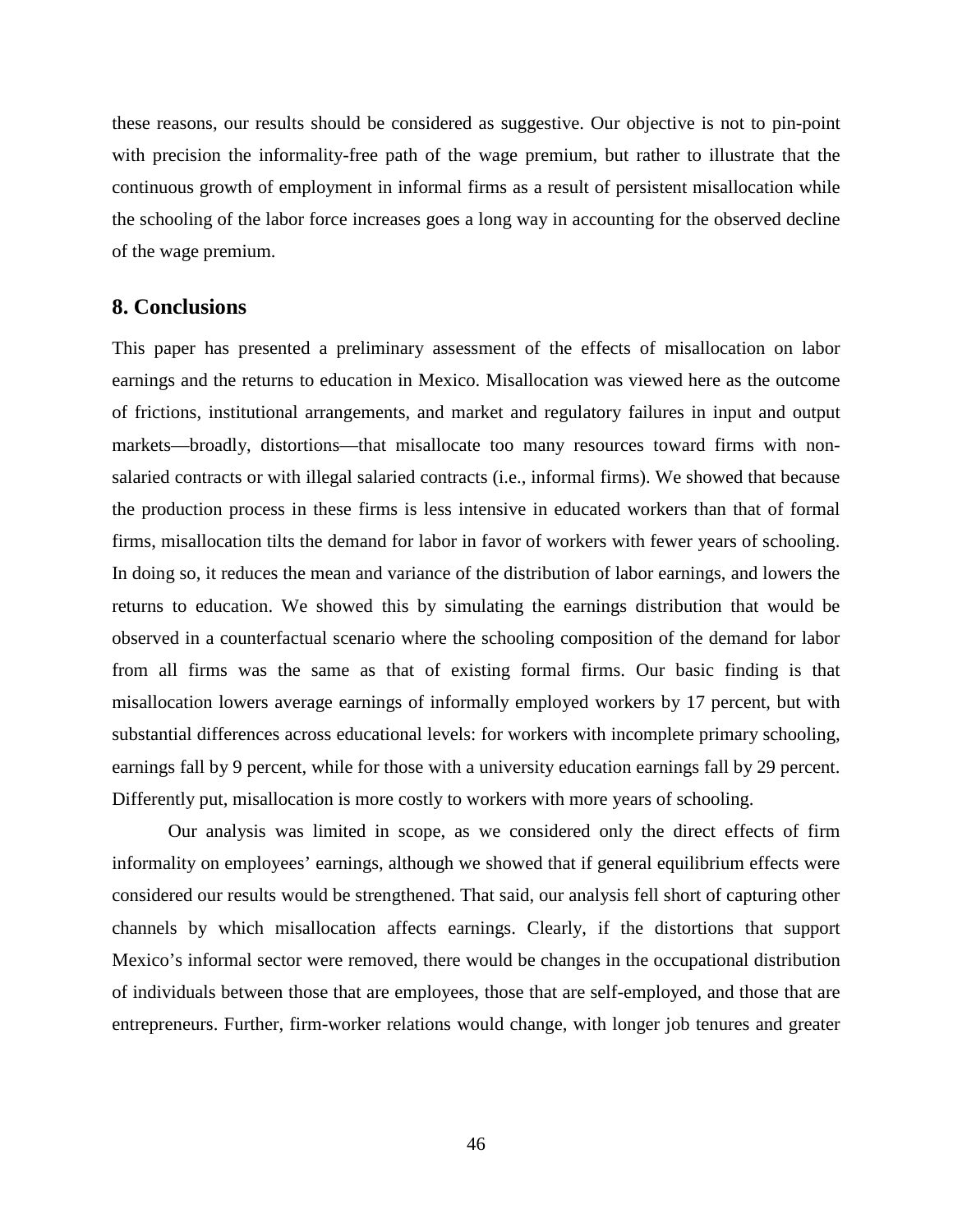investments in worker training. [24](#page-49-0) Firm dynamics would also differ. [25](#page-49-1) None of these effects are captured in this paper, though they would quite likely have first-order effects on earnings.

Despite these limitations, we claim to have established that misallocation is a central part of the explanation as to why the earnings of more educated workers have fallen in absolute terms, and why the wage premium and the returns to education have also fallen. At the end of the day, the story of our paper is simple: workers are entering the labor market with more years of schooling, but failing to find jobs that fully value their additional education not because there are not enough firms ready to hire them, but because too many of those firms are informal and do not need more educated workers. And this story has a corollary: the distortions that misallocate resources are more costly today than 20 years ago because there are more educated workers now than before. And, if the distortions persist while the schooling of Mexican workers continues to improve, they will become even costlier in the years ahead.

We conclude with three observations. First, our approach may help understand the decline in the returns to education observed in other Latin American countries Mexico (Gasparini et al., 2011). In these countries there has also been a steady increase in the supply of educated workers, in some cases accompanied by mild declines in labor informality. Our paper suggests that it is critical to look beyond worker and firm classifications—which may change without affecting behavior and which are not always comparable across countries—and concentrate on misallocation. Are there large distortions? Are they de facto taxing firms with some characteristics and subsidizing other firms? Are there systematic differences in the schooling composition of taxed and subsidized firms? Although not all these countries have sufficient firm-level data to carry out computations like the ones presented in Section 3 of this paper, the ones presented in Sections 5 and 6—which rely on employment surveys—may still shed some light.

The second observation concerns the debate on income inequality in Mexico. López-Calva and Lustig (2010) and Cord et al. (2014) show that a narrowing wage premium was one of

<span id="page-49-0"></span> $^{24}$  Alaimo et al. (2015) argue that excessive worker rotation is associated with lower investments by firms in worker training and lower returns to experience. Further, they find that in Mexico 63 percent of workers will never receive any on-the-job training in their work life, and that those who do receive such training have higher education and

<span id="page-49-1"></span> $25$  Hsieh and Klenow (2014) compare firm dynamics in Mexico and the United States and find that given a firm's size at birth, over a 40-year span the average firm in Mexico increases its size by a factor of 2 versus 7 in the United States. They estimate that these differences lower productivity in Mexican manufacturing relative to the United States by about 25 percent.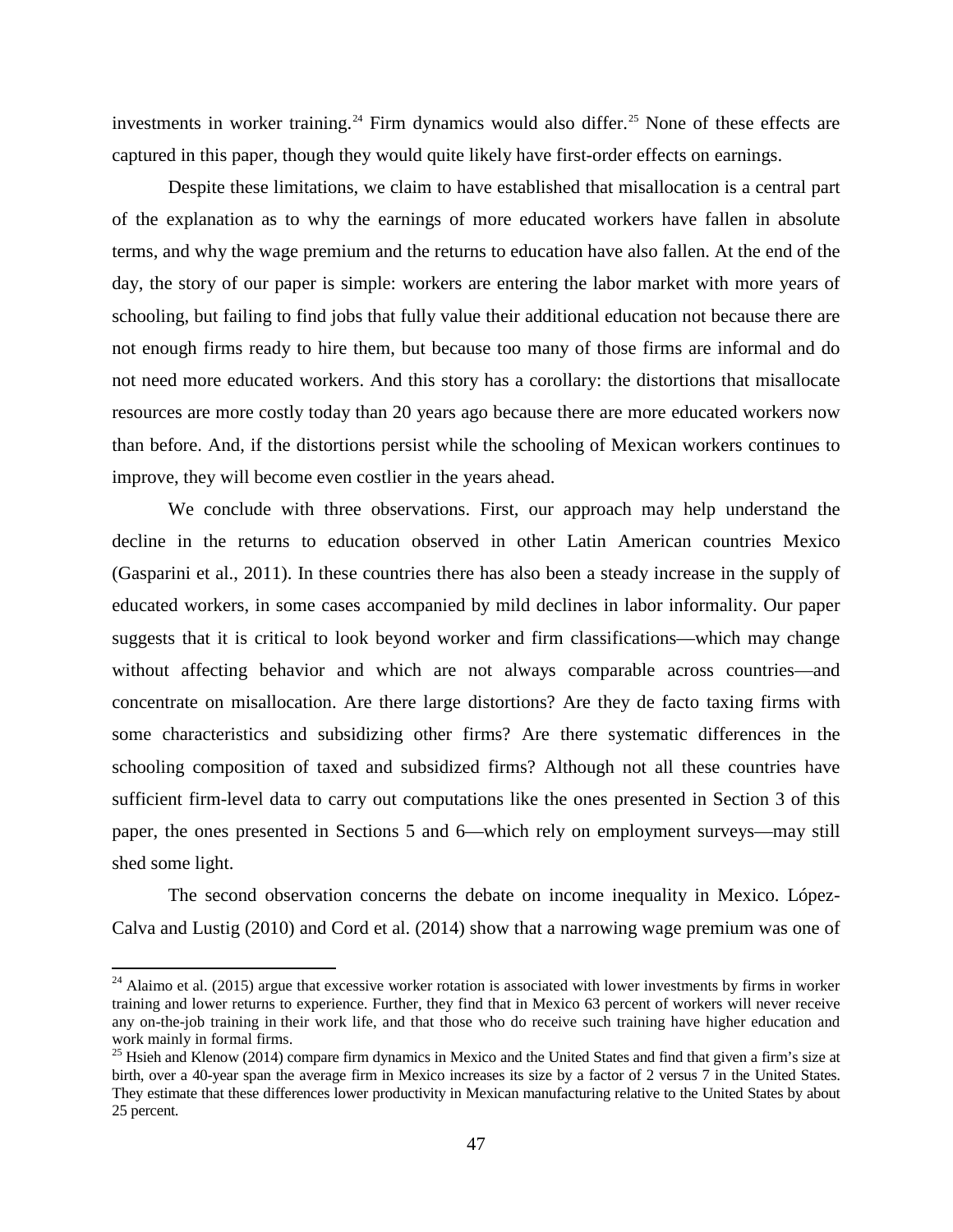the main causes behind the fall in the Gini coefficient from 0.55 to 0.50 between 2002 and 2010. Reduced inequality is in principle welcome in a country as unequal as Mexico, but our analysis suggests that to the extent that the narrowing wage premium results from persistent misallocation, lower inequality comes partly at the expense of lower mean earnings. By shifting resources in favor of informal firms that are more intensive in less-educated workers, misallocation in Mexico reduces earnings dispersion. But because it also reduces productivity, it lowers workers' living standards—particularly for more educated workers. It is far from clear that this source of reduced inequality can be seen in a positive light.

Finally, our analysis highlights the importance of understanding the nature of the distortions that stand behind Mexico's large informal sector. And while research disentangles the role played by various factors, our paper indicates that lack of educated workers is *not* one of them. The notions that "investments in human capital will gradually eliminate informality", or that "investments in human capital will gradually eliminate misallocation" are, in our view, flawed.<sup>[26](#page-50-0)</sup> Rather, our paper suggests the opposite: the persistence of misallocation is impeding Mexico from taking full advantage of its investments in education.

<span id="page-50-0"></span> $^{26}$  More broadly, our results suggest that there is no automatic connection between increased schooling and higher productivity and earnings; the relation is mediated by the degree of misallocation in the economy.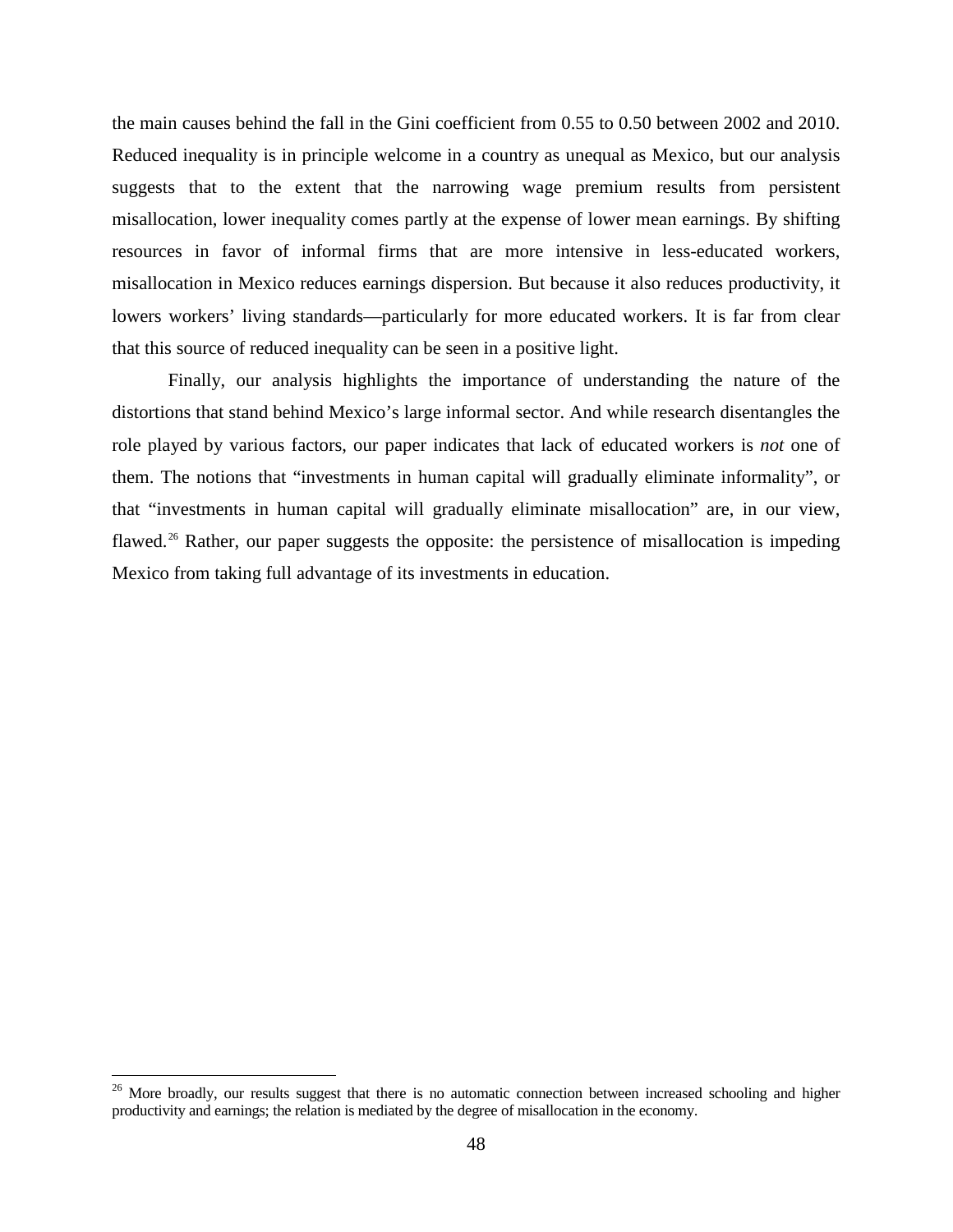#### **Appendix: The Problem of Missing Observations**

#### *1. Statistical Approach*

A common problem with employment surveys is that earnings are not reported by all workers surveyed. This could bias the results of our paper to the extent that those not reporting earnings are not a random sample of the surveyed population. Table A1 highlights two facts in the case of the ENE-ENOE: first, under-reporting rates increase with the level of education; and second, under-reporting has increased for all educational levels.





*Source:* Prepared by the authors.

To correct for this problem, we follow Campos-Vazquez (2013), who, after discussing several alternative methods, recommends applying the so-called "hot deck" technique to impute earnings to those that fail to report them. This technique is applied to our sample of employees in three steps. First, we define *n* groups of workers formed by all the cross-combinations of variables that are observed both for individuals who do and do not report earnings. These variables are gender, the seven educational levels, the individuals' age quartile (computed over the economically active population), formality status, and the four categories of firm size. As a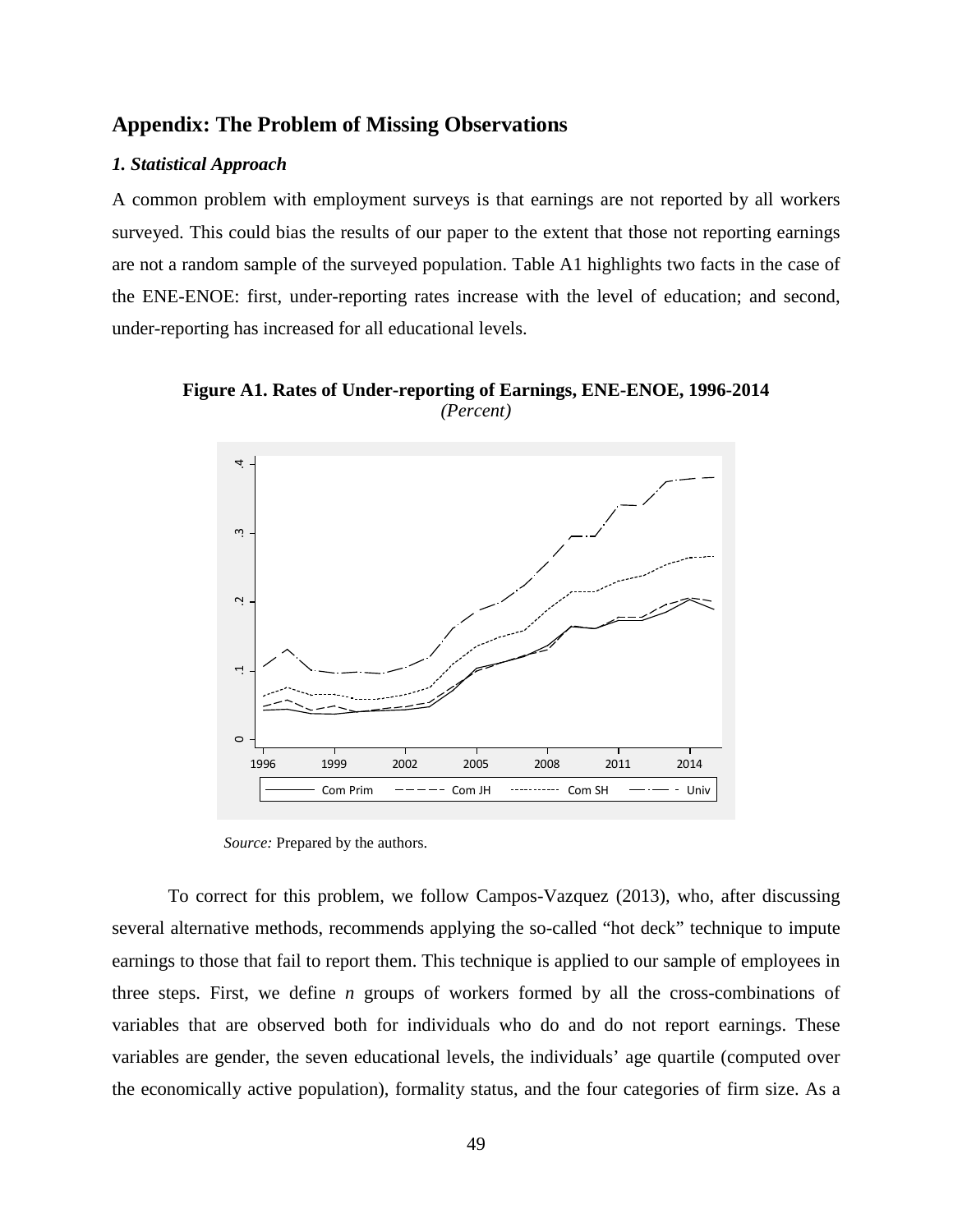result, we end up with 448 groups (7 educational levels\*2 gender\*4 age categories\*2 formality status\*4 firm size). Second, within each group we randomly choose a number of individuals who do report equal to the number who do not, but who belong to the same group. Lastly, we randomly impute the earnings of those who do report, to those who do not. Note that this technique does not require assuming any functional form for earnings functions, but it does require assuming that there are no systematic differences in earnings levels, within each group, between those who do and do not report earnings.<sup>[27](#page-52-0)</sup>

The results of the imputation are displayed in Table A1 for 2006. We recover a total of 1,069,039 observations corresponding to employees who had failed to report earnings. As can be seen, average earnings for all groups combined increase marginally, from 31.79 to 32.33 pesos, with some heterogeneity across schooling levels, while the standard deviations remain more or less the same.

|                          | <b>Pre-Hot Deck</b>  |             |                                     |               |  |  |
|--------------------------|----------------------|-------------|-------------------------------------|---------------|--|--|
| <b>Educational Level</b> | <b>Number</b>        | <b>Mean</b> | <b>Standard</b><br><b>Deviation</b> | <b>Median</b> |  |  |
| Incomplete primary       | 391,373              | 21.02       | 11.38                               | 19.03         |  |  |
| Complete primary         | 983,510              | 21.95       | 12.75                               | 19.32         |  |  |
| Incomplete junior high   | 270,262              | 22.56       | 14.38                               | 19.09         |  |  |
| Complete junior high     | 1,796,225            | 23.30       | 13.38                               | 20.45         |  |  |
| Incomplete high school   | 1,081,256            | 28.75       | 19.15                               | 23.64         |  |  |
| Complete high school     | 949,475              | 30.20       | 19.89                               | 25.14         |  |  |
| University               | 1,524,520            | 55.70       | 44.58                               | 43.63         |  |  |
| <b>Total</b>             | 6,996,621            | 31.79       | 28.21                               | 23.18         |  |  |
|                          | <b>Post-Hot Deck</b> |             |                                     |               |  |  |
| Incomplete primary       | 422,174              | 20.87       | 11.18                               | 18.75         |  |  |
| Complete primary         | 1,094,546            | 21.81       | 12.64                               | 19.09         |  |  |
| Incomplete junior high   | 295,160              | 22.47       | 14.34                               | 19.09         |  |  |
| Complete junior high     | 1,979,862            | 23.24       | 13.24                               | 20.45         |  |  |
| Incomplete high school   | 1,244,486            | 28.61       | 19.22                               | 22.95         |  |  |
| Complete high school     | 1,113,035            | 30.57       | 20.19                               | 25.37         |  |  |
| University               | 1,916,397            | 55.20       | 44.16                               | 43.60         |  |  |
| Total                    | 8,065,660            | 32.33       | 28.77                               | 23.55         |  |  |

**Table A1. Employee Earnings, 2006**

 *Source:* Prepared by the authors.

<span id="page-52-0"></span> $27$  Further details can be found in Andridge and Little (2010).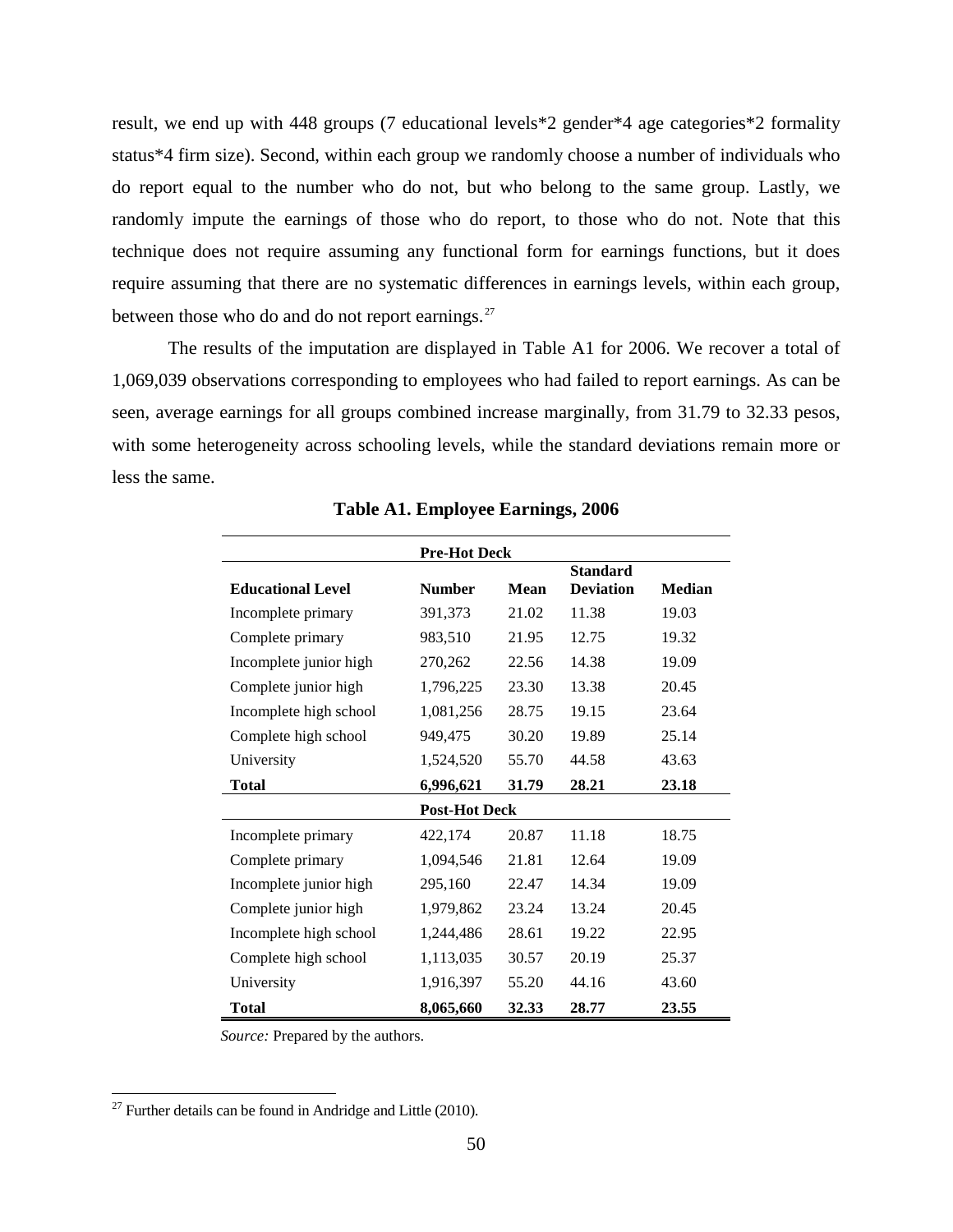#### *2. Corroboration with Data from Mexico's Household Surveys for 1994-2012*

As mentioned earlier, the hot deck technique implicitly assumes that, within each group, individuals who do not report earnings are a random sub-sample of all individuals in that group. Since, by definition, we have no information on the earnings of those who do not report, we cannot test for this assumption. Nevertheless, to corroborate our results we also measure the rates of under-reporting of workers' earnings using data from Mexico's national household income and expenditure survey (*Encuesta Nacional de Ingresos y Gastos de los Hogares,* ENIGH), which is collected every two years and is available for the period 1994-2012. As in the main text, we exclude the self-employed and government employees and focus on private sector employees between 18 and 65 years of age who live in towns with over 100,000 inhabitants and work more than 35 hours a week. Figure A2 shows the rates of under-reporting in the ENIGH.

**Figure A2. Rates of Under-reporting of Earnings in ENIGH, 1996-2014** *(Percent)*



*Source:* Prepared by the authors.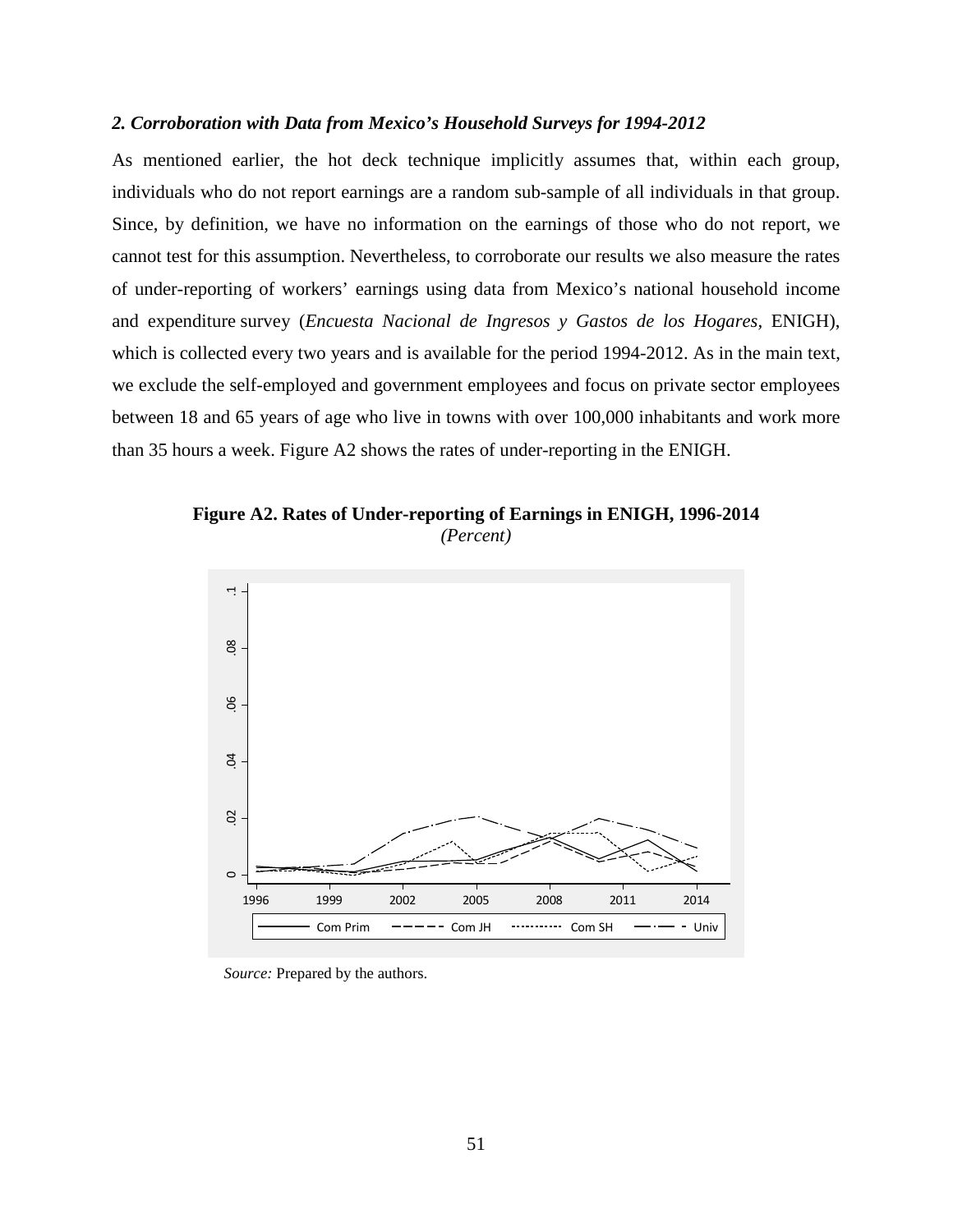Contrasting Figures A1 and A2, it is clear that: i) rates of under-reporting are substantially lower in ENIGH compared to ENE-ENOE, ii) differences in under-reporting across educational levels are very small, and iii) rates of under-reporting increased slightly over time, but then declined.

Figure A3 reproduces the same results presented in Figure 1 in the main text using ENE-ENOE data. The critical result for our purposes is that the trends in earnings after 1996 in the ENIGH data are similar to those in the ENE-ENOE data after applying the hot deck technique, thus providing indirect support for the assumption that workers not reporting earnings in each of the groups formed with the ENE-ENOE data are a random sample of all workers in that group. In addition, one can note in Figure A3 the sharp drop in earnings immediately following the 1994- 95 financial crisis, which could not be seen with the ENE-ENOE data, as well as the fact that, by-and-large, the up-ward trend in earnings from 1996 to the early 2000s is basically a recovery from that sharp fall.

**Figure A3. Earnings by Educational Level, ENIGH, 1994-2012** *(Real hourly wages, November 2014 pesos)*



*Source*: Prepared by the authors, based on ENIGH data.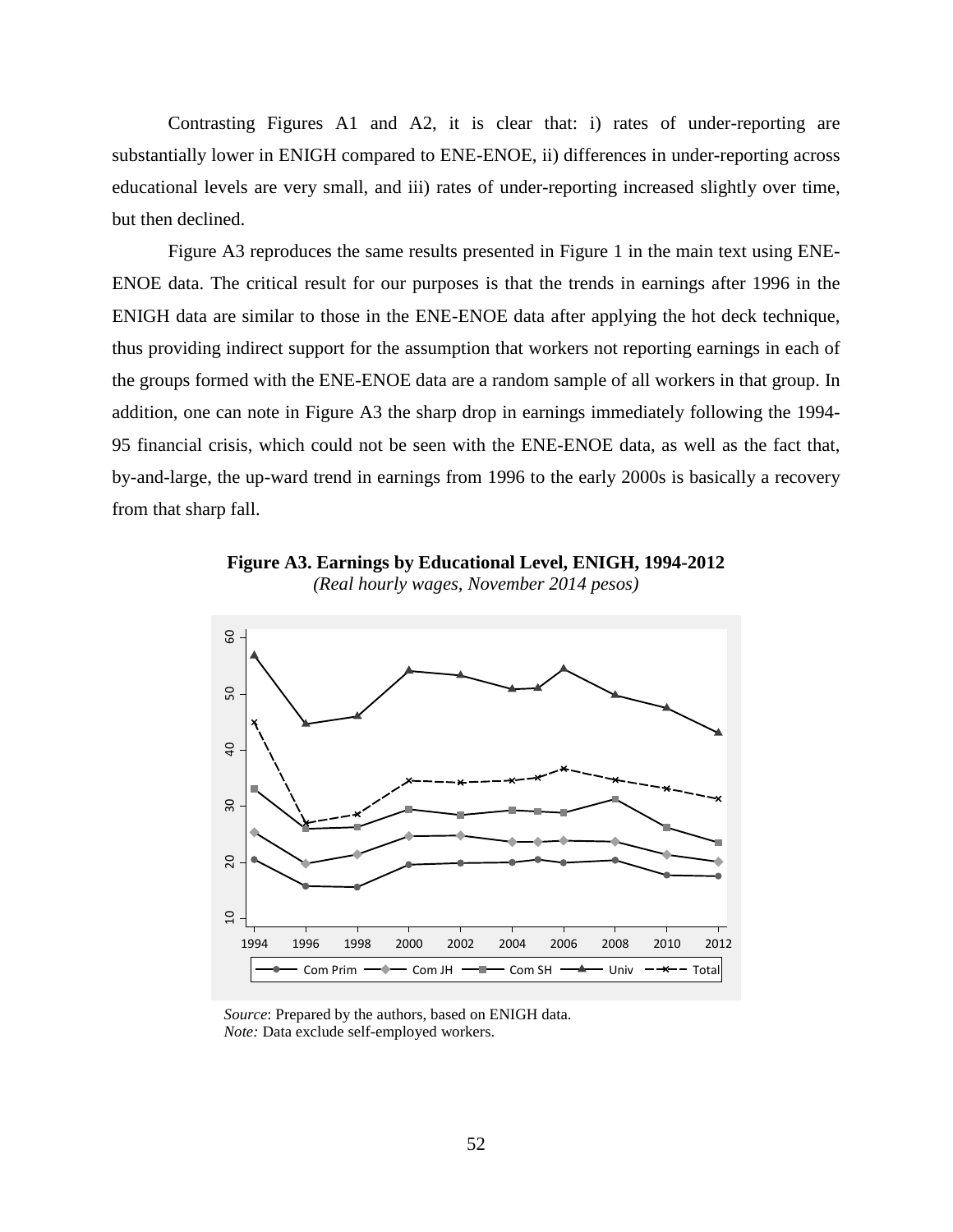Finally, Figure A4 presents estimates of the returns to education using ENIGH data, focusing on the same sample described in the main text. Again, results are similar to those presented in Figure 3 in the main text using ENE-ENOE data after applying the hot deck technique.

**Figure A4. Evolution of Returns to Schooling by Educational Level, ENIGH, 1996–2012** *(Percent, relative to incomplete primary)*



*Source:* Prepared by the authors.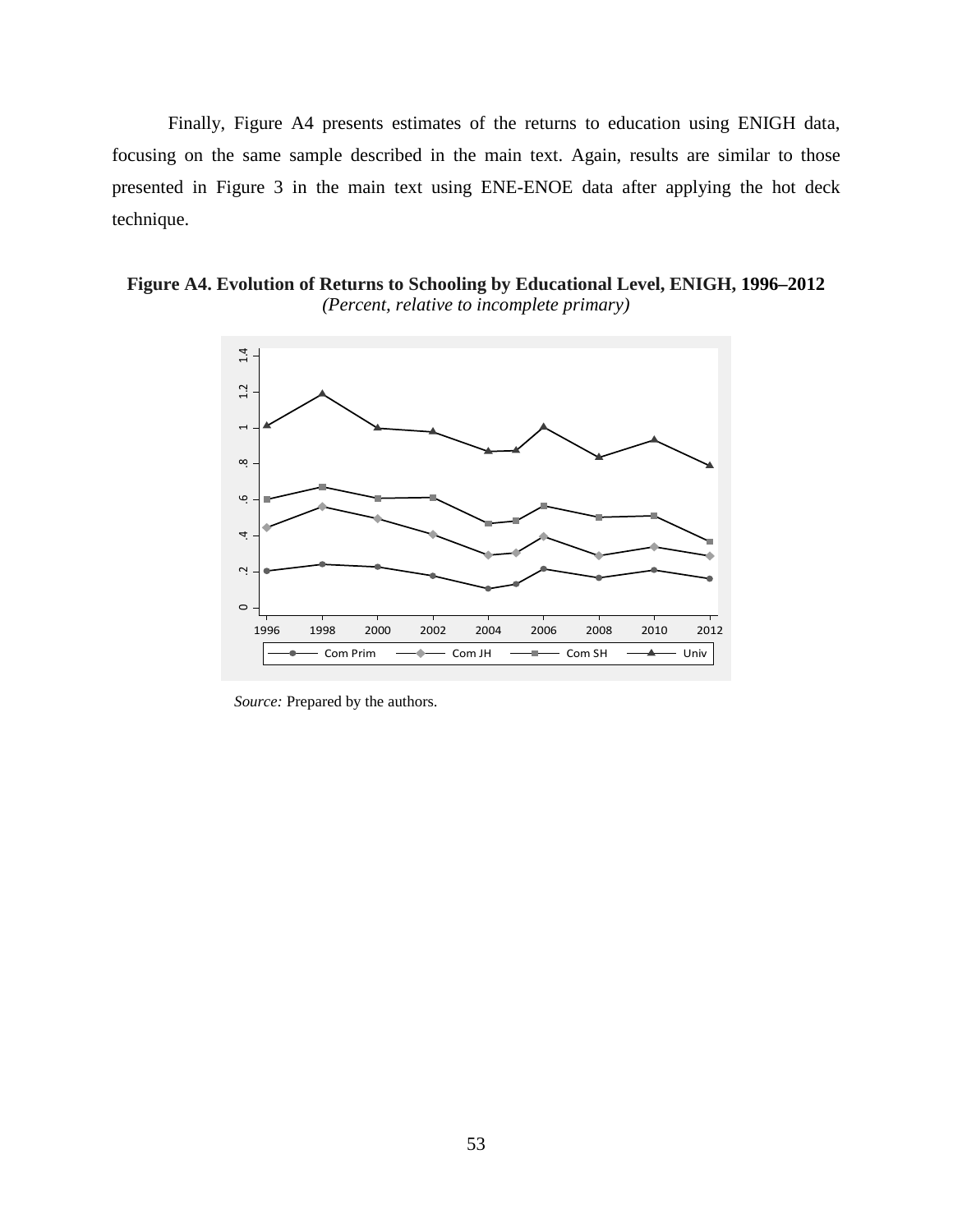#### **References**

- Acemoglu, D., and D. Autor. 2011. Skills, Tasks and Technologies: Implications for Employment and Earnings. In *Handbook of Labor Economics*, Volume 4, Part B, edited by O. Ashenfelter and D. Card. Elsevier.
- Alaimo, V., M. Bosch, D. Kaplan, C. Pagés, and L. Ripani. 2015. *Jobs for Growth*. Washington, DC: Inter-American Development Bank.
- Andridge, R.R., and R.J.A. Little. 2010. A Review of Hot Deck Imputation for Survey Nonresponse*. International Statistical Review* 78(1): 40–64.
- Anton, A., F. Hernandez, and S. Levy. 2012. *The End of Informality in Mexico? Fiscal Reform for Universal Social Insurance.* Washington, DC: Inter-American Development Bank.
- Autor, D., L. Katz, and L. Kearney. 2008. Trends in US Inequality: Revising the Revisionists. *The Review of Economics and Statistics* 90(2): 300–23.
- Benita, F. 2014. A Cohort Analysis of the College Wage Premium in Mexico. *Latin American Journal of Economics* 51(1): 147–78.
- Bobba, M., L. Fabbi, and S. Levy. 2016. Labor Market Frictions, Search and Schooling Investments. Manuscript, Inter-American Development Bank, Washington, DC.
- Bouillon, C. 2002. [Inequality and Mexico's Labor Market after Trade Reform.](https://ideas.repec.org/p/idb/brikps/53718.html) [IDB Working](https://ideas.repec.org/s/idb/brikps.html)  [Paper](https://ideas.repec.org/s/idb/brikps.html) 53718. Inter-American Development Bank, Washington, DC.
- Busso, M., and S. Levy. 2016. Informality, Productivity and Misallocation, Mexico 1998-2013. Manuscript under preparation. Inter-American Development Bank, Washington, DC.
- Busso, M., M.V. Fazio, and S. Levy. 2012. (In)Formal and (Un)Productive: The Productivity Costs of Excessive Informality in Mexico. IDB Discussion Paper No. 341. Inter-American Development Bank, Washington, DC.
- Busso, M., L. Madrigal, and C. Pagés. 2013. Productivity and Resource Misallocation in Latin America. *B.E. Journal of Macroeconomics* 13(1): 903–32.
- Busso, M., A. Neumayer, and M. Spector. 2015. Skills, Income Distribution, and the Size Distribution of Firms. Department of Economics, Universidad Torcuato di Tella, Argentina. Unpublished.
- Campos, R., G. Esquivel, and N. Lustig. 2012. The Rise and Fall of Income Inequality in Mexico. WIDER Working Paper 2012-10. World Institute for Development Economics Research, Helsinki.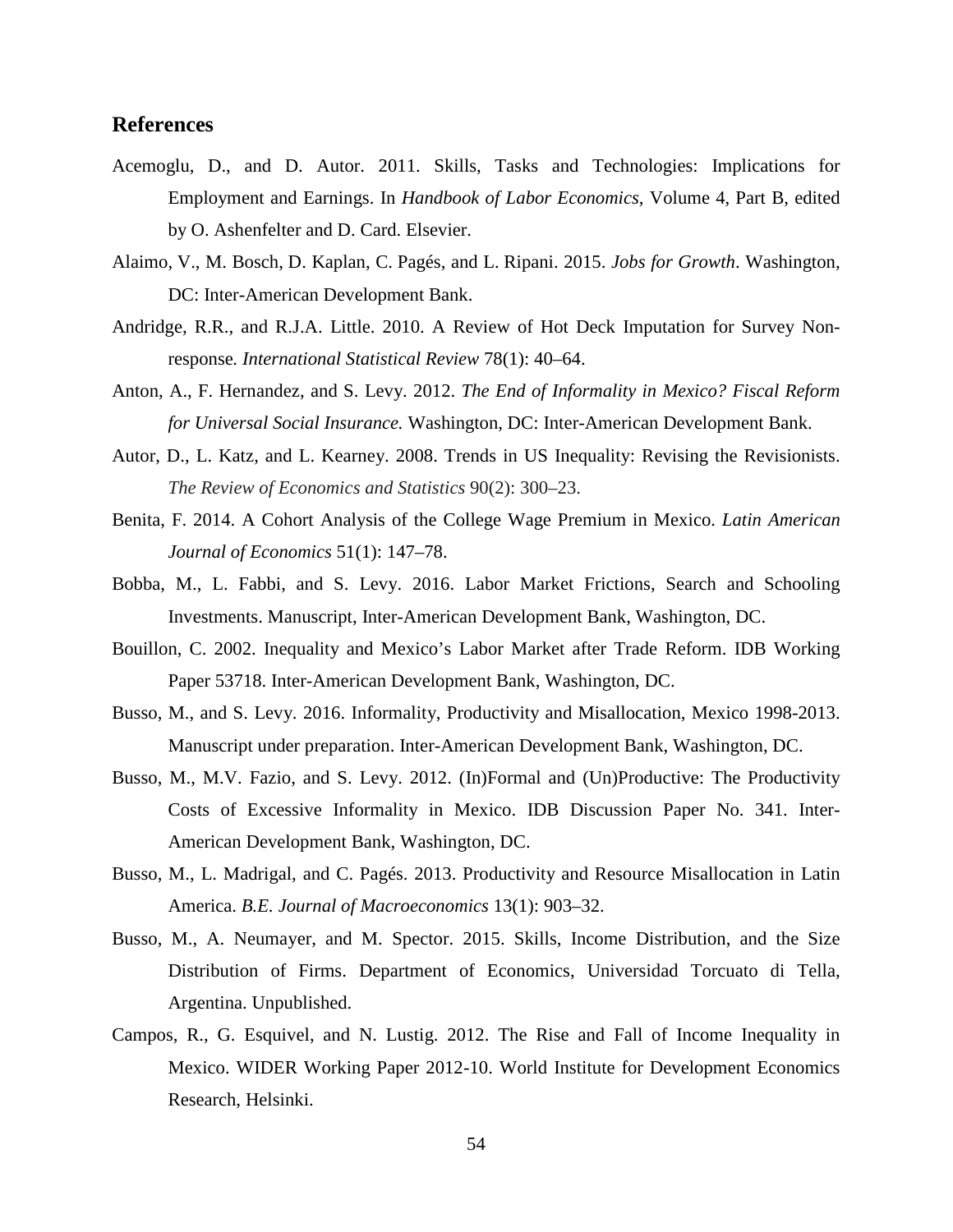Campos-Vázquez, R. 2013. Efectos de los Ingresos no Reportados en el Nivel y Tendencia de la

- Pobreza Laboral en México. Centro de Estudios Económicos Documento de Discusión IV-2013. El Colegio de México.
- Cord, L., L. Barriga, C. Lucchetti, L. Rodriguez-Castelan, D. De Souza, and F. Valderrama. 2014. Inequality Stagnation in Latin America in the Aftermath of the Global Financial Crisis. Policy Research Working Paper. World Bank, Washington, DC.
- Esquivel, G., and J.A. Rodríguez-López. 2003. Technology, Trade and Wage Inequality. *Journal of Development Economics* 72(2): 543–65.
- Gasparini, L., S. Galiani, G. Cruces, and P. Acosta. 2011. Educational Up-Grading and the Returns to Skills in Latin America: Evidence from a Supply-Demand Framework, 1990- 2010. Centro de Estudios Distributivos, Laborales y Sociales Documento de Trabajo 127. Universidad Nacional de la Plata.
- Goldin, C., and L. Katz. 2007. The Race between Education and Technology: The Evolution of U.S. Educational Wage Differentials, 1890 to 2005. NBER Working Paper 12984. National Bureau of Economic Research, Cambridge, MA.
- Hsieh, C., and P. Klenow. 2009. Misallocation and Manufacturing TFP in China and India. *Quarterly Journal of Economics* 124(4): 1403–448.
- Hsieh, C., and P. Klenow. 2014. The Life-Cycle of Plants in India and Mexico. *Quarterly Journal of Economics* 129.
- Inter-American Development Bank (IDB). 2010. The Age of Productivity: Transforming Economies from the Bottom Up. In *Development in the Americas Report.* Washington, DC: Inter-American Development Bank.
- Instituto Nacional de Estadística, Geografía e Informática (INEGI). 2014. La Informalidad Laboral, Encuesta Nacional de Ocupación y Empleo, Marco Conceptual y Metodológico. Distrito Federal, México.
- Lächler, L. 1998. Education and Earnings Inequality in Mexico. Policy Research Working Paper No. 1949. World Bank, Washington, DC.
- Leal, J. 2014. Tax Collection, the Informal Sector and Productivity. *Review of Economic Dynamics* 17(2): 262–86.
- Levy, S. 2008. *Good Intentions, Bad Outcomes: Social Policy, Informality and Economic Growth in Mexico*. Washington, DC: Brookings Institution Press.